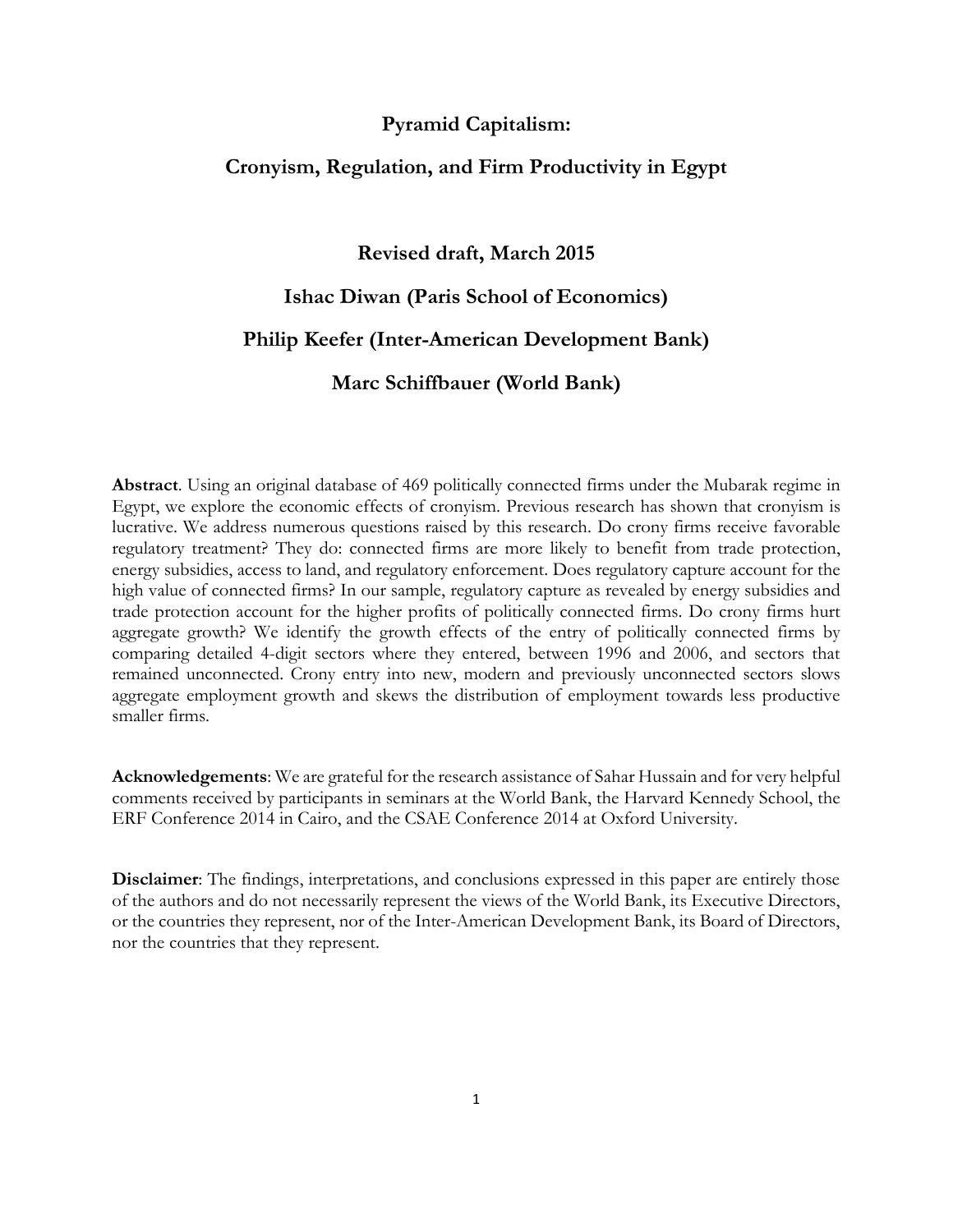#### **1. Introduction**

A wealth of research has documented the value of political connections, giving rise to two important questions. To what degree is the value of connections related to regulatory privilege? And what is the effect of privilege on aggregate economic growth? Using novel data from Egypt, we document that connected firms are more profitable and larger; and they enjoy special regulatory treatment across a wide range of policy and regulatory domains. We then go beyond previous research and show that the profit advantage that they enjoy is entirely explained by their regulatory privileges; and the entry of connected firms into sectors where they were previously absent reduces aggregate growth and leads to a more skewed distribution of employment towards less productive smaller firms.

Past research has found that politically connected firms benefit from privileged access to credit. We document benefits across a numerous other regulatory domains: they are more likely to benefit from subsidies, trade protection, access to land, and biased regulatory enforcement. Prior research has also left open the possibility that connected firms could be more profitable because they are better protected from government predation, not because they receive regulatory privileges. We show that privileged access to energy subsidies and trade protection accounts for the higher profits of politically connected firms.

Finally, and most importantly, past research has raised the question of whether the high value of connected firms comes at the expense of aggregate economic growth in the sectors where connected firms operate. Our data allow us to examine the impact of cronyism on the growth of the detailed 4-digit sectors that cronies entered compared to the sectors that they did not enter. We observe the variation in market entry of politically connected firms between 1996 and 2006, a period that coincides with the extension of cronyism into several more modern, younger industries – those that one would expect should grow fastest. Instead, the entry of politically connected firms into these new, previously unconnected sectors slows their aggregate employment growth relative to sectors that remained unconnected. The data also point to a mechanism that is consistent with theory: slower employment growth after the entry of connected firms stems from an increase in the skewness of the employment distribution towards small and micro firms; these firms are less productive in Egypt, suggesting that the entry of connected firms in a sector increases the misallocation of resources across firms in the sector.

The paper is organized as follows. Section 2 reviews our contributions to the literature on cronyism. Section 3 reviews the modalities and evolution of cronyism in Egypt. Section 4 details our sample of *connected firms* and describes their characteristics. Section 5 asks whether the connected firms profited disproportionately from protection and subsidies and evaluates their relative efficiency compared to unconnected firms. Section 6 examines whether the presence of connected firms reduced the dynamism and growth opportunities of the rest of the economy. Section 7 provides direct evidence that cronyism reduces aggregate sector economic growth. The final section concludes with a discussion of the broader implications of the results.

#### **2. What do we know about cronyism?**

The literature on political connections addresses three concerns: the extent to which political connections are valuable; the ways in which politically connected firms receive policy favors; and the degree to which political connections affect firm performance, as well as economic development more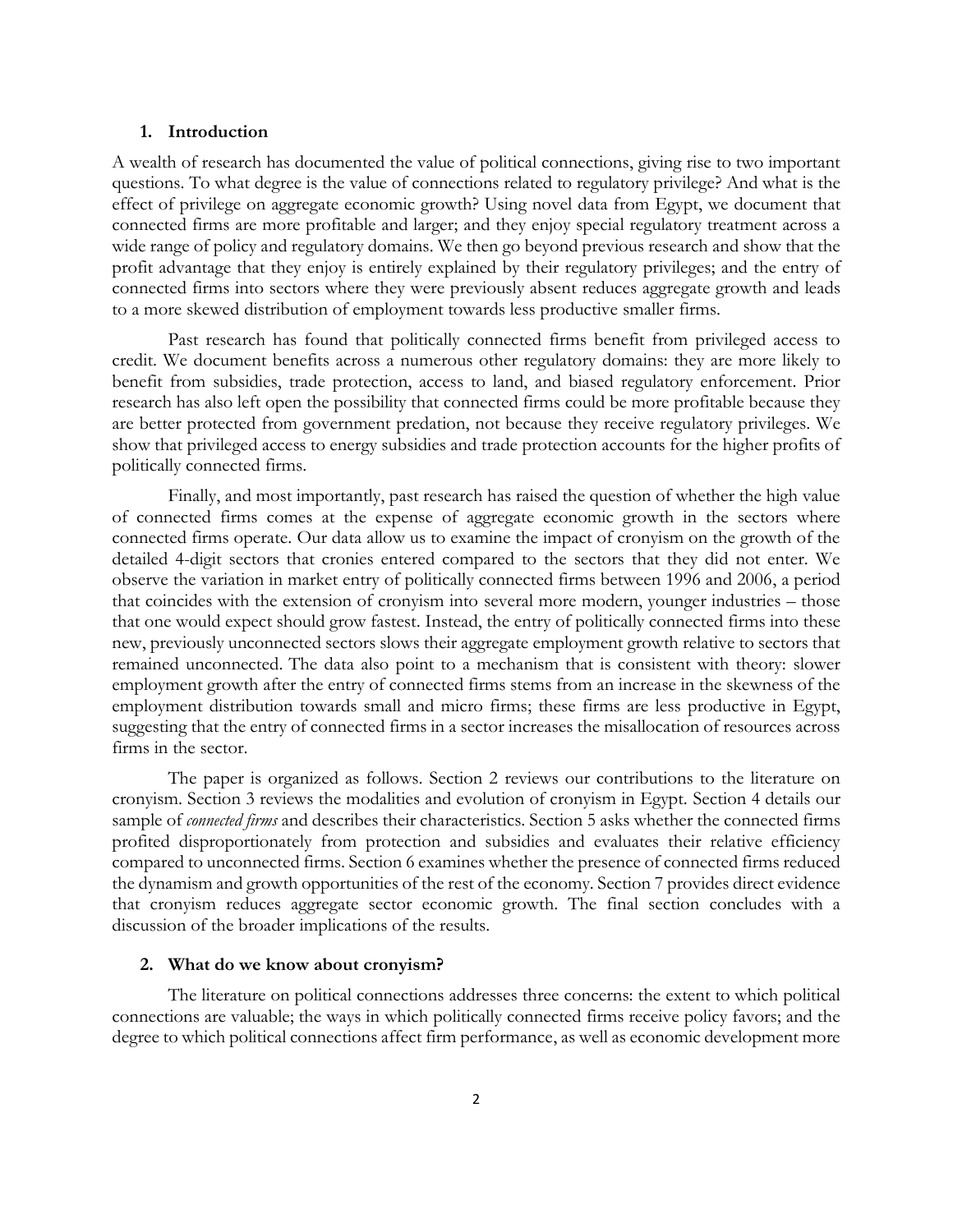broadly. Past research has tended to address only one or another of these concerns. This paper addresses all of them.

Beginning with Fisman's (2001) seminal contribution, scholars have systematically documented the value of political connections by investigating movements in the stock prices of connected firms relative to other firms when the probability of a change in political leadership increases. Like Fisman, Chekir and Diwan (2012) use an event study methodology and apply it to Egypt. They estimate the value of political connections for 22 connected, publicly traded firms to be about 13 to 16 percent of the firms' value, close to Fisman's estimates of the value of connectedness in Suharto's Indonesia.

The fact that the value of connected firms falls when leadership change threatens has three different interpretations. First, regime change could reduce the value of these firms if the firms benefit from policy distortions that would be reversed by new leaders. . Second, the threat of regime change could reduce the value of politically connected firms if they are better able than other firms to defend themselves from predation by the current – but not the next – government, but otherwise receive no policy advantages. Third, the simple fact of their connectedness may leave firms open to retribution by a new regime, a threat that would again reduce their value. In this paper, we address these ambiguities by examining a wide range of mechanisms that support the first interpretation.

A large literature has also addressed this ambiguity by identifying specific mechanisms through which firms may gain from political connections (e.g., Cull and Xu 2005 for China; Johnson and Mitton 2003 for Malaysia; Khwaja and Mian 2005 for Pakistan; Leuz and Oberholzer-Gee 2006 for Indonesia; Claessens, et al. 2006 for Brazil; and Faccio et al. 2006 based on cross-country panel data; see also Boubakri et al. 2010 and Goldman, et al. 2008). Most studies find that connected firms have better access to finance (higher debt). Some find that connected firms exhibit higher default rates and receive more frequent bailouts. Connected firms also enjoy tax advantages, greater market power and preferential access to government contracts. Boubakri et al. (2010) show that firms increase their indebtedness after establishing connections. Rijkers et al. (2014) examine the behavior of 214 Tunisian firms that were expropriated after the Jasmine Revolution because they were owned by members of the Ben-Ali family; these companies disproportionately benefited from FDI restrictions and licensing requirements.

Our paper advances this approach to research on cronyism in two ways. First, ours is the first analysis that demonstrates the breadth of regulatory advantages that connected firms receive: they disproportionately benefit from energy subsidies, trade protection, access to government land, and biased regulatory enforcement.<sup>1</sup> Second, like Rijkers, et al. (2014), we focus almost entirely on the advantages enjoyed by politically connected firms that are clearly the result of explicit government decisions to grant them policy privileges that other firms do not enjoy.

Researchers have also asked how politically connected firms perform relative to nonconnected firms. Besides the advantages conferred by the privileges they receive over non-connected firms, connected firms could also be facing additional costs related to their need to repay the favors

<sup>&</sup>lt;sup>1</sup> Kroszner and Stratmann (1998) show that political influence affects regulatory protection in the United States, but influential firms are far from "cronyistic". Rather, legislators simply pay more attention to, and are more susceptible to lobbying by, economic sectors that are important in their districts.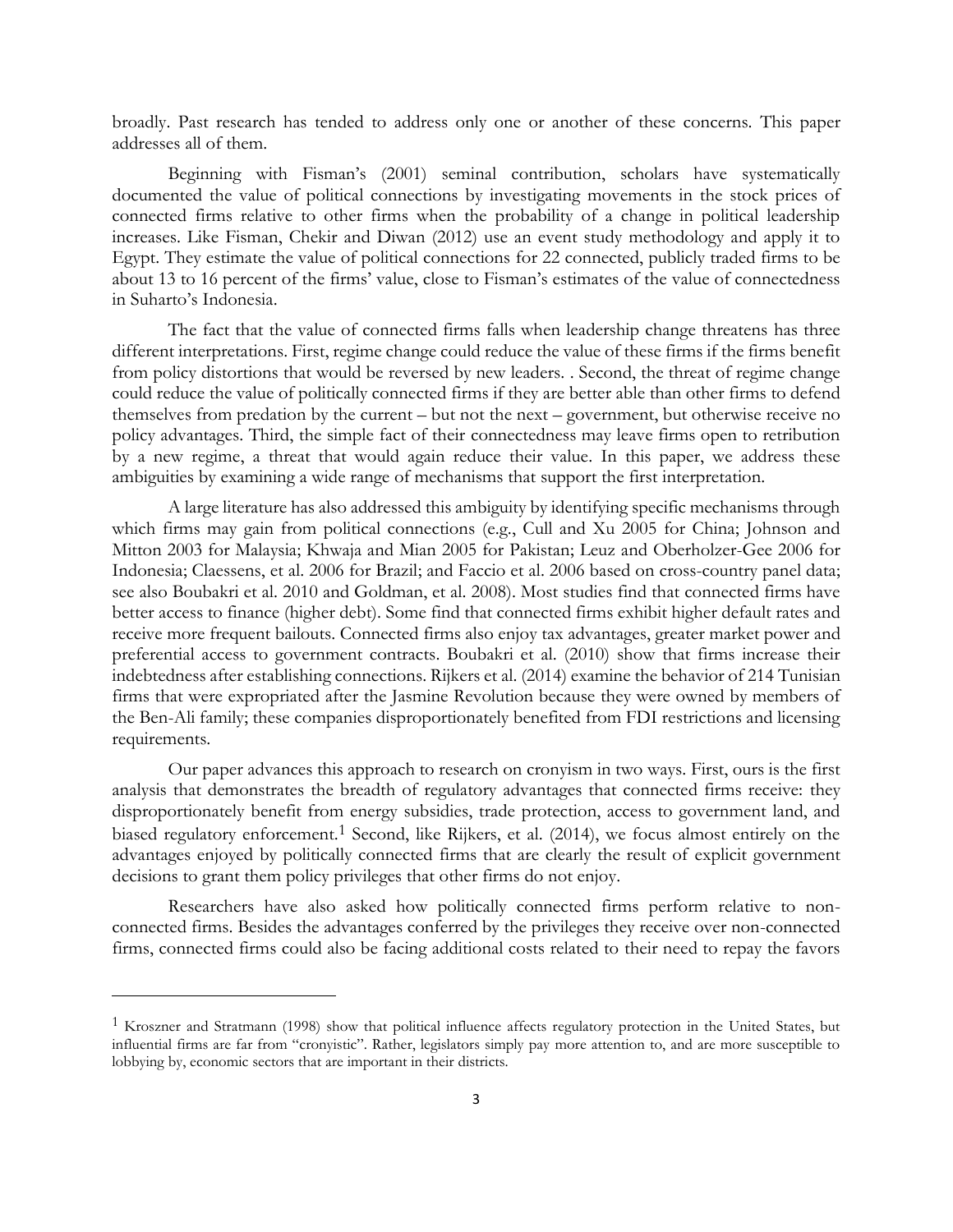to politicians, such as creating more jobs than business conditions merit, or simply financing the electoral campaigns of their political allies.

Most researchers have found that connected firms perform better: the advantages of connectedness were higher than the costs (Roberts (1990) and Goldman et al. (2009) for firms in the U.S. and Ramalho (2003) for firms in Brazil). Authors taking a more historical approach (Ferguson and Voth (2008) looking at Nazi Germany and Haber and Maurer (2007) examining connected firms under the dictatorship of Porfirio Díaz in México) have reached similar conclusions. Boubakri et al. (2009) document more clearly the causal path from connections to performance by finding that firms improve their financial performance after establishing connections.

A few studies show that connected firms end up with less value than comparable nonconnected firms. Bertrand et al. (2007) find that firms managed by connected CEOs in France create more jobs and pay higher wages than non-connected firms. Using a large cross-country panel, Faccio (2007, 2010) concludes that connected firms perform worse than unconnected firms on a rate of return basis. Her results leave open the possibility that the connected firms in her sample have higher values because they also receive implicit bail-out guarantees, which are reflected in the value of the firm but not in their return on assets. 2

We are able to show, using a larger sample of connected firms, not only that connected firms in Egypt were larger, more profitable, and received a broad range of government privileges, but also that their performance differences can be entirely accounted for by these government privileges. Moreover, our paper is the first that begins to show the broad development effects of cronyism: that it retards the growth opportunities of unconnected firms and suppresses aggregate job creation.

#### **3. Cronyism in Egypt**

 $\overline{a}$ 

The Middle East literature on Arab capitalism contains rich analyses of how autocrats allowed business elites to dominate the business sector in exchange for support for the regime. Qualitative research has documented barriers to entry that excluded opponents and provided privileges to a small coterie of friendly capitalists (Henry and Springborg 2010, Owen 2004, Heydeman 2004, King 2009, World Bank, 2009, World Bank, 2014). In Egypt, observers argue that cronyism thrived in the "businessmen" cabinet headed by Ahmad Nazif from 2004 to 2011 (Kienle 2004; Sfakianakis 2004). In Tunisia, the Ben Ali and Trabelsi families monopolized business opportunities and even expropriated the real estate and business holdings of wealthy elites. Similar stories about favoritism and insiders abound in Syria, Libya, Yemen, and Algeria, where political cronies seem to control large chunks of the private sector (Albrecht 2002; Alley 2010; Haddad 2012; Tlemcani 1999).

In Egypt, the government erected barriers to entry even as it engaged in economic liberalization. In the early 2000s, the country's policies shifted towards accelerated privatization and financial sector and trade reforms. However, connected firms were able to capture the new opportunities created by liberalization: massive housing projects and construction, tourism at coastal areas, the oil and gas sectors, the banking sector, and telephony, as well as local distribution of international consumer brands (Roll, 2010; Loewe, 2013; Ahram Online, various issues).

<sup>3</sup> Chekir and Diwan (2015), in their study of a smaller sample of connected firms in Egypt, also find that connected firms were less efficient than other large stock market firms in Egypt. Their excess value, however, stemmed instead from the value of implicit bail-out guarantees provided to them.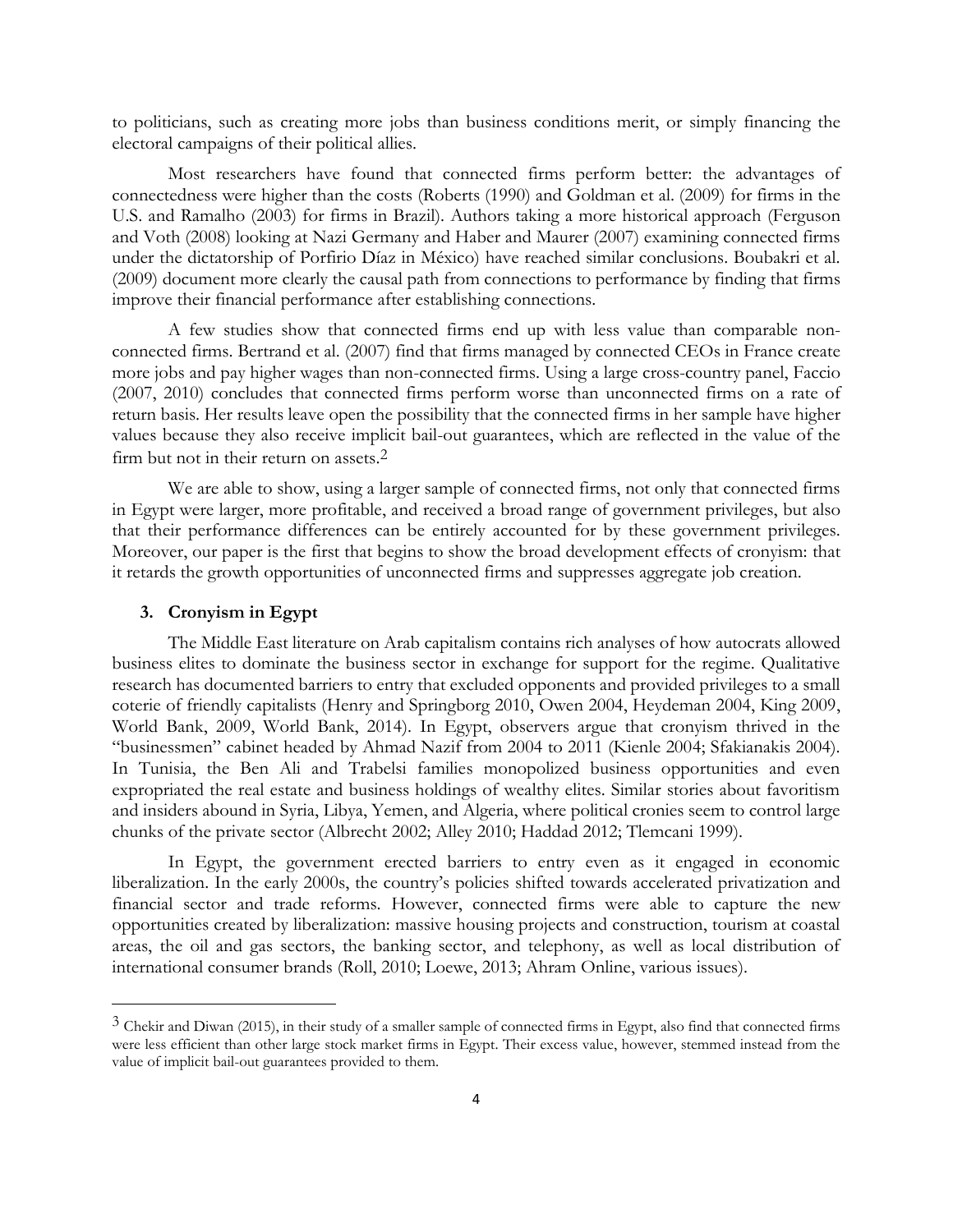Government decisions were key in all of these areas – tourist resorts and housing projects were built on formerly government-owned land to which connected families had privileged access. Investments in oil and gas required government approval; new banks or factories in specific manufacturing sectors such as cement required government licenses. Connected firms could leverage their connections to ensure that international brands seeking to enter Egypt would grant them exclusive distribution licenses, shielding connected wholesale & retail firms from competition. Our data indicates that politically connected firms are, in fact, especially concentrated in tourism (hotel & restaurants, tour operators, transport), real estate, construction, wholesale & retail trade, mining, finance, business services, and manufacturing sectors (see Table A1 in the Appendix).

Connected businessmen were well-placed to influence these decisions: they were not only personally well connected with the political leadership, but they themselves also occupied important post in government, the ruling party, parliament, and various influential boards and committees (Demmelhuber and Roll, 2007; Roll, 2010; Loewe, 2013). Trials of leading businessmen since the Arab Spring have shed light on land appropriation at below-market prices; the manipulation of government regulations to stifle competition; subsidized borrowing from state banks; and privileged access to subsidized energy and state procurement contracts (Ahram Online, various issues).

## **4. Firm Data**

 $\overline{a}$ 

To examine the economic effects of insider privilege, we need a dataset of politically connected firms under the Mubarak regime in Egypt, and information about firm performance and the regulatory environment confronting firms. Following Fisman (2001), we created a list of politically connected businessmen (all were men) by interviewing managers of banks and private equity funds, lawyers and NGOs (e.g., anti-corruption organizations). At the same time, similar to Faccio (2007), we pruned the list to include only those businessmen who had influential political posts in the ruling party or in the government, or whose immediate family members did. Unlike Faccio, we also had sufficient information to identify long-term friends of the Mubarak family; these were also identified as connected businessmen. 3

As in Faccio (2007), our approach identifies political connections using "ex ante" criteria: businessmen who had the direct means to tilt economic policymaking in their favor at the national level and thus faced a conflict of interest between maximizing their profits and shaping national economic policies.4 Other research has relied on "ex post" criteria, lists of owners of confiscated assets after a regime change. The "ex post" approach may yield fewer false positives (the identification of cronies who, in fact, never exercised their proximity to the president for economic advantage). However, the approach may also yield false negatives: some old regime cronies may establish close

<sup>3</sup> Out of the 32 PC businessmen, 18 were ministers or led the policy committee in the National Democratic Party (NDP) after 2001 and controlled two-third (307 of the 469) of the firms we ultimately identified as connected. The policy committee is a crucial body at the NDP and is the source for most of the government's actions (Demmelhuber and Roll, 2007; Roll, 2013). The other 14 businessmen are either long-term friends of Hosni Mubarak from military times or cofounders of a large investment bank partly owned by a Cyprus registered company owned by the Mubarak family.

<sup>4</sup> We use a more stringent criteria than Faccio (2007) by focusing on businessmen who have influential political posts either in the government (e.g., ministers) or in the ruling national democratic party (e.g., leading a policy committee). In contrast, Faccio (2007) focusses on businessmen that are a member of parliament in their corresponding country and thus have only indirect (lobbying) influence over economic policymaking at the national level.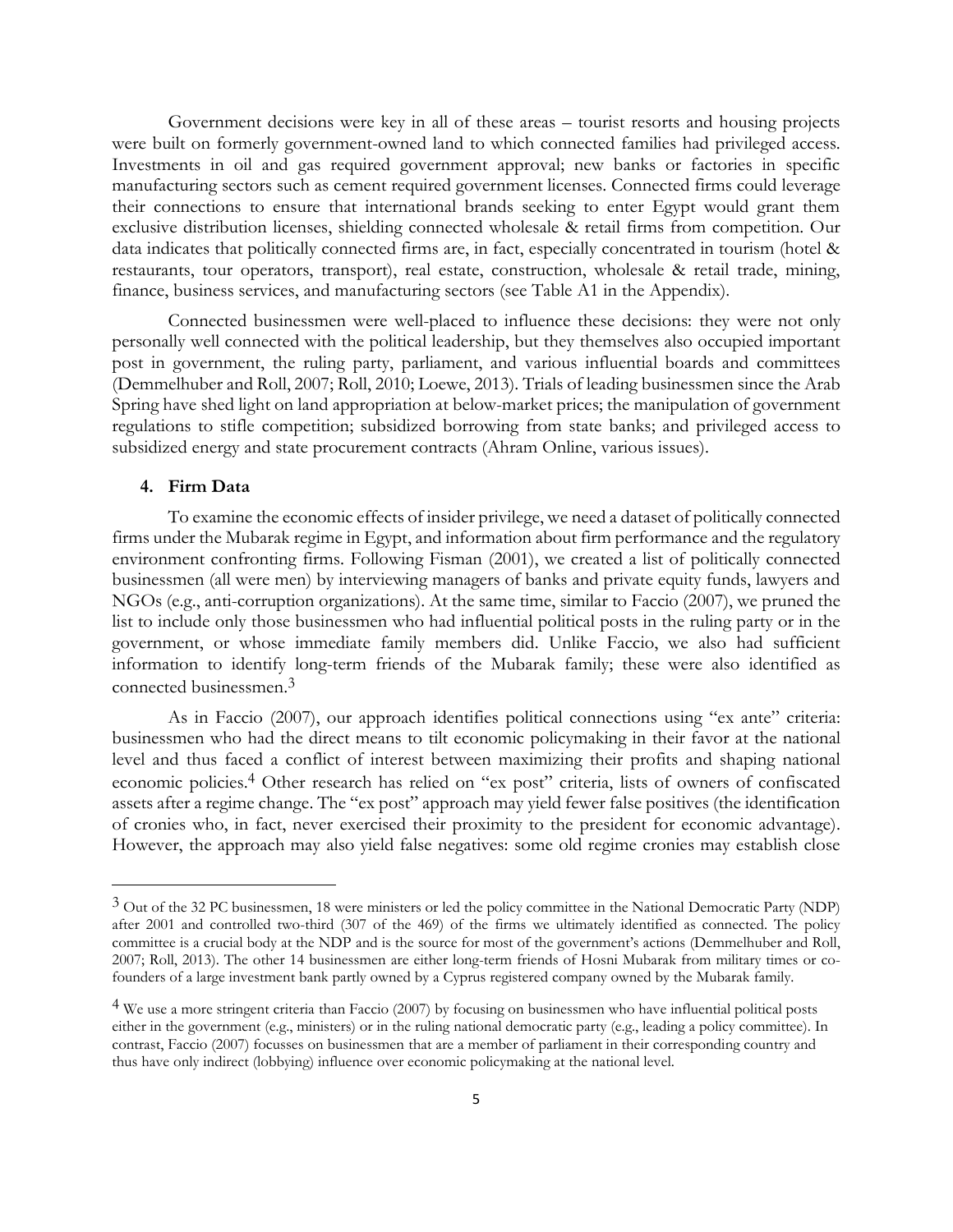relationships with new leaders and not have their assets confiscated. In any event, about half of those on our list of cronies also appear on lists of confiscated assets after the change of regime.

We then matched the list of politically connected businessmen to firms listed on the Cairo stock exchange. The Orbis database includes this information on the board members, managing directors, or major shareholders of 854 firms that are currently or were formerly traded on the exchange.<sup>5</sup> The names of 32 businessmen identified in step one matched unambiguously the names of board members, managers, or major shareholders of 104 firms. Since these 104 firms could be holding companies or investment funds, we further used the Internet to identify the names of all subsidiaries (up to two tiers) and then matched these subsidiaries with firms in the Orbis database.

This process identified 469 firms that are unambiguously controlled, directly or indirectly, by a connected businessman. Of these firms, 47 have a politically connected businessman as a general manager (CEO), 140 have at least one connected board member, and in 334, at least one connected businessman or firm was unambiguously identified to have an ownership stake. In addition, in 172 firms a private equity fund owned by at least one politically connected businessman had an ownership stake.6

It is likely that the effects of political connections vary according to the incentives of politically connected individuals to exercise them. Those closely involved with the operations of a firm are better able to identify the types of government privileges that would most benefit the firm. Hence, the ability of connected individuals to leverage connections may be strongest if they are the CEO of the relevant firms. However, company owners have unambiguously high-powered incentives to obtain such privileges. Hence, the incentives of politically connected individuals to exercise their connections are greatest if they own at least part of their companies. Both ability and incentives may be weakest for firms where the politically connected have indirect ownership of a connected firm, through politically connected private equity firms.7 We investigate these issues below.

Our analysis compares the performance and regulatory exposure of sectors according to the concentration of cronies in the sector. This type of analysis is feasible only if there is substantial dispersion in the intensity of political connections across sectors. The first column of [Table 1](#page-6-0) disaggregates politically connected firms by the type of political connection; the second column lists the number of 4-digit economic sectors that have at least one PC firm with each particular kind of connection. Firms in Egypt operate in 320 non-farm, non-government 4-digit ISIC Rev.4 sectors. Politically connected firms are active in about half of these.

<sup>5</sup> Many large firms were listed at stock exchanges in Egypt since gains from selling shares of listed companies are exempted from taxation. Reportedly, several politically connected firms exploited this legal tax loophole to avoid paying taxes for M&A transactions; i.e., instead of selling firms directly, which is taxable, the transaction was conducted as an untaxed market transaction by first listing the company for sale at the stock exchange (Ahram Online, various issues).

<sup>6</sup> Several politically connected private equity funds list the firms of which they hold equity on their website.

<sup>&</sup>lt;sup>7</sup> The same ranking applies if we consider that information asymmetry matter among different type of ownerships; i.e., the connected CEO should be most effective in lobbying for privileges as he has the most accurate knowledge of firm specific information and cost structures; the connected owner has less information but still more than the connected private equity investor. Of course, it also matters how "close" the political connection to the businessman is, however, we do not have information to distinguish between different types of connections as all connected businessman are considered to have first tier political influence over regulations and their implementation.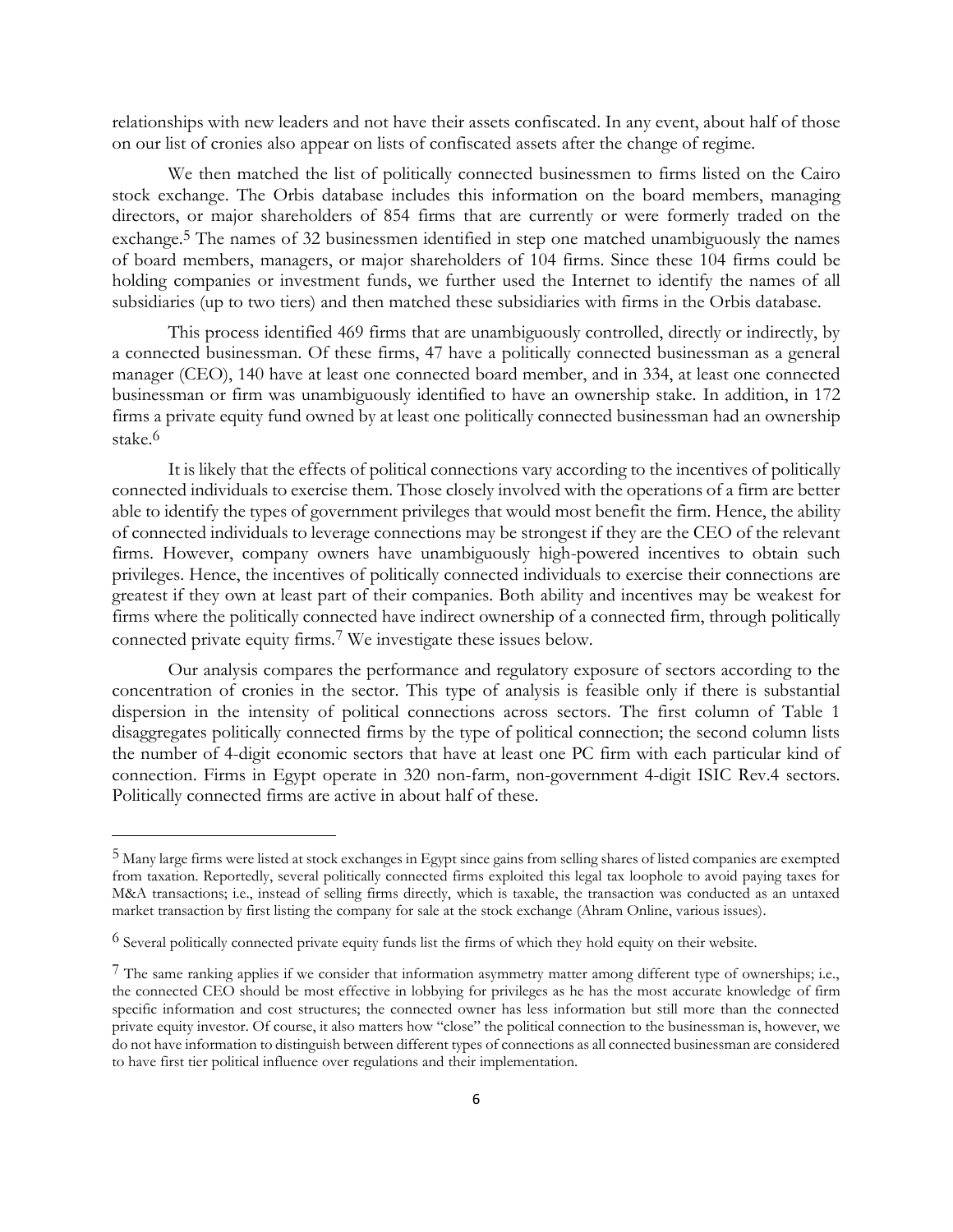<span id="page-6-0"></span>

| Type of PC firm                                   | Number of PC<br>firms of that type | Number of 4-digit sectors (out)<br>of 320) with at least one PC<br>firm of that type |
|---------------------------------------------------|------------------------------------|--------------------------------------------------------------------------------------|
| Any type of politically connected firm            | 469                                | 174                                                                                  |
| Politically connected CEO                         | 47                                 | 50                                                                                   |
| Politically connected owner                       | 334                                | 148                                                                                  |
| Politically connected private equity<br>ownership | 172                                | 108                                                                                  |

**Table 1: Type of political connection across firms and by 4-digit sectors**

Having identified politically connected firms, we linked these to data on firm performance in order to compare their performance with that of unconnected firms within their sector. These data were taken from the Orbis database. It contains employment data for 20,000 establishments between 2003 and 2012; operating revenues for about 700 large establishments; and profits for about 400 large establishments.

To analyze the impact of political connections on aggregate employment growth, we take advantage of establishment census data from the department of statistics in Egypt (CAPMAS). The census includes employment and firm characteristics of over two million (non-farm) economic establishments in 1996 and 2006 (repeated cross-sections). It does not contain firm names and so cannot be used for inter-firm comparisons. However, we know which of the 320 non-farm, nongovernment (ISIC Rev. 4) 4-digit sectors have connected firms.8 We can therefore use the census data to estimate how total employment growth across detailed 4-digit sectors changes depending on the presence and entry of connected firms.

A similar exercise allows us to see if politically connected firms benefited from state-supported barriers to entry and energy subsidies. World Bank data (WITS) provides sector-specific information on non-tariff barriers to trade (NTMs). The UN reports data on the energy intensities of manufacturing industries – the industries that would benefit most from the massive energy subsidies available in Egypt during this period. We match these data to our data on the sectoral intensity of cronyism to see if 4-digit sectors with more politically connected firms benefit from more NTMs and are more energy-intensive (receive more energy subsidies).

Moreover, we test whether connected firms benefit from other types of regulatory capture. We do not know the specific regulatory experiences of connected firms relative to unconnected firms, but through World Bank Enterprise Survey (WBES) data, we can compare the regulatory environment across 4-digit sectors with more and fewer connected firms. We pool all available surveys for Egypt between 2004 and 2008 in order to maximize the representativeness of the perceived policy data at the sector level. Overall, the WBES data identify the regulatory environment perceived by more than 4,200 firms that were active in 90 (ISIC Rev. 3.1) 4-digit sectors.<sup>9</sup> We then examine whether WBES

<sup>&</sup>lt;sup>8</sup> We exclude the following sectors as firm dynamics in these sectors are driven by the government and not the private sector in Egypt: public administration, education, health, arts (4-digit ISIC Rev. 4 codes larger than 8400).

 $9$  We exclude sectors for which we observe less than 4 firms leading to, on average, 38 firms per 4-digit sector.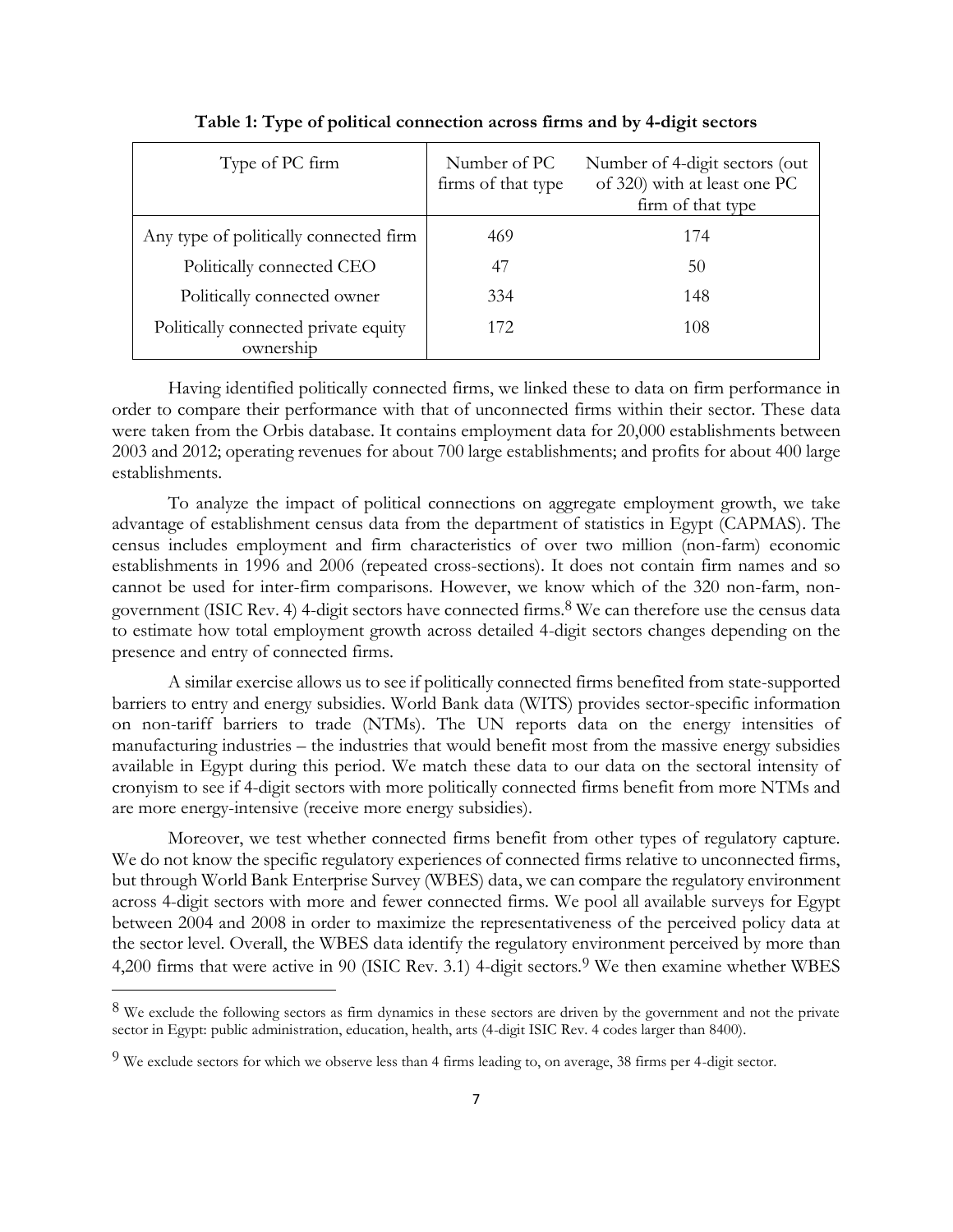respondents from sectors with more connected firms experienced softer or harsher regulations than those from other sectors.

#### **5. Identification issues**

 $\overline{a}$ 

The overarching question in the literature on cronyism is whether politically connected firms extract policy advantages from government that allow them to earn higher rents at the expense of other firms, potentially reducing competitive pressures to increase productivity and, therefore, suppressing growth. Prior research has occasionally used exogenous variations in political connectedness, such as announcements of leader illness, to make inferences about the causal effects of political connectedness on firm value.10 In general, though, the research has relied on simple correlations between political connections and some subset of various possible consequences of connectedness.

In the first part of the paper, we lack, like most of the literature, an exogenous change in political connections with which to identify the causal effects of political connections on firm profits, firm size, or on various government regulations ranging from energy subsidies and trade protection to access to land and industrial zones. However, for the first time we are able to document such correlations across all of these. Moreover, we are able to show the robustness of these correlations to controls for firm characteristics, such as firm size or age, and fixed sector characteristics. These correlations do not establish the causal effect of cronyism: we cannot observe the counterfactual of what regulatory benefits might have flowed to these firms had they not enjoyed political connections.

Two arguments suggest a causal relationship, however. First, qualitative evidence indicates an increase in privileges for crony firms after the entry of connected businessmen into government (e.g., the establishment of non-tariff trade barriers after a prominent businessman became Minister of Industry and Trade in 2005). Second, it is unlikely that businessmen developed political connections as a consequence of increased contact with governments following independent policy shifts that favored their sectors.

In the second part of the paper, however, the data allow us to make stronger causal inferences. Many sectors exhibited no politically connected firms in 1996 (i.e., 145 4-digit sectors non-agriculture sectors). Between 1996 and 2006, however, politically connected firms entered into some of these sectors, but not others. We estimate the impact of political connections on aggregate sector growth by comparing previously unconnected sectors that experienced entry by connected firms with those that did not experience entry. Our identifying assumption is that crony firms did not enter new sectors with an (unobservable) lower growth potential.<sup>11</sup> Such an unobservable correlation would lead to a bias in favor of our results (lower employment growth after the entry of crony firms into new, previously unconnected sectors). We present several pieces of evidence, however, that indicate that this scenario is unlikely including comparisons of the same sectors in other countries, showing no evidence that growth rates were lower in sectors where we observe crony entry in Egypt.

 $10$  Event studies estimate the impact on firm value, thus discounted future profits, but they have to rely on small samples due the small number of traded firms on local stock markets.

 $11$  We do control for observable differences in observable sector characteristics such as the average firm size, firm age, and broad sector dummies in the corresponding estimations.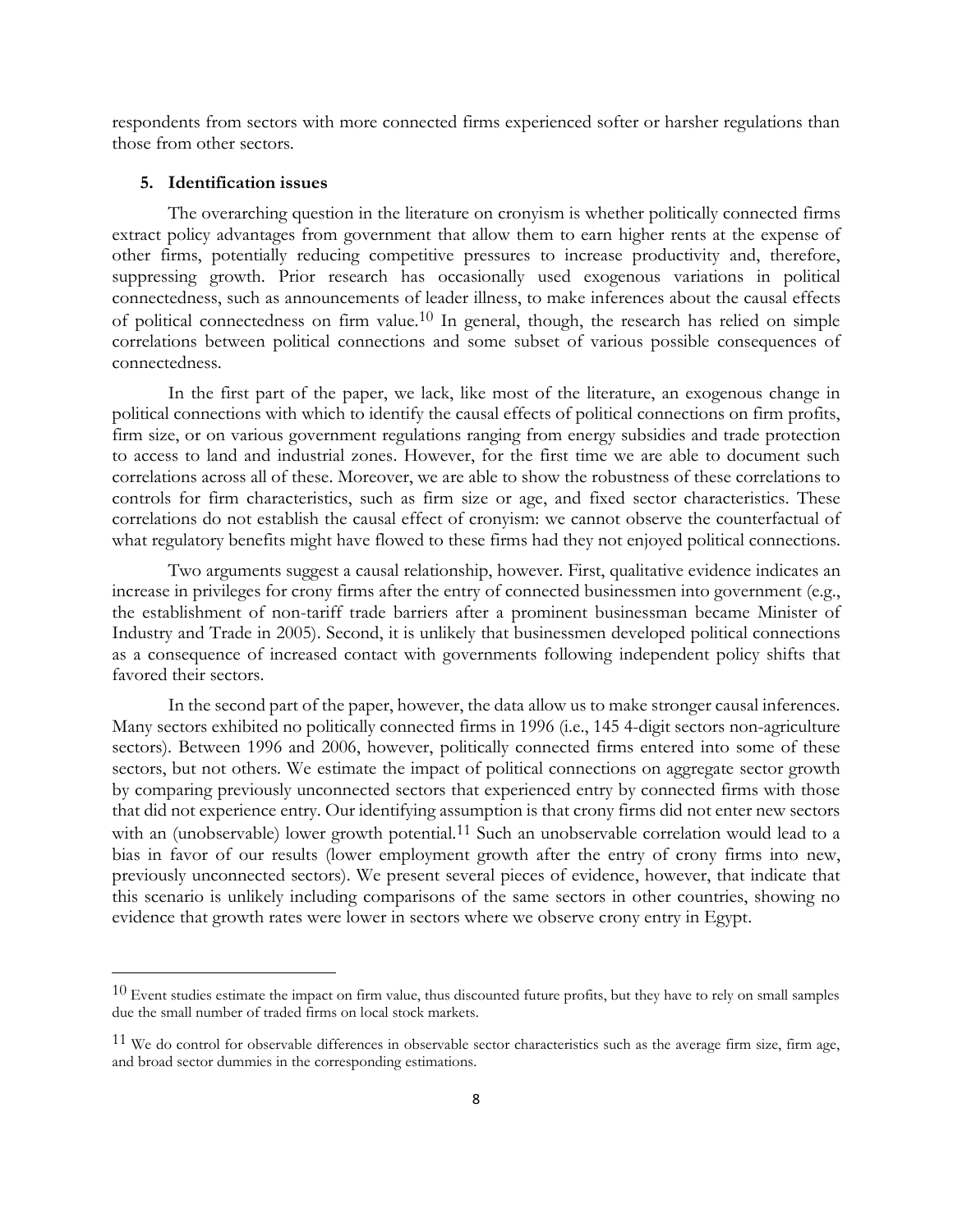Many of our results below are based on differences between sectors with and without politically connected firms. This gives rise to the concern that the results hinge on a small number of sectors that happen to have politically connected firms. In fact, of the 320 sectors in our database about half (49%) include connected firms (186 out of 372); 49 have at least one (33 sectors) and as many as 10 (one sector) firms with politically connected CEOs; 142 have at least one (57 sectors) and as many as 35 (one sector) firms with politically connected owners; and 165 have at least one (57) and as many as 35 (four sectors) firms with any form of political connection. Within manufacturing, where 41 percent of the connected firms operate, they are present in 58 percent of the 4-digit industries (73 out of 126).

Moreover, Tables A1 and A4 in the Appendix reveal substantial variation in the activities of connected firms. They operate in some more mature traditional 4-digit sectors, but not others. They also entered some modern sectors (e.g., manufacturing of batteries or computer programming services). These attributes of the distribution of connected firms across economic activities in Egypt facilitate the empirical identification of the impact of political connections on aggregate growth.

## **6. Firm performance, connected versus unconnected firms**

 $\overline{a}$ 

If politically connected firms have policy advantages over unconnected firms, they should be able to accumulate larger market shares and scale than would otherwise be the case. Employment and revenues should therefore be greater. The Orbis data has employment data for around 20,000 establishments. On average, the 436 connected firms in this dataset (33 connected firms have no employment data) have 941 employees compared to 253 employees among the remaining establishments. Orbis consolidated revenue data, available for 678 firms, reveals that 67 connected firms with data had revenues of \$172 million, on average, four times higher than the 611 unconnected firms between 2003 and 2010.

In addition, protected from entry, the profits and profitability (profits/assets) of connected firms should be larger. Consolidated profits data, however, are available only for 288 firms. Of these, the 49 connected firms had average net profits that were *13 times* higher than the profits of the remaining firms.

Table 2 presents the results of a more rigorous comparison of the size and profitability of connected and unconnected firms.12 The first column of Table 2 reports the unconditional performance differences of connected relative to unconnected firms. Along each of these dimensions, the differences between politically connected and unconnected firms are large in magnitude and statistically significant. Employment, revenue and profitability differentials persist when we restrict the comparison to politically connected and unconnected firms operating within the same 2-digit sectors (Column two of Table 2). The advantages of politically connected firms make them more profitable relative to other firms operating in the same sector. Thus, the performance differences are not specific to the (broader) sectors in which connected firms operate.

<sup>&</sup>lt;sup>12</sup> The relatively few firms that have data on revenues and profits in the Orbis database preclude the use of narrow definitions of political connectedness in the comparisons reported here. We therefore use the largest sample of politically connected firms.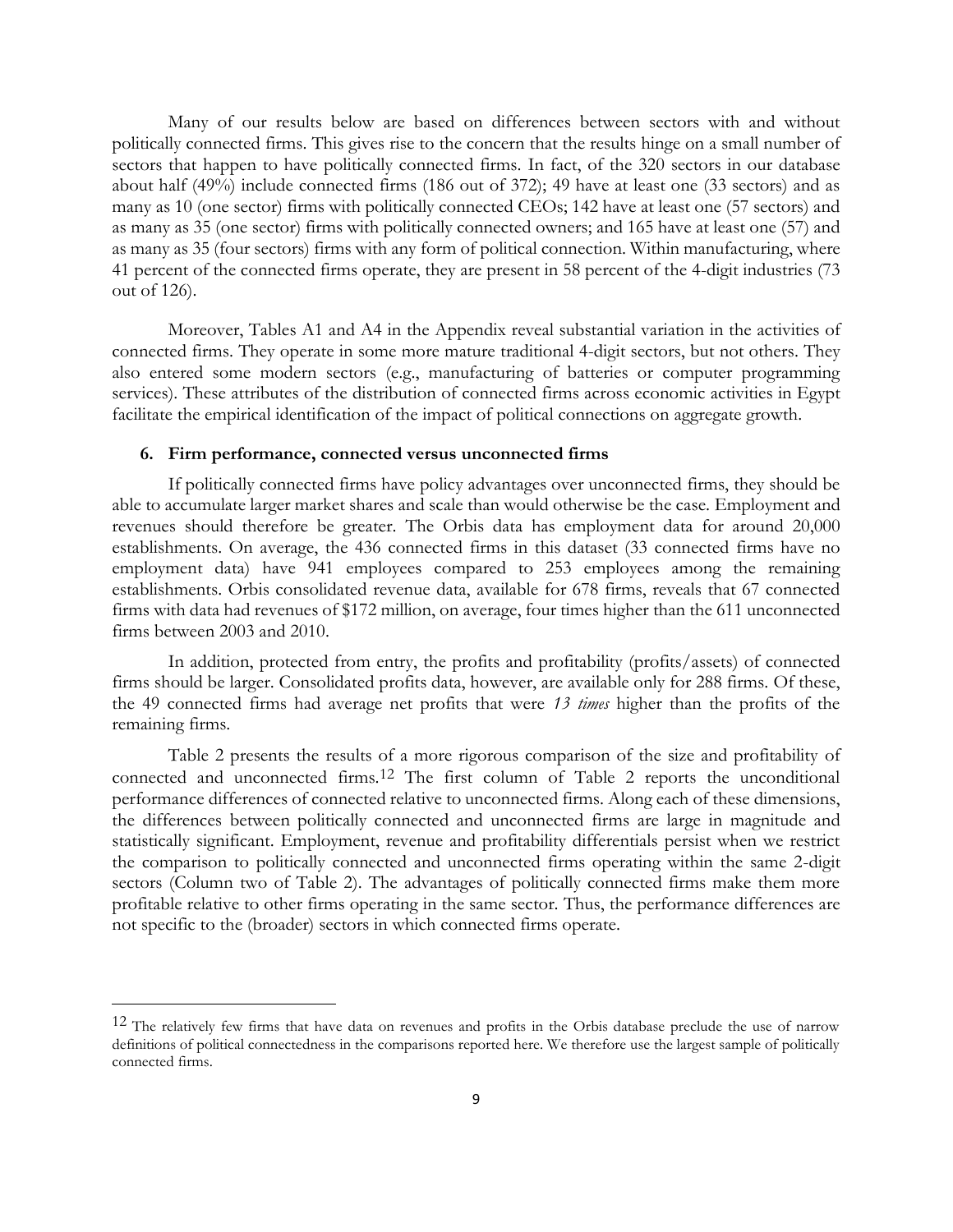|                    | PC vs. other<br>establishments | PC vs. other<br>est., within<br>$2$ -digit<br>sector | No. of<br>Politically<br>connected<br>establishments | No. of other<br>establishments |
|--------------------|--------------------------------|------------------------------------------------------|------------------------------------------------------|--------------------------------|
| Ln(Employment)     | $1.40**$<br>(15.88)            | $1.02**$<br>(12.39)                                  | 436                                                  | 19,375                         |
| Ln(Revenues)       | $1.61**$<br>(6.46)             | $1.59**$<br>(6.27)                                   | 67                                                   | 611                            |
| Ln(Profits)        | $1.43**$<br>(1.95)             | $1.37*$<br>(1.73)                                    | 49                                                   | 239                            |
| Ln(Protits/Assets) | 1.88**                         | $2.17**$                                             | 47                                                   | 236                            |
|                    | (3.03)                         | (3.29)                                               |                                                      |                                |

**Table 2: Within-sector differences, politically connected (of any type) and other firms**

Source: Orbis establishment database. Note: The establishment data are pooled across years (2003-2011). The first column reports the coefficient and *t*-statistic on the politically connected dummy variable from an OLS regression of the performance variable (e.g., ln(employment)) on the dummy variable, which is equal to 1 for politically connected establishments and 0 otherwise. In the second (third) column, we control for 2(4)-digit sector dummies. \*, \*\* indicates that the coefficients are significant at the 5%, 10% level.

While we do not conduct a formal event study, we can still ask whether the profit advantage of connected firms vary with the strength of the Mubarak regime. This should be the case if connected firms were more profitable because of their connections, rather than some unobserved features of their entrepreneurial skill or products; and if our measures of the performance advantages of connected firms are reasonable. In fact, Figure 1 illustrates the predicted variation.

It compares the profits of firms with political connections relative to other (large) firms in the Orbis data and shows that the difference between the two was systematically related to the survival of the regime. The differential in profits was more than two times larger between 2005 and 2010 (significant at the 5 percent level). After the fall of the Mubarak regime on February 11, 2011, the large differential suddenly disappeared. 13 The fact that the profit differential between connected and unconnected firms disappears shortly after the fall of Mubarak also corroborates the quality of our empirical measurement of politically connectedness in Egypt.<sup>14</sup>

<sup>13</sup> Unfortunately, longer time series data for profits are not available in Orbis. The precision of estimated profit differential in 2003 and 2004 is low due to the few available observations.

<sup>14</sup> We note that most of the regulatory privileges favoring connected firms (e.g., energy subsidies to industry or trade protection) are still in place until today. Thus, the decline in the profit differential for connected firms immediately after Mubarak's fall might reflect that other policy privileges (temporarily) disappeared (e.g., implementation bias – see below) or that the new regime at least initially made it generally more difficult for these businessmen to operate in Egypt.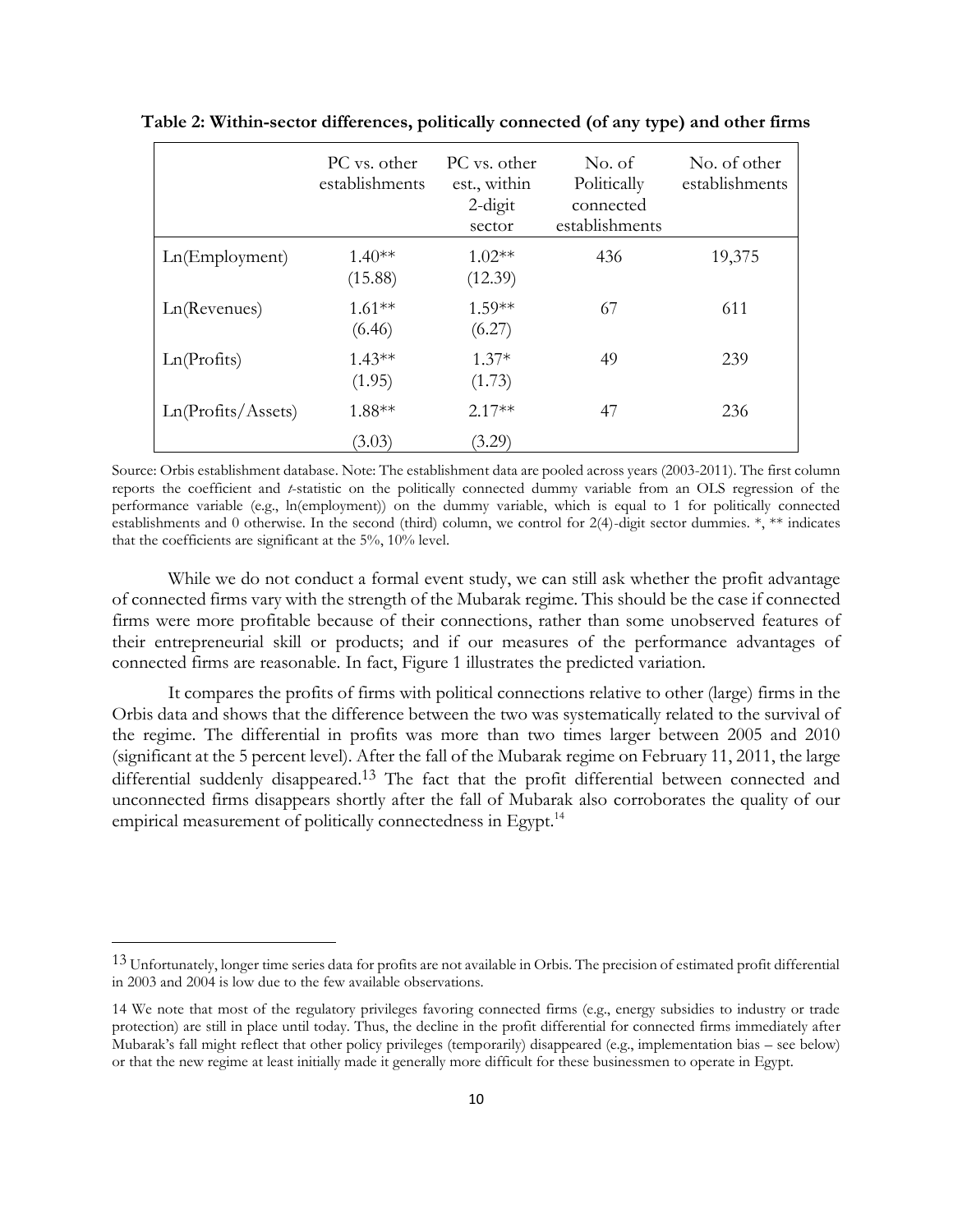

**Figure 1: The evolution of net profit differentials between connected and other firms**

Source: Orbis establishment database. Note: The graph shows the differential in profits between politically connected and unconnected firms demeaned at the 2-digit sector level; the coefficient is derived from an OLS regression of net profits on 2-digit sector dummies as well as a dummy variable which is equal to 1 for politically connected establishments and 0 otherwise. The dotted lines show the 5% confidence intervals.

#### **7. The Policy Advantages of Political Connections in Egypt**

A substantial literature has focused on the advantages of connected firms with respect to access to credit: they enjoy favorable access to capital and they are more likely to be delinquent on their loans from state banks. In Egypt, as well, connected firms enjoyed privileged access to credit from state-owned banks. However, after the financial crisis at the end of the 1990s, policy reforms circumscribed the activities of state banks. In this section, we present evidence that, in the 2000s, connected firms enjoyed ample policy advantages in other areas, including protection from foreign competition and privileged access to energy subsidies or land. 15 They also appear to have been less exposed to the arbitrary or predatory application of business regulations more generally.<sup>16</sup>

#### **Political connections and non-tariff trade barriers**

 $\overline{a}$ 

Although tariffs fell in Egypt at the end of the 1990s, the use of non-tariff technical import barriers increased. 17 Building on data from a new World Bank database (WITS) measuring NTMs (Malouche et al., 2013), Figure 2 illustrates the decline in average weighted tariffs from about 16.5 percent in 1995 to 8.7 percent in 2009 – but also a steady and offsetting increase in NTMs. NTMs primarily included barriers to imports such as exclusive licenses requirements, rules of origin, or quality

<sup>&</sup>lt;sup>15</sup> These are only some of the potential regulatory channels that advantage connected firms. Others include the benefits of FDI restrictions for specific service sectors or fewer licensing restrictions (e.g., related to operating licenses), as well as implicit bail-out guarantees that facilitate borrowing, for which we do not have data.

<sup>&</sup>lt;sup>16</sup> These benefits accrued to connected firms despite the fact that, at the same time, Egypt was acclaimed for its efforts to reverse decades of state control of the economy. That is, even as the formal rules of the game appeared to improve (as measured, for example, by sharp improvements in "Doing Business" indicators), connected firms were, in the terminology of Hallward-Driemeier, et al. (2010), able to make "deals" with government to tilt the playing field in their favor.

<sup>17</sup> The World Bank database on NTMs provides either the year when a particular NTM has been introduced or the latest year in which it is has been substantially revised. Unfortunately, the database does not distinguish between the two.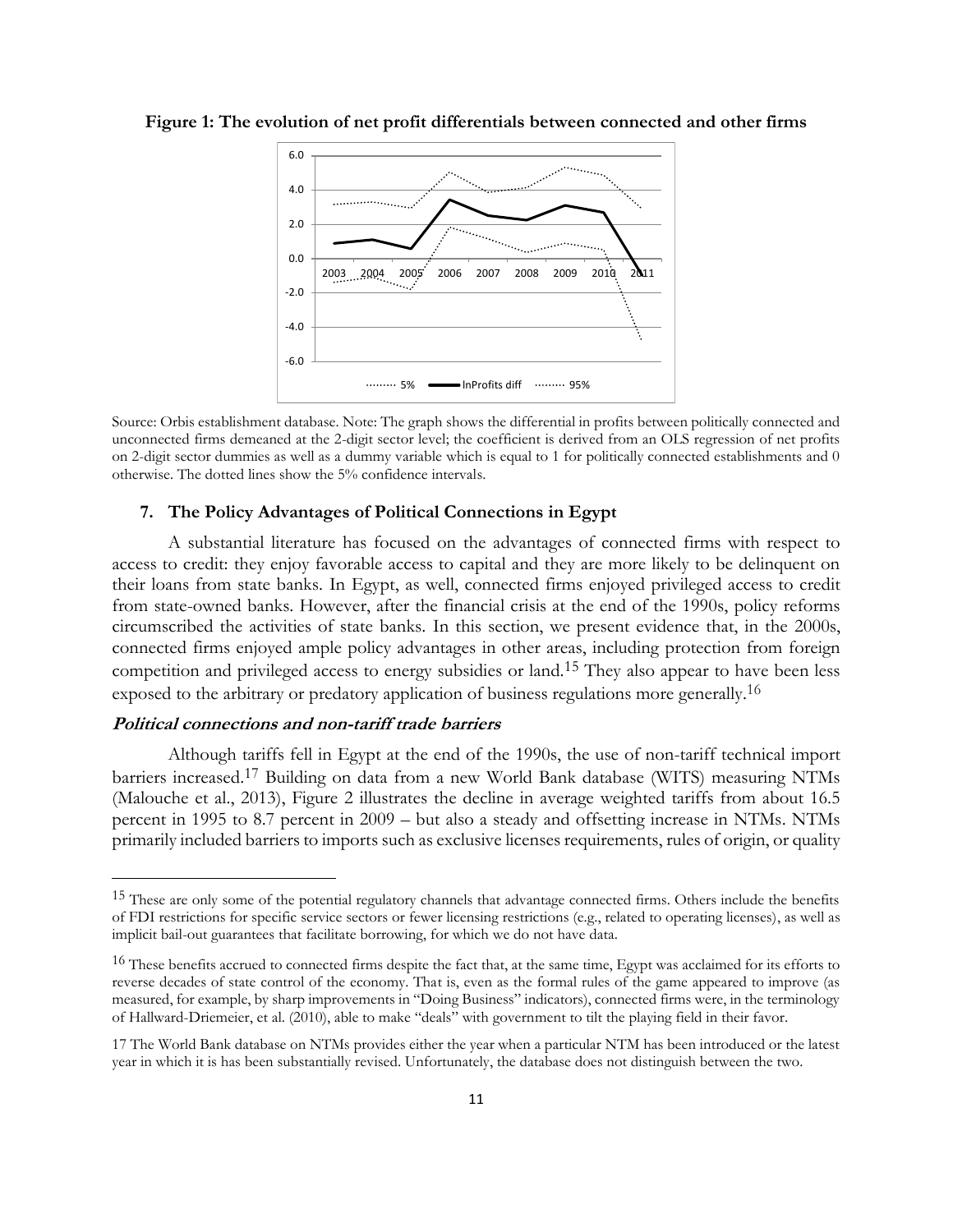controls (which leave scope for discretion) for imported products. As a result, Egypt had one of the highest NTM frequencies in the world in 2010 (Malouche et al., 2013).



**Figure 2: The evolution of average (weighted) tariffs and NTMs on imports since 1**

Source: WITS. Rate reflects most-favored nation tariffs. The NTMs data provides either the year when an NTM has been introduced or the latest year in which it is has been substantially revised.

Of the 53 different NTMs in place in Egypt in 2009, almost half (24) were introduced or amended around 2000 and 21 percent between 2005 and 2009. The first episode coincides with the period when several prominent businessmen started to head directorates for economics and business in the policy committee of the NDP which is the source for new economic policies and regulations of the government (Demmelhuber and Roll, 2007; Roll, 2013). NTM protection during the second episode were issued by the Ministry of Industry and Trade, which was headed at the time by a prominent businessman.

To test if these NTMs disproportionally benefitted politically connected firms, we match data on NTMs (at the 6-digit product level harmonized system classification) with census data (at the 4 digit industry level) that contains information on all establishments in Egypt (about 2.5 million). 18 The NTM measures are available for tradable goods, corresponding broadly to manufacturing and mining industries, or 147 sectors. Among the politically connected firms (broadly-defined) in our larger sample, 200 operate in at least one of these sectors.<sup>19</sup>

<sup>&</sup>lt;sup>18</sup> We convert the NTM data from 6-digit (HS Rev. 2002) product classification to the 4-digit industry ISIC Rev. 4 classification by using concordance tables from HS Rev. 2002 to ISIC Rev. 3 to ISIC Rev. 3.1 to ISIC Rev. 4, respectively. Several firms are operating in more than one 4-digit industry so that in total we have 230 industry-firm observations in manufacturing or mining.

<sup>19</sup> Three politically connected firms are in two 4-digit ISIC Rev. 4 industries, *Casting of non-ferrous metals* and *Forging, pressing, stamping and roll-forming of metal*, which we had to drop from the NTM analysis since these industries have no equivalent HS (Rev. 2002) product code.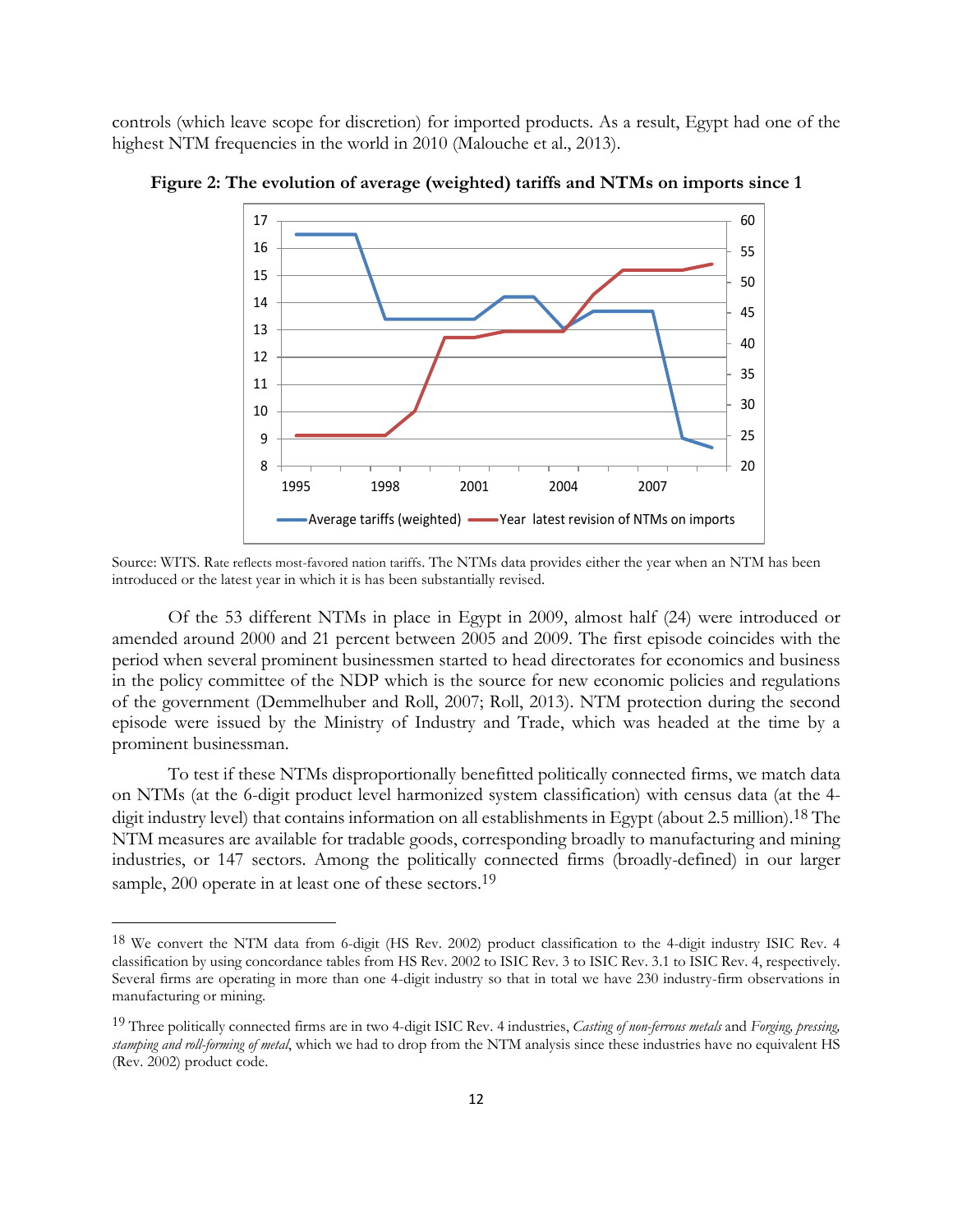Table 3 demonstrates in two ways that manufacturing and mining products sold by politically connected firms are more likely to be protected from import competition through NTMs. The first three columns list the fraction of *firms* with at least one political connection that are in sectors protected by at least one NTM. Across the three types of political connections, the three columns report whether this fraction is statistically different from the share of all firms that are in a sector protected by at least one NTM (listed in the fourth column). The second four columns list the fraction of *products* (four digit sectors) that exhibit at least one NTM, comparing products sold by at least one politically connected firm with products sold exclusively by non-connected firms.

This two way approach, analyzing the distribution of NTMs across firms as well as products, provides a robustness check, but also sheds light on the objectives of NTM protection. Not only were connected firms more likely to benefit from NTMs, but NTMs were also more likely to be granted to products manufactured by connected firms. This is a strong indication that NTMs were put in place primarily to protect politically connected firms from import competition.

In principle, if NTMs were targeted to products manufactured by connected firms, we should still observe the entry of both connected and unconnected firms into protected industries. If this were the case, though, connected firms would not be more likely to benefit from NTMs. However, the data indicate that they were more likely to benefit, indicating that NTMs tend to protect primarily connected firms relative to all other firms. Thus, the protection of products from import competition must have been coupled with additional barriers to entry into the protected industries. In fact, entry into several industries protected by NTMs (or the construction of additional factories in some industries) requires exclusive authorization requirements that have only been granted to a few (connected) firms in the past (such as in cement or steel).20

We make these comparisons for several types of NTMs. Most NTMs in Egypt are "Class B": license or registration requirements for importers, packaging requirements, regulations on production or distribution processes, traceability, and product-quality requirements. These restrictions are imposed on 65 percent (96 out of 147) of the 4-digit manufacturing industries. On average, these 96 industries confront 3-4 different Class B restrictions.

The seventh column of Table 3 indicates that at least one Class B NTM is imposed on 76 percent of all products sold by at least one (broadly defined) politically connected firm, but on only 55 percent of the products sold by all firms; the difference is statistically significant at the 1 percent level. More narrowly defined subsamples of politically connected firms demonstrate the same results (columns five and six): products sold by politically connected firms are significantly more likely to have at least one class B NTM. 21

 $20$  These are defined in the investment law in Egypt which is implemented by the General Authority for Investment (GAFI).

<sup>21</sup> We also used a probit regression to test if non-tariff import barriers are more likely to be imposed in industries with politically connected firms controlling for the average firm size and age in the industry. The probability that a 4-digit industry is protected by at least one technical import barrier (NTM Class B) increases by 58 percent when a politically connected firm (broadest definition) is operating in that industry (the difference is statistically significant at the 1 percent level). The results are available from the authors upon request. We can only run the probit regression at the industry, not the firm level since we cannot identify the individual politically connected firms in the establishment census data.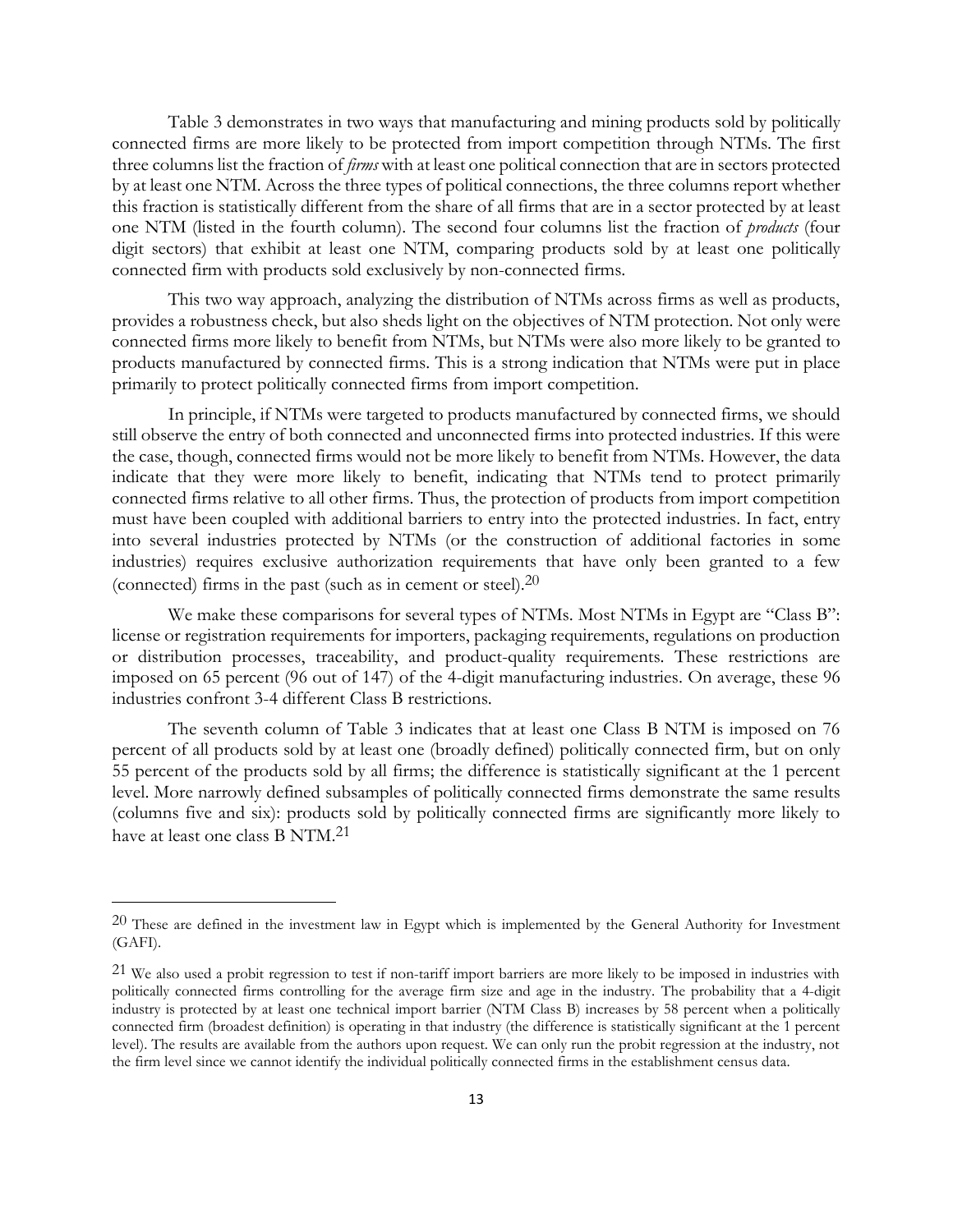Table 3 also reports comparisons for other classes of NTMs. The second most common NTMs are sanitary restrictions (Class A). These affect 65 4-digit manufacturing industries, mostly in the food sector. When comparing the distribution of NTMs across connected and all firms, politically connected firms are more likely to be protected by Class A NTMs in two of the three comparisons. They are also more likely to be subject to price controls (Class F), which are imposed on 60 manufacturing industries (the differences are significant in two of the three firm level comparisons). Export-related measures (Class P) exist in only 16 manufacturing industries. In only one of the three comparisons are there significant differences between the two types of firms in this small sample.

|                                | <b>Share of Politically Connected</b><br><b>FIRMS</b> |                      |                   | Share<br>all | <b>Share of Politically Connected</b><br><b>PRODUCTS</b> | Share of<br>NON-PC |                     |          |
|--------------------------------|-------------------------------------------------------|----------------------|-------------------|--------------|----------------------------------------------------------|--------------------|---------------------|----------|
|                                | <b>CEO</b>                                            | Owner                | <b>Broad</b>      | firms        | <b>CEO</b>                                               | Owner              | <b>Broad</b>        | Products |
| Technical import               | $89\%*$                                               | $78\%**$             | $82\%**$          | 56%          | $69\%$                                                   | $74\%**$           | $76\%**$            | 55%      |
| barriers (Class B)             | (0.073)                                               | (0.000)              | (0.000)           |              | (0.230)                                                  | (0.027)            | (0.008)             |          |
| Authorization                  | $0\%$                                                 | $5\%$                | $11\%***$         | $1\%$        | $6\%$                                                    | $7\%$              | $8\%$               | $4\%$    |
| required (B140)                | (0.678)                                               | (0.663)              | (0.000)           |              | (0.554)                                                  | (0.364)            | (0.254)             |          |
| Quality inspection             | $67\%***$                                             | $63\%**$             | $67\%***$         | $22\%$       | 50%                                                      | $54\%*$            | 51%                 | 38%      |
| required (B840)                | (0.011)                                               | (0.000)              | (0.000)           |              | (0.390)                                                  | (0.069)            | (0.113)             |          |
| Traceability                   | $89\%*$                                               | $78\%**$             | $82\%**$          | 56%          | $69\%$                                                   | $74\%**$           | $76\%**$            | 52%      |
| required (B859)                | (0.073)                                               | (0.000)              | (0.000)           |              | (0.224)                                                  | (0.012)            | (0.003)             |          |
| Sanitary measures<br>(Class A) | $0\%**$<br>(0.033)                                    | $18\%***$<br>(0.005) | 27%<br>(0.199)    | 28%          | 19%<br>(0.482)                                           | $28\%*$<br>(0.070) | $31\%**$<br>(0.021) | 15%      |
| Price-control (Class F)        | $44\%$                                                | $38\%*$              | $37\%**$          | 26%          | 38%                                                      | 33%                | 34%                 | $22\%$   |
|                                | (0.249)                                               | (0.057)              | (0.029)           |              | (0.191)                                                  | (0.145)            | (0.109)             |          |
| Export promotion<br>(CLASS P)  | $0\%$<br>(0.776)                                      | $4\%$<br>(0.291)     | $5\%*$<br>(0.078) | $1\%$        | $13\%$<br>(0.147)                                        | $7\%$<br>(0.231)   | $7\%$<br>(0.226)    | $3\%$    |

**Table 3: Percent of firms and products benefitting from Non-tariff Trade Measures**

Source: WITS; establishment census data; sample of politically connected firms. Note: The significance level (p-values) for the statistical difference between politically connected firms or industries (columns 1-3 and 5-7) relative to all firms or industries (columns 4 and 8) is reported in parentheses; it is based on a Pearson Chi2-test. We use the Fisher-test (instead of the Chi2-test) to test for the significance in differences between PC and NOT-PC industries (and for firms also managed by connected CEOs) for NTMs *CLASS P* and *CLASS B140* due to the small sample sizes. \*, \*\* indicates that the coefficients are significant at the 5%, 10% level.

Malouche et al. (2013) highlight that the number of different NTMs imposed on a single product provides additional information on the intensity of trade protection. More NTMs are likely to offer greater protection from competition than fewer. Hence, if political connections matter for NTMs, we should also observe that the probability that a product is sold by a politically connected firm rises with the number of NTMs imposed on the product. The evidence in Table 4 demonstrates that this is the case for all three definitions of political connectedness.

Table 4 focuses on the most common type of Class B NTMs in Egypt (restrictions on imports). For example, 82 percent of connected firms of any type but only 27 percent of all firms are in sectors that are protected by at least two Class B NTMs.22 As in Table 3, we can demonstrate

<sup>22</sup> The significance levels drop somewhat for the most restrictive measure of political connections (i.e., also managed by a connected CEO) due to the smaller sample sizes. The distribution of non-tariff technical barriers to import across all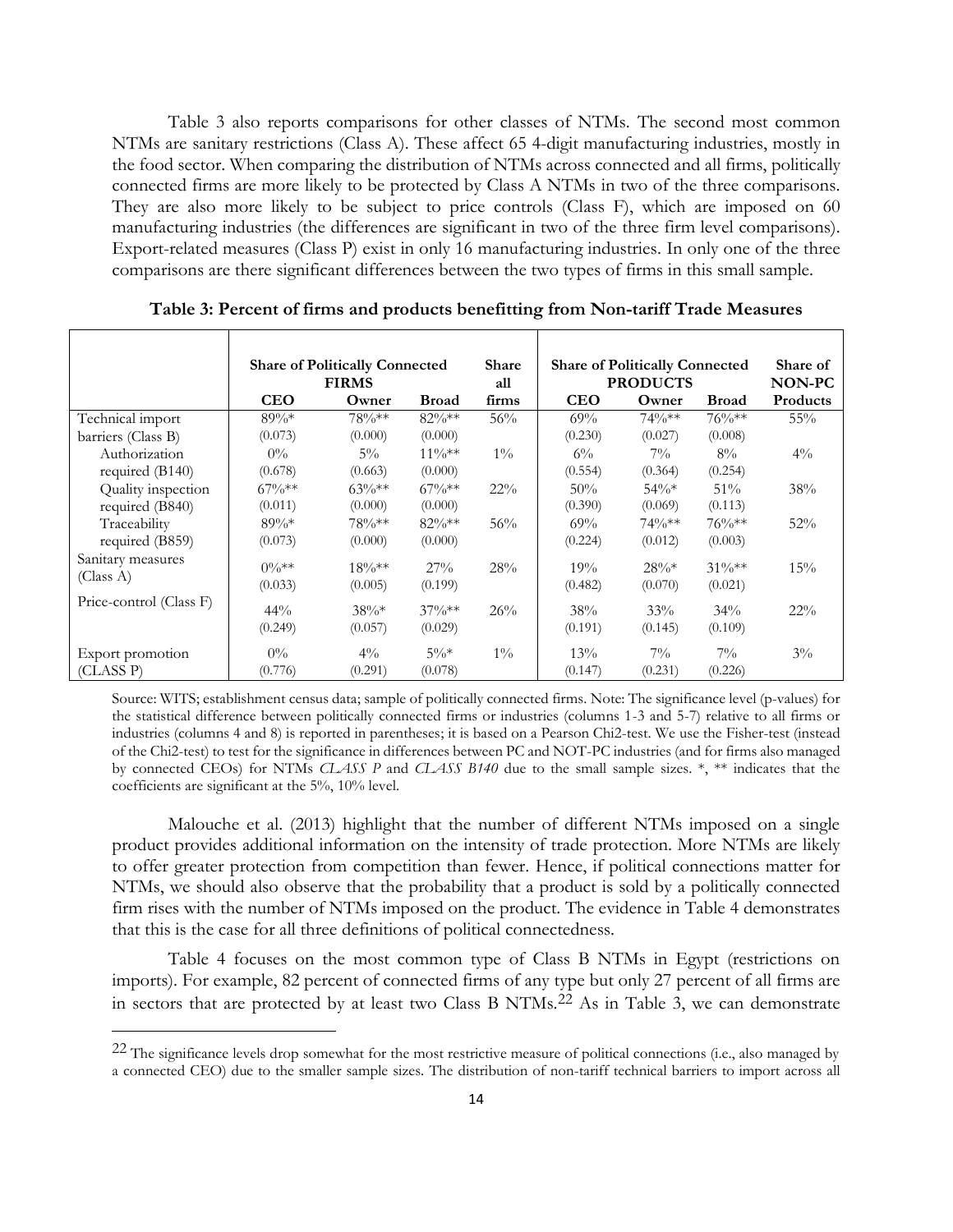analogous results looking at products. For products protected by at least three NTMs (Class B), 71 percent of politically connected firms but only four percent of all firms benefit.

The results for Class B NTMs hold as the number of Class B NTMs rises, as the second, third and fourth rows demonstrate: the difference between the share of all firms or products that benefit from multiple NTMs and the share of connected firms or products increases as the number of NTMs rises. They are also mostly robust to even larger numbers of NTMs, but relatively few products are protected by more than four different NTMs.

In addition, the differences largely remain significant for narrower definitions of politically connected firms. The only exception relates to those NTMs that require imports to be authorized; however, overall, only few firms benefit from such exclusive import licenses. Thus, whether politically connected firms are defined as those with either a politically connected CEO or owner, they are more likely to benefit from Class B NTMs than unconnected firms.

|                            | <b>Share of Politically</b><br><b>Connected FIRMS</b> |                      |                     | Share all |                | <b>Share of Politically</b><br><b>Connected PRODUCTS</b> | Share of<br>NON-PC  |          |
|----------------------------|-------------------------------------------------------|----------------------|---------------------|-----------|----------------|----------------------------------------------------------|---------------------|----------|
| $NTMs$ (class B)           | <b>CEO</b>                                            | Owner                | <b>Broad</b>        | firms     | <b>CEO</b>     | Owner                                                    | <b>Broad</b>        | Products |
| at least 1 per<br>industry | $89\%*$<br>(0.073)                                    | 78%**<br>(0.000)     | $82\%**$<br>(0.000) | 56%       | 69%<br>(0.230) | $74\%**$<br>(0.027)                                      | $76\%**$<br>(0.008) | 55%      |
| at least 2 per<br>industry | $89\%*$<br>(0.073)                                    | 78%**<br>(0.000)     | $82\%**$<br>(0.000) | 27%       | 69%<br>(0.174) | $74\%**$<br>(0.012)                                      | $76\%**$<br>(0.003) | 52%      |
| at least 3 per<br>industry | $67\%**$<br>(0.029)                                   | $66\%**$<br>(0.000)  | $71\%**$<br>(0.000) | $4\%$     | 50%<br>(0.390) | $60\%**$<br>(0.016)                                      | $59\%**$<br>(0.010) | 38%      |
| at least 4 per<br>industry | $11\%$<br>(0.490)                                     | $21\%**$<br>(0.000)  | $26\%**$<br>(0.000) | $3\%$     | 13%<br>(0.29)  | $23\%**$<br>(0.01)                                       | $22\%**$<br>(0.010) | $7\%$    |
| at least 5 per<br>industry | $0\%$<br>(0.575)                                      | $11\%***$<br>(0.028) | $18\%**$<br>(0.000) | $3\%$     | 13%<br>(0.29)  | $14\%*$<br>(0.09)                                        | $15\%**$<br>(0.053) | $5\%$    |

**Table 4: Politically connected firms are more likely to benefit disproportionately from NTMs the larger the number of NTMs in the product category**

Source is WITS; establishment census data; sample of politically connected firms. Note: The significance level (p-values) for the statistical difference between politically connected firms or industries (columns 1-3 and 5-7) relative to all firms or industries (columns 4 and 8) is reported in parentheses; it is based on a Pearson Chi2-test. We use the Fisher-test because of small samples to test for the significance in differences between PC and NOT-PC industries (and firms also managed by a connected CEO) for all comparisons with fewer than 5 NTMs per industry.  $*$ ,  $**$  indicates that the coefficients are significant at the 10%, 5% level, respectively.

#### **Politically connected firms and energy subsidies**

 $\overline{a}$ 

In 2010, subsidies to energy-intensive sectors accounted for 2.9 percent of Egyptian GDP or USD 7.4 billion. Connected firms disproportionately benefited from these. Based on the UN classification of the average energy intensity of different sectors, politically connected firms appear to be concentrated in energy- (and capital-) intensive manufacturing industries, such as base metals,

manufacturing or mining firms and industries suggests no systematic pattern to benefit manufacturing or mining industries with more firms. If anything more concentrated sectors benefitted disproportionally since 65 percent of all industries had some NTM protections but only 56 percent of all firms.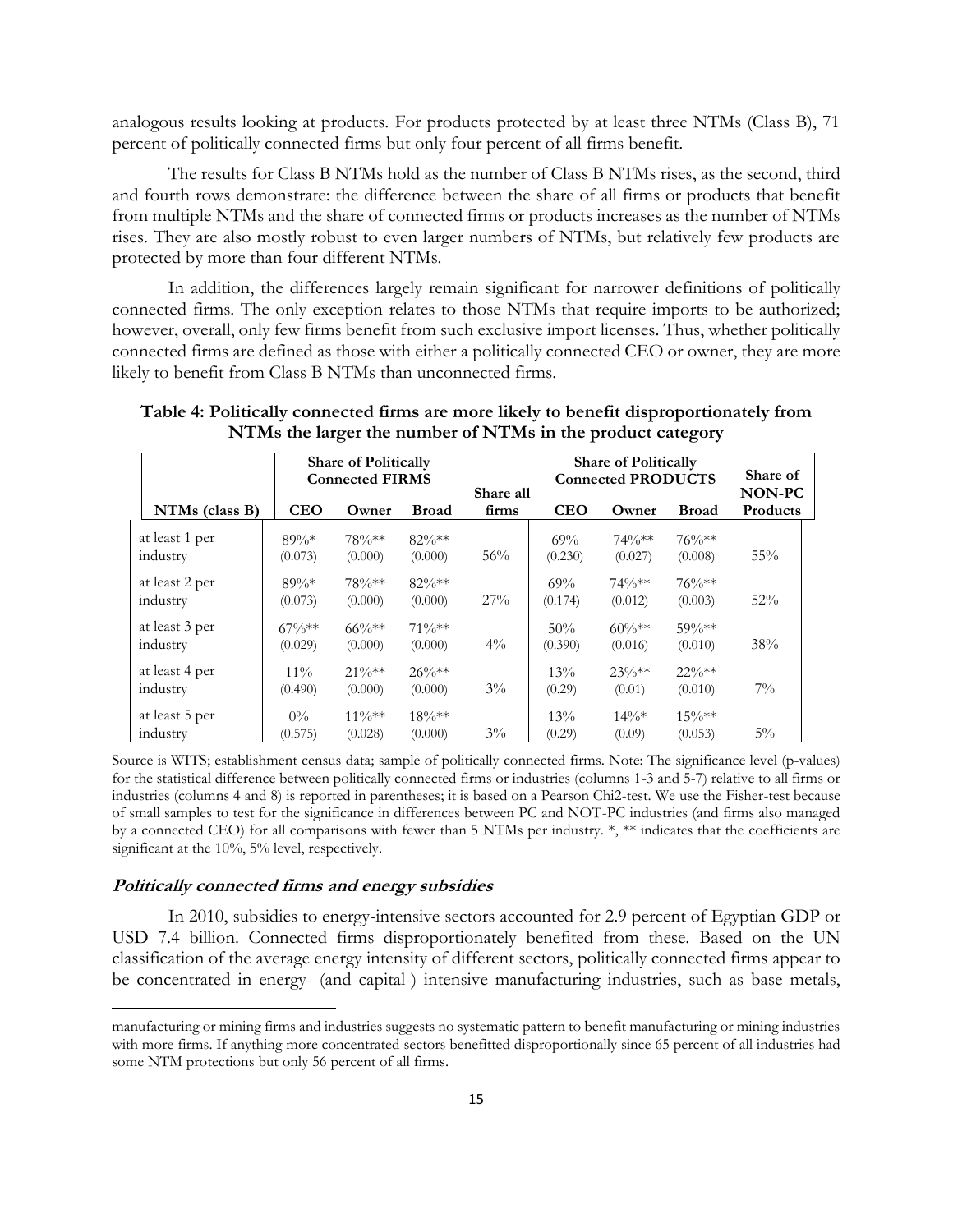cement, plastics, textiles, and ceramics (see Table A2 in the Appendix for the UN classification of sector energy intensity and Table A1 for the sector distribution of politically connected firms).

The empirical strategy to determine the advantages of politically connected firms with respect to energy subsidies is the same as with NTMs. Each firm is classified according to whether it belongs to a low, moderate, or high energy-intensive sector.<sup>23</sup> We then compare the distribution of politicallyconnected firms and all firms across 4-digit manufacturing industries with different energy intensities.

As with NTMs, we show that connected firms are more likely than unconnected firms to be in high, but not low or moderate, energy-intensive sectors, and that industries with politically connected firms are more likely to be high energy-intensive, but not moderate or low. The first four columns of Table 5 show that politically connected firms are significantly more likely to operate in energy-intensive industries. Of all connected firms (broadly defined), 45 percent operate in energyintensive industries, compared to only eight percent of all firms. The difference is significant at the one percent level and is larger for firms where the politically-connected individual is more closely tied to the firm (CEO or direct owner). In contrast, politically-connected firms are no more likely, or less likely, to be in less energy-intensive sectors.

|                                   | <b>Share of Politically Connected</b><br><b>FIRMS</b> |                     |                     | <b>Share</b><br>NON-<br>PС |                     | <b>Share of Politically Connected</b><br><b>INDUSTRIES</b> | Share of<br>NON-PC  |            |
|-----------------------------------|-------------------------------------------------------|---------------------|---------------------|----------------------------|---------------------|------------------------------------------------------------|---------------------|------------|
|                                   | <b>CEO</b>                                            | Owner               | <b>Broad</b>        | firms                      | <b>CEO</b>          | Owner                                                      | <b>Broad</b>        | Industries |
| High Energy-Intensive<br>Industry | $55\%**$<br>(0.000)                                   | $49\%**$<br>(0.000) | $45\%**$<br>(0.000) | $8\%$                      | $22\%**$<br>(0.024) | $66\%***$<br>(0.000)                                       | $81\%**$<br>(0.000) | 19%        |
| Moderate Energy-<br>Intensive     | 36%<br>(0.115)                                        | $28\%**$<br>(0.000) | $30\%**$<br>(0.000) | 63%                        | $8\%$<br>(0.421)    | 33%<br>(0.340)                                             | 48%<br>(0.674)      | 53%        |
| Low Energy-Intensive              | $9\%$<br>(0.196)                                      | 23%<br>(0.214)      | 26%<br>(0.173)      | 29%                        | 10%<br>(0.731)      | $34\%$<br>(0.362)                                          | 43%<br>(0.115)      | 57%        |

**Table 5: Percent of firms and industries benefitting from energy subsidies**

Source: WITS; establishment census data; sample of politically connected firms. Note: The significance level (p-values) for the statistical difference between politically connected firms or industries (columns 1-3 and 5-7) relative to all firms or industries (columns 4 and 8) is reported in parentheses; it is based on a Pearson Chi2-test. We use the Fisher-test (instead of the Chi2-test) to test for the significance in differences between PC and NOT-PC industries with less than five connected firms of a specific type.

#### **Do connected firms have better access to land, industrial zones and credit?**

 $\overline{a}$ 

Similarly, the last four columns of Table 5 demonstrate that 81 percent of industries with at least one (broadly defined) politically connected firm, compared to only 19 percent of industries without a politically connected firm, are highly energy-intensive. The difference is significant at the one percent level.24 The difference is significant, as well, comparing industries with at least one firm

<sup>23</sup> High energy-intensive industries account for 22 percent of all mining and manufacturing 4-digit industries, moderate energy-intensive industries for 37 percent, and low energy-intensive for 42 percent.

 $^{24}$  We also used a probit regression to test the probability that a sector is high energy intensive given connected firms are present controlling for the average firm size and age in the industry. We find that the probability for a 4-digit industry to be high energy intensive increases by 100 percent when a politically connected firm (broadest definition) is operating in that industry (the difference is statistically significant at the 1 percent level). The results are available from the authors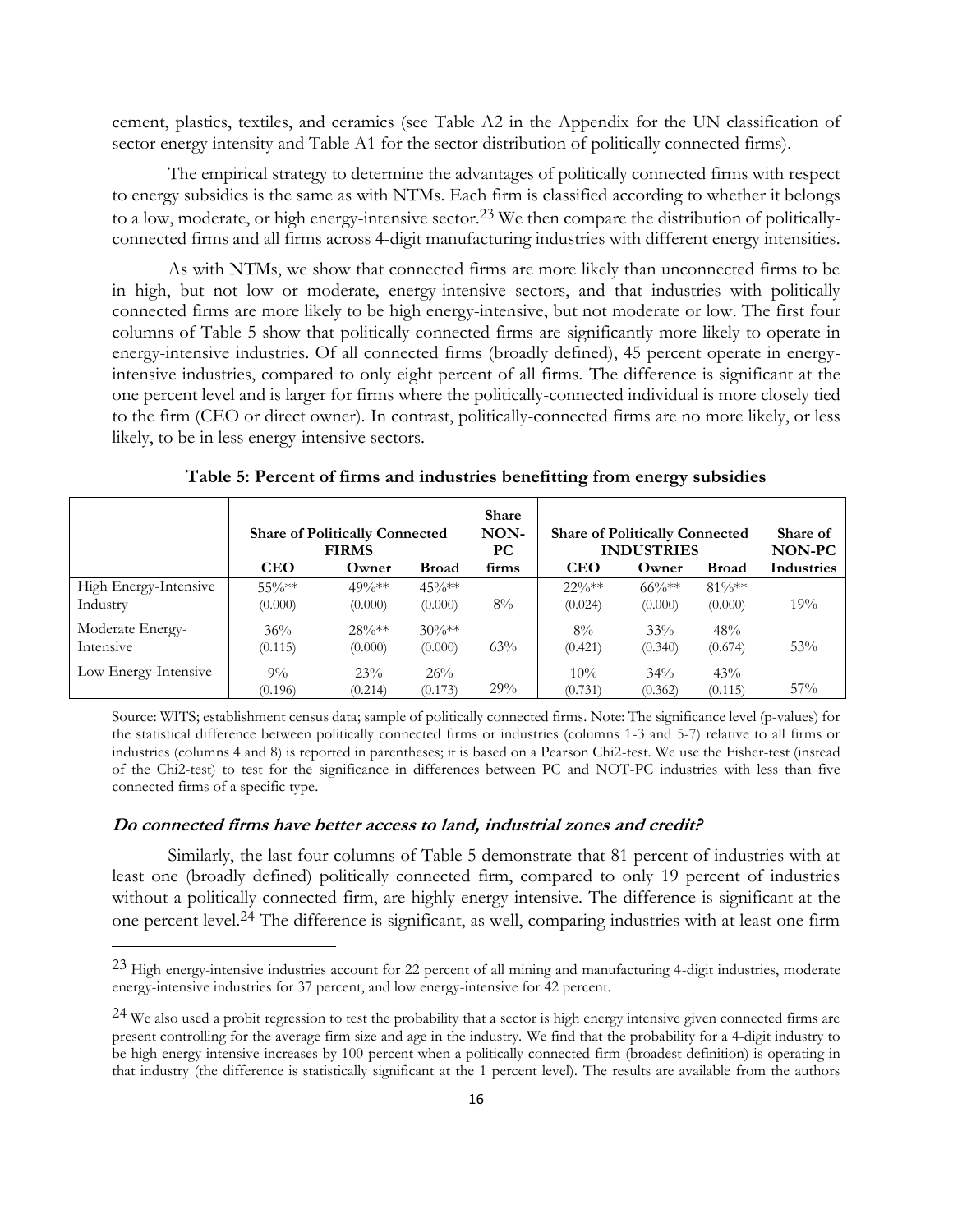with a politically connected owner or with at least one politically connected CEO. In contrast, once again, the share of less energy-intensive sectors with a politically connected firm, of any kind, is not different (statistically) from the share of these sectors that lack political connections.

Abundant anecdotal evidence indicates that politically connected firms in Egypt have superior access to land or credit.25 In the manufacturing sector, access to land includes access to industrial zones that offer benefits to occupants that competitors outside of these zones do not enjoy, including tax exemptions from corporate taxes and customs duties, better infrastructure, and more streamlined regulations.26 The evidence in this section demonstrates that firms in sectors with a higher intensity of political connections are more likely to have obtained land from the government or to have received it for free; to have obtained a bank loan; or to be located in an industrial zone. 27

We do not have information for our sample of connected and unconnected firms about their firm-level experience with these variables. However, we are able to use well-known data from the World Bank Enterprise Survey (WBES) to build detailed 4-digit industry-level information on these. We can then ask whether WBES respondents from sectors with at least one connected firm are more likely to report that they received these benefits. We cannot be sure that those firms that report having received benefits are politically connected – WBES respondents are anonymous – but the fact that they are from sectors with more politically connected firms makes this more likely.28

The WBES data contain firm level information for each of these three variables. The first concerns an overtly government decision, whether the firm acquired land from the government: "Does your establishment own or lease the majority of its land? From whom have you gotten the land (people, government, for free, other)?" Industrial zones in Egypt are sponsored by the government and generally include subsidized infrastructure. Access to industrial parks is typically also a government decision. WBES asks about industrial parks, "Is the firm located in an industrial zone?" We also analyze responses to the WBES question, "Does your establishment currently have a loan from a financial institution?" Political connections affect access to credit in two ways. State-owned

upon request. Note that we can only run the probit regression at the industry but not the firm level since we cannot identify the individual politically connected firms in the establishment census data.

<sup>25</sup> Reportedly, based on court disputes initiated after the fall of the Mubarak regime, the government not only sold the land to the politically connected, but also provided guarantees that it would connect the land with the necessary electricity, telecommunication, and transport infrastructure. This practice immediately increased the value of land, which the businessmen used as collateral to get bank loans that far exceeded the initial purchase value of the land (Ahram Online, various issues).

<sup>&</sup>lt;sup>26</sup> Industrial zones in Egypt include QIZs which guarantee firms duty and quota free exports to the U.S. Abdel-Latif and Nugent (2010) review the impact of QIZs in Egypt and find that large firms disproportionally benefit from the QIZ agreement: in the 17 industrial zones hosting QIZ factories 88 percent of exports are concentrated in firms with more than 500 workers. Textiles and garments account for 89 percent of QIZ exports, followed by plastics and chemicals.

<sup>&</sup>lt;sup>27</sup> Reportedly, the type of activities benefitting from tax exemptions in special economic zones was also demand driven; for instance, the list of sectors eligible for tax exemptions was expanded to include media companies after the construction of a new media complex (including the media company, hotels, theatres, etc.) by a politically connected businessman. The complex was declared a special economic zone shortly after, allowing him to benefit from tax exemptions (Ahram Online, various issues).

<sup>&</sup>lt;sup>28</sup> Moreover, while the WBES is a survey, it covers most large firms within a sector, which typically includes the connected firms in sectors where these firms are present.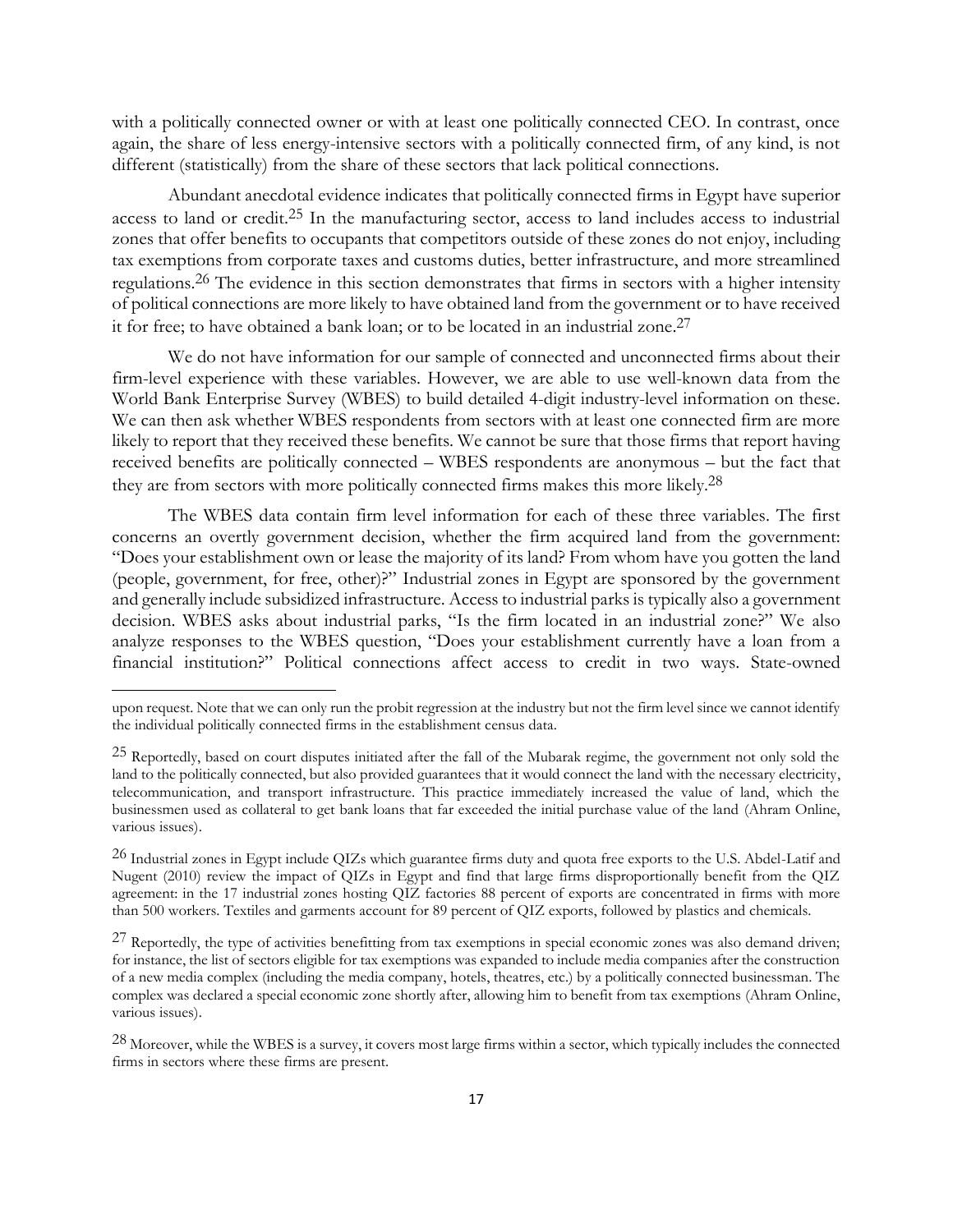institutions are still important sources of private sector credit, so credit could have been a government decision that the politically connected could directly influence. In addition, the politically connected are likely to have a large advantage in securing private credit, if they enjoy implicit government guarantees.

As usual, we classify WBES firms according to their 4-digit industrial classification and aggregate firm reports of access to land, credit or location in an industrial park at the 4-digit sector level. Then, as in the analysis of NTMs and energy subsidies, we ask whether sectors with more politically connected firms have better access.

The WBES data include data from 3,040 firms in 91 4-digit (ISIC Rev. 3.1) manufacturing sectors.<sup>29</sup> Out of 3,036 manufacturing firms, 1,431 reported acquiring land: 933 obtained the land from the government, 57 obtained it for free. In addition, 1,060 manufacturing firms are located in an industrial zone and 453 (out of 3,040) manufacturing firms reported a loan. Table A3 in the Appendix summarizes the descriptive statistics of the different perceived policy variables from the WBES, comparing manufacturing sectors with at least one politically connected firm with all other sectors (with zero connected firms). Firms in connected sectors are more likely to have acquired government land, to be located in an industrial zone, or to have a bank loan. It the following, we test more systematically for the impact of political connections on access to land, industrial zones, and bank loans.

In contrast to non-tariff barriers and energy subsidies, the information on firms' access to land, industrial zones, and credit is available at the firm level. This allows us to estimate probit regressions that assess whether the probability that a firm has access to land, industrial zones, or credit increases when it is operating in a 4-digit sector with a higher intensity of political connections (i.e., containing more politically connected firms):

$$
Pol_{ij} = \beta_C \, connected_j + \beta_x X_{ij} + \beta_s S + \varepsilon_{ij} \tag{1}
$$

The dependent policy variable  $Pol_{ij}$  is a dummy variable for firm  $i$  in the 4-digit sector  $j$ . It equals 1 if the firm bought land from the government or received it for free, it is located in an industrial zone, or it has a bank loan, respectively, and zero otherwise; *connected* measures the number of politically connected firms by type in the 4-digit sector  $i$ .  $X_{ij}$  is a matrix of the firm level control variables (firm size and age), and  $S$  is a matrix of 2-digit sector dummies.<sup>30</sup>

<sup>29</sup> Among the 91 manufacturing sectors, 59 have no politically connected CEOs, while 32 have at least one politically connected CEO; 26 have no politically connected owners, while the remaining 65 sectors have between one (18 sectors) and 35 (one sector) politically connected owners; and 19 have no politically connected firms of any kind, while the remaining 72 sectors exhibit between one (16 sectors) and 35 (two sectors) connected firms. In sectors with multiple connected firms, many of them are often owned by the same politically connected businessmen (or his family members).

 $30$  All estimations include standard errors clustered at the 4-digit sector level to account for shocks common to firms in 4-digit sectors.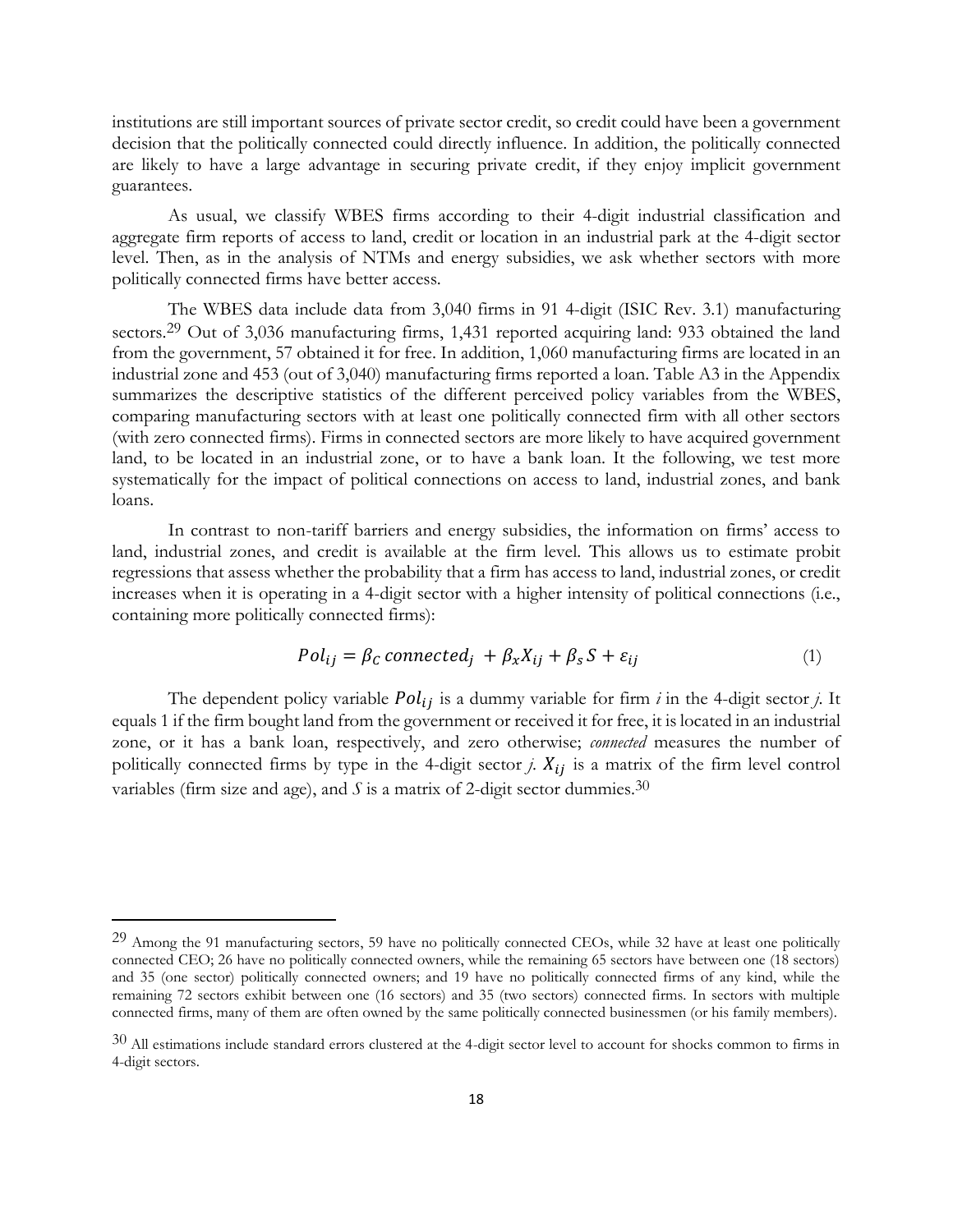|                 | <b>Acquired Land from</b><br>Government |            |              |            | <b>Located in Industrial City</b> |              |            | <b>Obtained Bank Loan</b> |              |  |
|-----------------|-----------------------------------------|------------|--------------|------------|-----------------------------------|--------------|------------|---------------------------|--------------|--|
|                 | <b>CEO</b>                              | Owner      | <b>Broad</b> | <b>CEO</b> | Owner                             | <b>Broad</b> | <b>CEO</b> | Owner                     | <b>Broad</b> |  |
| No. of PC firms | $-.007$                                 | $.021*$    | $.015*$      | .068       | $.041**$                          | $.034**$     | $.139*$    | $.032**$                  | $.019**$     |  |
|                 | $(-0.11)$                               | (1.79)     | (1.75)       | (0.73)     | (2.32)                            | (2.01)       | (1.74)     | (2.54)                    | (2.21)       |  |
| ln(empl)        | $.337**$                                | $.338**$   | $.337**$     | $.269**$   | $.271**$                          | $.269**$     | $.195***$  | .197**                    | $.195**$     |  |
|                 | (16.4)                                  | (16.2)     | (16.1)       | (6.46)     | (6.50)                            | (6.34)       | (9.32)     | (9.34)                    | (9.29)       |  |
| Age             | $-.019**$                               | $-.018**$  | $-.018**$    | $-.034**$  | $-.034**$                         | $-.034**$    | $-.005**$  | $-.005**$                 | $-.005**$    |  |
|                 | $(-8.93)$                               | $(-8.90)$  | $(-8.91)$    | $(-8.84)$  | $(-8.84)$                         | $(-9.04)$    | $(-2.66)$  | $(-2.64)$                 | $(-2.66)$    |  |
| No. of obs      | 3,015                                   | 3,015      | 3,015        | 3,009      | 3,009                             | 3,009        | 3,003      | 3,003                     | 3,003        |  |
| Sector dummies  | Yes                                     | <b>Yes</b> | <b>Yes</b>   | <b>Yes</b> | <b>Yes</b>                        | Yes          | Yes        | Yes                       | <b>Yes</b>   |  |
| R-squared       | 0.193                                   | 0.194      | 0.194        | 0.187      | 0.189                             | 0.191        | 0.070      | 0.071                     | 0.070        |  |

**Table 6: Political connections and firms' access to land, industrial zones, and credit by firm size**

Source: World Bank Enterprise Survey (WBES) data for Egypt 2004-2008 and sample of politically connected firms. Note: Number of politically connected firms is the number, in our database, in each 4-digit sector. The three different types of connections (ordered here by their restrictiveness) are defined in Table 1. The number of employees (size) and firm age vary at the firm level. All regressions include 2-digit sector dummies. Standard errors are clustered at the sector level. \*, \*\* indicates significance at the 10%, 5% level, t-statistics are reported in parentheses.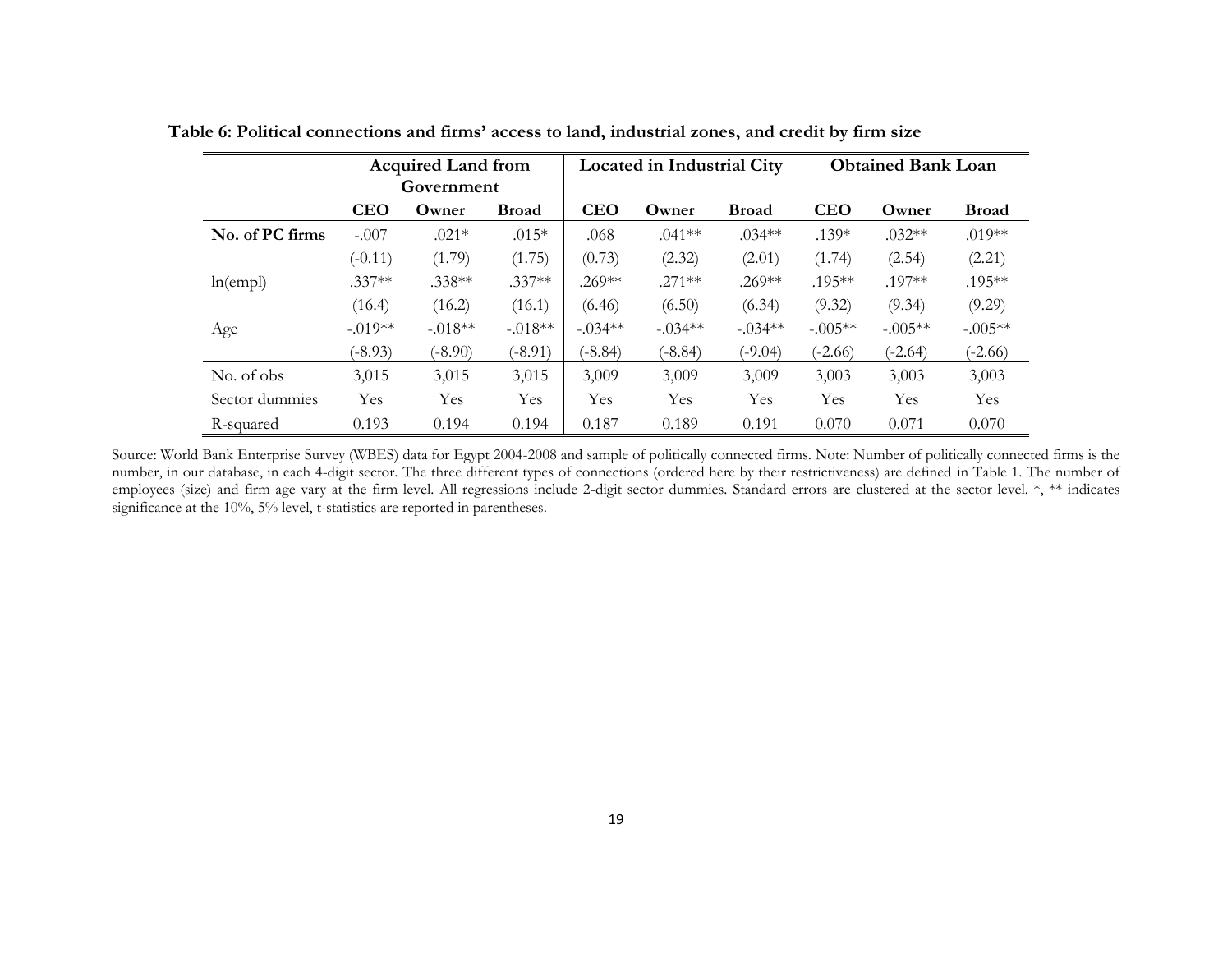Thus, (1) tests if, within the same 2-digit sector, WBES respondents in 4-digit industries with more political connections report greater access to government land, industrial zones and credit than those in related 4-digit industries without connections. Overall, we observe about 80 4-digit subsectors with available information on the policy variables in 23 2-digit manufacturing sectors.<sup>31</sup>

The results parallel the earlier NTM and subsidy findings. Table 6 shows that firms in politically-connected are more likely to report that they acquired land from the government; are located in an industrial zone; and obtained a bank loan. In only two cases, where politically-connected firms are identified on the basis of the political connectedness of the CEO, is the effect insignificant. The results are robust to controlling for 2-digit sector-specific effects, firm size and firm age. The specification is conservative, since controlling for firm size biases the impact of political connections downwards: connected firms are larger than unconnected firms in our sample and Table 6 shows that large firms are more likely to have access to land, industrial zones, and bank loans.<sup>32</sup>

These effects are also economically significant. For example, the second column indicates that with each additional politically connected firm owner in the 4-digit sector, the probability of obtaining land from the government increases by 2.1 percentage points. Thus, assuming linearity, firms in sectors with 10 crony firm owners are 21 percentage points more likely to have obtained land from the government than firms in sectors without crony firm owners. Similarly, firms in sectors with five crony CEOs are 60 percentage points more likely to have obtained a bank loan than firms in sectors without crony CEOs.

#### **Do connected firms disproportionately benefit from the enforcement of rules?**

Politically connected firms also used their connections to reduce their own regulatory burden and the threat of predatory behavior by government officials relative to the burden and threats faced by their competitors. To see this, we again employ the WBES data, which contains firms' assessments of the burden imposed by various government policies and regulations. The WBES also asks firms for objective information, such as the time it takes to get a construction permit. Again, we supplement the WBES data with our information on the number of political connected per 4-digit manufacturing industries.

Following Hallward-Driemeier et al. (2010), we also examine within-industry variations of firm reports of the regulatory environment. If cronies influence regulator behavior, crony firms in a sector should report a lower regulatory burden; for instance, crony firms should report lower waiting times to obtain permits and more predictable regulatory behavior than firms in other sectors. At the same time, non-crony firms that compete with cronies in the same sector should have the longest waiting times if connected businessmen use their influence to discriminate against their direct competitors.

<sup>31</sup> Our findings are generally stronger when we allow for comparisons of political connections across 4-digit sectors in different manufacturing industries (not including 2-digit sectors dummies).

<sup>&</sup>lt;sup>32</sup> The size and precision of the estimated coefficients increases if we drop firm size from the control variables (the coefficients are significant in five out of six cases). The results are available from the authors upon request. The estimated coefficients also increase if we drop the 2-digit sector dummies; however, in this case, the results are also based on comparing, for example, a 4-digit textile industry with a 4-digit base metals industry instead of restricting the comparison to two different 4-digit textile (base metals) industries within the textile (base metals) sector.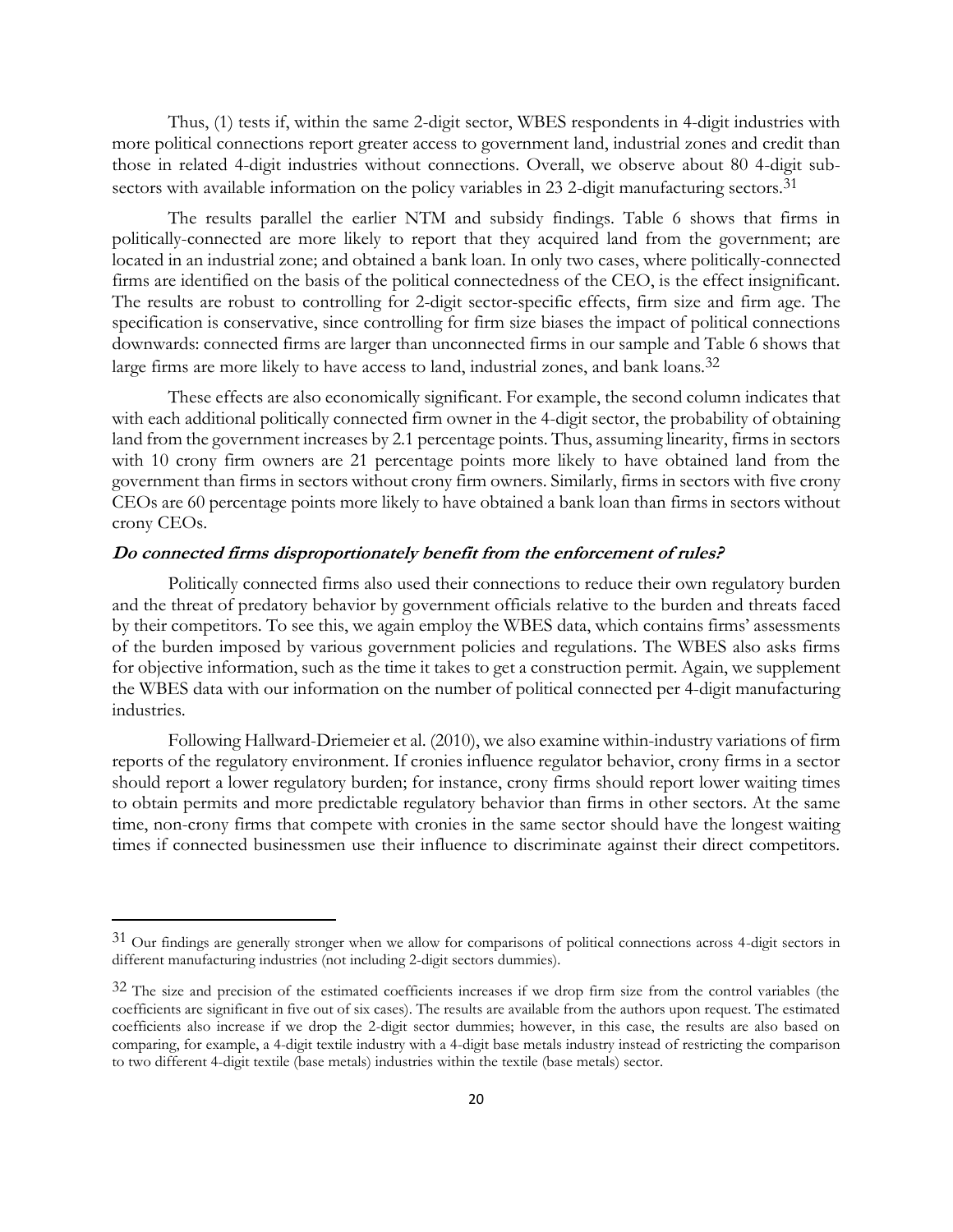The (coefficient of) variation in regulatory responses within sector should therefore be greater in those sectors with more connected firms. 33

Against this background, we use two policy implementation indicators from the WBES as dependent variables in estimates of equation (1)). The first is firm responses to the question, *"What was the actual wait duration (from the day you applied to the day you received the service or approval)?"* The second is the coefficient of variation, within the 4-digit sector, of responses to this variable.34

|                        |            | Waiting days for           |              | <b>CoV</b> (Construction Permit) |           |              |  |  |
|------------------------|------------|----------------------------|--------------|----------------------------------|-----------|--------------|--|--|
|                        |            | <b>Construction Permit</b> |              |                                  |           |              |  |  |
|                        | <b>CEO</b> | Owner                      | <b>Broad</b> | <b>CEO</b>                       | Owner     | <b>Broad</b> |  |  |
| No. of PC firms        | $-40.9**$  | $-6.00**$                  | $-4.13**$    | $.193**$                         | $.037**$  | .023         |  |  |
|                        | $(-2.58)$  | $(-2.77)$                  | $(-2.93)$    | (2.65)                           | (2.36)    | (1.52)       |  |  |
| ln(empl)               | 3.11       | 2.77                       | 3.19         | .001                             | .001      | .001         |  |  |
|                        | (0.82)     | (0.74)                     | (0.86)       | (1.03)                           | (1.31)    | (1.15)       |  |  |
| Age                    | $1.52**$   | $1.56***$                  | $1.58**$     | $-.013$                          | $-.014$   | $-.014$      |  |  |
|                        | (2.57)     | (2.64)                     | (2.65)       | $(-0.97)$                        | $(-1.06)$ | $(-1.03)$    |  |  |
| No. of firms / sectors | 986        | 986                        | 986          | 63                               | 63        | 63           |  |  |
| Sector dummies         | Yes        | Yes                        | Yes          | Yes                              | Yes       | Yes          |  |  |
| R-squared              | 0.081      | 0.076                      | 0.075        | 0.466                            | 0.468     | 0.453        |  |  |

**Table 7: Political connections and variations in regulatory enforcement across firms**

Source: WBES data for Egypt 2004-2008 and sample of politically connected firms. Note: PC indicates the number of politically connected firms varying at the 4-digit sector level. The three different types of connections (ordered here by their restrictiveness) are defined in Table 1. The number of employees (size) and firm age vary at the firm level. All firm level regressions include 2-digit sector dummies. Standard errors are clustered at the sector level. \*, \*\* indicates significance at the 10%, 5% level, t-statistics are reported in parentheses.

Table A3 in the Appendix summarizes the descriptive statistics among manufacturing sectors with at least one politically connected firm and all other sectors (with zero connected firms). It shows that firms in connected sectors wait, on average, 86 days less for their construction permit (broadest definition of connections). At the same time, the (coefficient of) variation is significantly larger in connected sectors pointing to the fact that some firms in connected sectors have access to fast-track

<sup>33</sup> The coefficient of variation per 4-digit industry is the standard deviation divided by the mean; hence, this measure is independent of differences in the order of magnitudes in the mean (and standard deviation) across industries.

<sup>34</sup> The WBES contains additional variables on government service delivery such as waiting time for an operating license, customs clearance, the number of inspections (by tax officials or municipalities), or the probability to get a government contract. The number of firms (and 4-digit industries) that report these services are, however, significantly smaller in our sample. For example, fewer firms export (and thus use customs services), or applied for government contracts or an operating license in the years of the survey. We find for all of these variables that the (coefficient of) variation of government services within 4-digit industries increases when politically connected firms operate in these industries. The corresponding coefficients are typically significant when we do not include 2-digit sector dummies. The significance levels typically drop when we additionally include 2-digit sector dummies, simply because, with fewer firms exposed to these regulations, the estimates are necessarily noisier. The results are available from the authors upon request.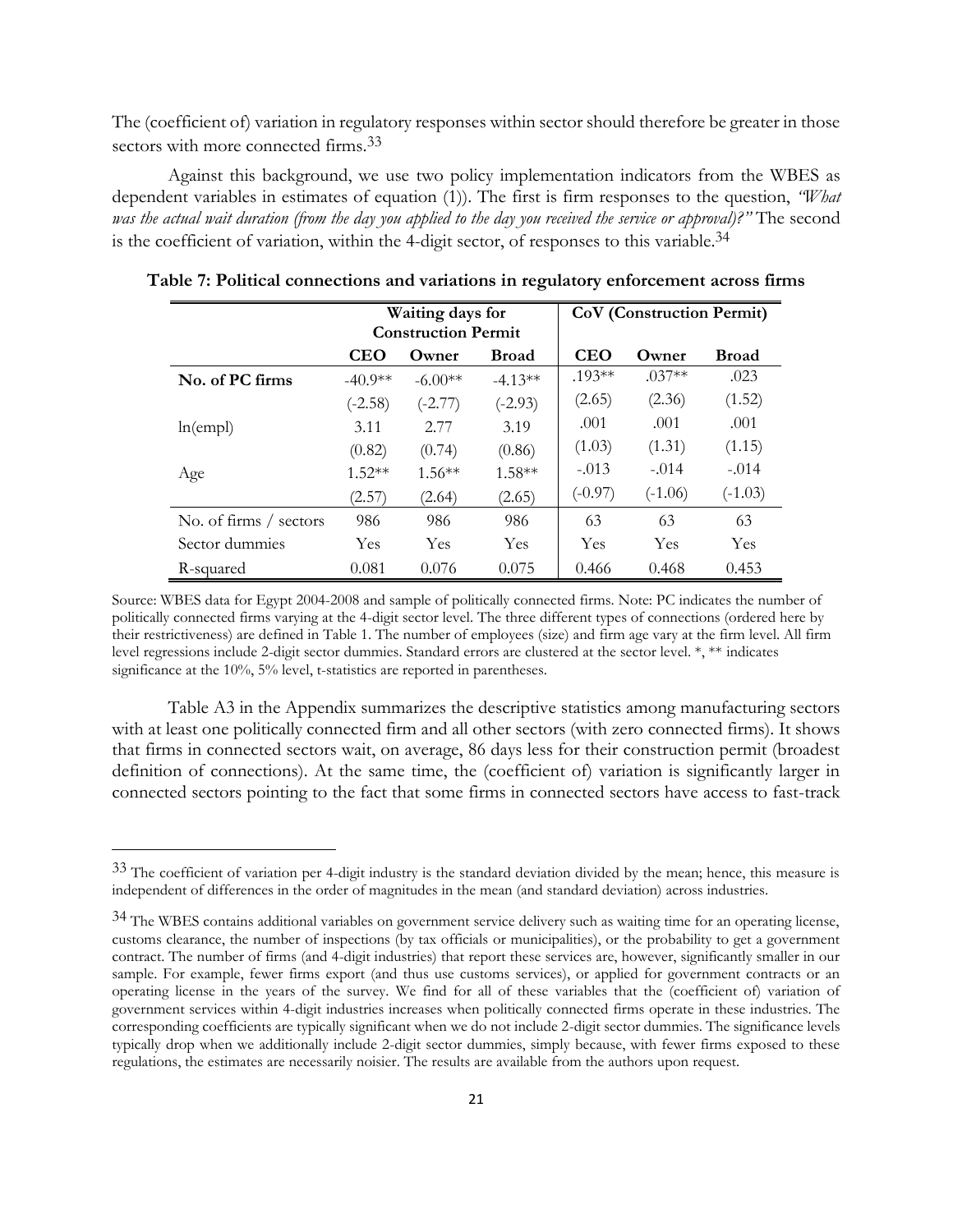regulatory services while the other firms in the same sector have not. It the following, we test for this pattern more systematically.

The results are summarized in Table 7. Firms in connected sectors report lower waiting times for construction permits (columns 2-4) consistent with the argument that connected firms are able to access fast-track regulatory services; the results are significant in all specifications. For instance, for the most conservative measure of political connections, each additional firm with a politically connected CEO reduces waiting time by 41 days (column two).Columns 5-7 show that sectors with more politically connected firms exhibit a significantly higher coefficient of variation in the waiting days for construction permits. Thus, while few firms in connected sector appear to have access fasttrack regulatory services, other firms have to wait significantly longer for the permits. We cannot directly identify the connected firms in the WBES. Still, it is likely that the connected firms obtain fast-track regulatory services while the non-connected firms competing with them in the same sector are discriminated against.

#### **8. Implications of cronyism for aggregate growth**

 $\overline{a}$ 

Politically connected firms in Egypt have higher revenues, more employees and higher net profits than unconnected firms in their sectors; they are disproportionately located in sectors that enjoy greater import protection and energy subsidies, more favorable treatment by regulatory agencies (lower waiting times for construction permits); and greater access to land and credit, including access to industrial zones. Together, these privileges endow connected firms with significant cost advantages compared to unconnected firms. Aghion et al. (2001) argue that these cost advantages lead to market structures that suppress sector productivity and, therefore, aggregate economic growth. This section reviews this argument and provides evidence consistent with the predictions of their model: the privileges enjoyed by connected firms account for their higher profits; and, in the next section, that the entry of connected firms into previously unconnected sectors slowed employment growth.

In industries that exhibit monopolistic competition, when competitors have comparable cost structures, they have incentives to pursue productivity growth. Each firm invests in the adoption of new technologies to reduce its costs and escape competition, at least temporarily.<sup>35</sup> However, as Aghion et al. (2001) show, these incentives are attenuated when leading firms in the sector have exogenous cost advantages that cannot be overcome by trailing firms.<sup>36</sup> The market leaders have little incentive to invest in innovation since they do not face competitive pressures to reduce their costs; the laggard firms are too far away from the frontier to bridge the cost gap and instead use vintage production technologies, focusing on local market niches to survive.

In this framework, political connections slow aggregate growth to the extent that two conditions are met. First, connected firms dominate a large number of sectors: we have shown that

<sup>&</sup>lt;sup>35</sup> They also show how perfect competition market structures can reduce the incentives for any innovation by reducing the discounted present value of rents from innovations (*rent dissipation effect*). Thus, they find an inverted U-shaped relation between competition and growth. They argue, however, that the negative part in the competition-growth nexus, whereby the *rent-dissipation effect* outweighs the *escape competition effect*, is less empirically relevant.

<sup>36</sup> The framework is closely related to Parente and Prescott (2002). Aghion, et al. (2004, 20005) report empirical tests of predictions of the model with respect to the effects of product market competition and entry deregulation on growth (Aghion et al., 2005). We test additional implications of the model: whether sectors with politically-connected firms and their corresponding cost advantages exhibit lower entry and a skewed distribution of firm sizes in their sectors.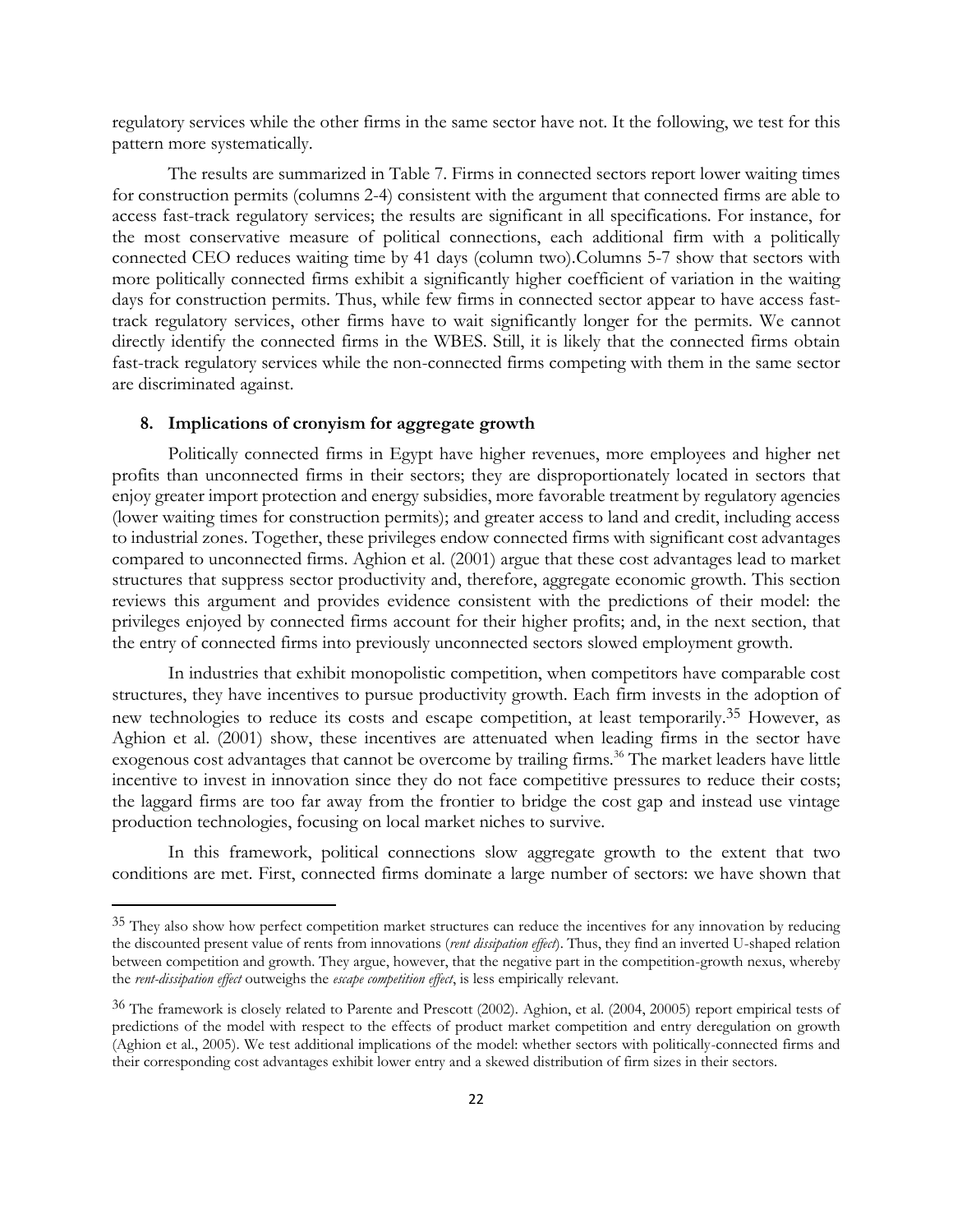they are present in half of the sectors in Egypt. Second, connected firms should receive large privileges (i.e., cost advantages exogenous to their productivity performance) that do not benefit unconnected firms. The policy privileges of the politically connected firms should drive a wedge between the prices of inputs and outputs that they confront compared to those faced by unconnected firms.

We test for the existence of such a wedge, showing that the policy privileges that connected firms receive account for their higher profit rates relative to unconnected firms. Specifically, two of the privileges enjoyed by connected firms, protection from import competition and energy subsidies, account for their higher profitability, just as they should if these firms exhibit large and exogenous cost advantages. To see this, we use the following specification to estimate whether connected firms are more profitable, i.e. have higher rents for a given pattern of input use, because their products are more frequently protected from import competition or because they absorb more energy subsidies.

# $Y_{ist} = \beta_B$  connected<sub>ist</sub> +  $\beta_R$  Regulation<sub>st</sub> +  $\beta_{BR}$  connected<sub>ist</sub> \* Regulation<sub>st</sub> +  $\beta_X ln X_{ist} + \beta_t T + \varepsilon_{ist}$

 is the profitability (log of profits per assets) of firm *i* in the 4-digit sector *s* at time *t*. *Connected* is equal to one if firm *i* enjoys political connections of any type in the 4-digit sector *s*. The variable *regulation* measures either the number of NTMs (Class B) protecting the firm's products in sector *s* from import competition or a dummy variable equal to one if sector *s* is high energy-intensive (according to UN classification) enabling access to energy subsidies in Egypt, and zero otherwise.  $X_{is}$ is a matrix of firm level control variables, and *T* is a matrix of year dummies.

The analysis is based on Orbis firm survey data; this is the only database that allows us to identify individual connected firms. Profit and revenue data are available for 250 larger manufacturing and mining firms of which approximately 50 are politically connected by any type; our analysis is therefore focused on these 250 firms.37

<sup>37</sup> We cannot include firm size as an additional control variable since the sample of firms that report profit data is small and many of these firms do not report their (consolidated) number of employees in Orbis. Thus, we only observe employment and profits jointly for eleven politically connected manufacturing firms and 40 firms overall.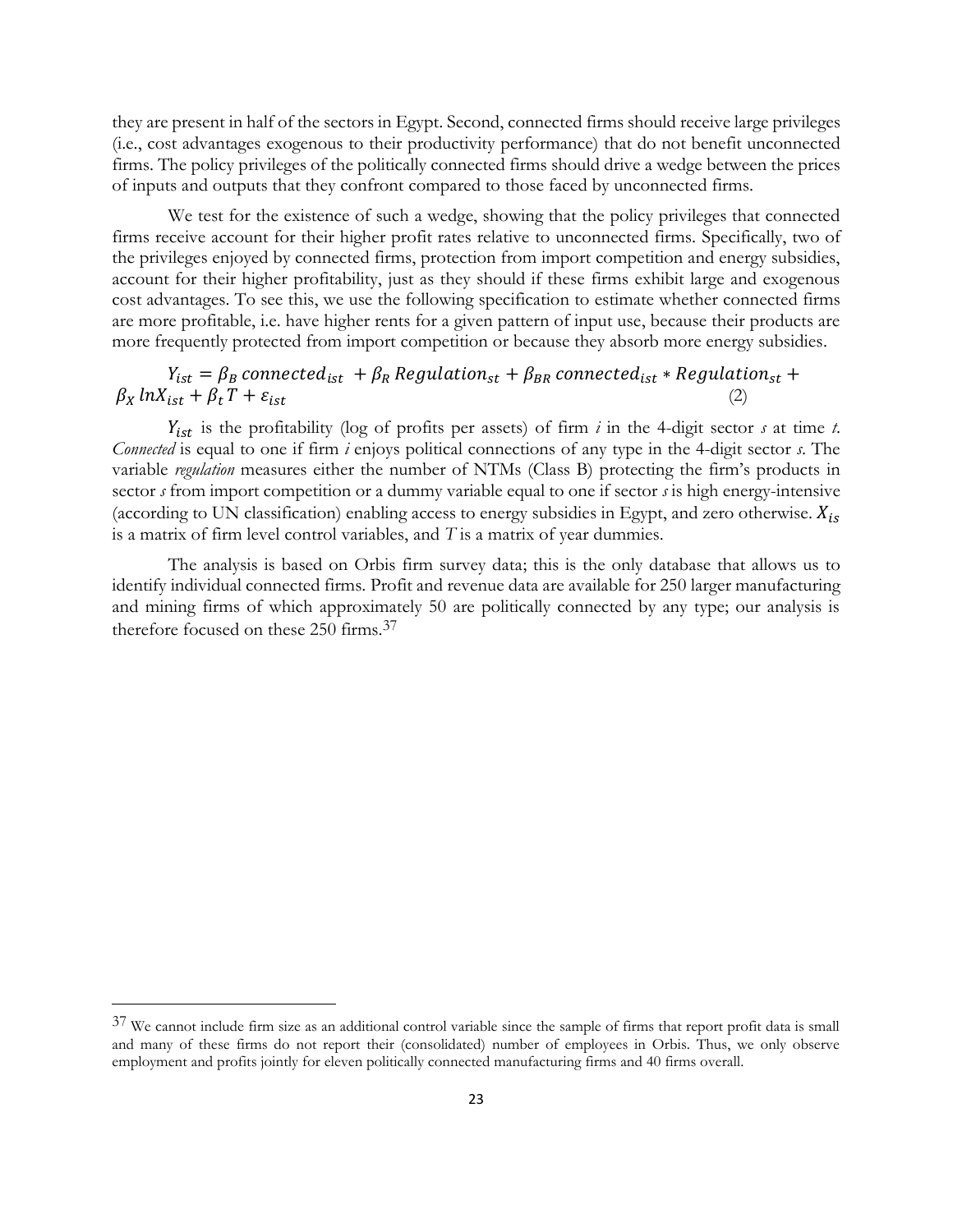| Dependent Variable:    |           |           |           |           | In(Profits/Assets) |        |           |           |           |           |
|------------------------|-----------|-----------|-----------|-----------|--------------------|--------|-----------|-----------|-----------|-----------|
| PC broad firms         | $1.38***$ | $1.36**$  | $-2.32$   | $1.56**$  | .267               |        |           |           |           |           |
|                        | (2.30)    | (2.30)    | $(-1.19)$ | (2.37)    | (0.33)             |        |           |           |           |           |
| PC owner firms         |           |           |           |           |                    | .428   | .423      | $-4.96**$ | .491      | $-.677$   |
|                        |           |           |           |           |                    | (0.58) | (0.57)    | $(-2.04)$ | (0.62)    | $(-0.65)$ |
| <b>NTMs</b>            |           | $-.144$   | $-.218$   |           |                    |        | $-156$    | $-.019$   |           |           |
|                        |           | $(-0.56)$ | $(-0.78)$ |           |                    |        | $(-0.62)$ | $(-0.88)$ |           |           |
| PC broad * NTMs        |           |           | $1.03**$  |           |                    |        |           |           |           |           |
|                        |           |           | (2.40)    |           |                    |        |           |           |           |           |
| PC own * NTMs          |           |           |           |           |                    |        |           | $1.50***$ |           |           |
|                        |           |           |           |           |                    |        |           | (2.85)    |           |           |
| High energy            |           |           |           | $-.634$   | $-2.60**$          |        |           |           | $-.282$   | $-1.34$   |
|                        |           |           |           | $(-1.04)$ | $(-2.73)$          |        |           |           | $(-0.44)$ | $(-1.09)$ |
| PC broad * High energy |           |           |           |           | 4.55***            |        |           |           |           |           |
|                        |           |           |           |           | (3.77)             |        |           |           |           |           |
| PC own * High energy   |           |           |           |           |                    |        |           |           |           | $3.57**$  |
|                        |           |           |           |           |                    |        |           |           |           | (2.58)    |
| Year Dummies           | Yes       | Yes       | Yes       | Yes       | Yes                | Yes    | Yes       | Yes       | Yes       | Yes       |
| Age                    | Yes       | Yes       | Yes       | Yes       | Yes                | Yes    | Yes       | Yes       | Yes       | Yes       |
| No. of firms           | 253       | 253       | 253       | 253       | 253                | 253    | 253       | 253       | 253       | 253       |
| R <sub>2</sub>         | 0.061     | 0.061     | 0.063     | 0.063     | 0.094              | 0.044  | 0.049     | 0.062     | 0.050     | 0.066     |

#### **Table 8: NTMs and energy subsidies account for the higher profitability of connected firms**

Source: Orbis database, yearly panel 2003-2011 and list of politically connected firms. Note: All regressions control for firm age and time dummies. PC broad refers to firms that meet any definition of connectedness. PC owner refers to firms whose owners are politically connected. The sample includes all firms from the Orbis data with available information for the corresponding variables. The standard errors are clustered at the year level accounting for the fact that the standard errors might be correlated for all firms in a given year due to year-specific shocks. \*,\*\* denote significance at the 10%, 5% significance level, respectively, t-statistics are reported in parentheses.

Table 8 shows that politically connected firms of any type are much more profitable than unconnected firms, even after accounting for differences in firm age. The second column reveals that the profitability differential remains after we control for the distribution of NTMs across sectors. However, column three indicates that the interaction of NTMs and politically connected firms across 4-digit industries accounts for the entire profitability differential. That is, politically connected firms of any type are significantly more profitable than unconnected firms if their products are protected from import competition but not otherwise. This result holds for both the broad definition of political connectedness and when connectedness is defined by the political connections of the owner.<sup>38</sup> In the latter case, we also find that the few firms owned by connected businessmen that did operate in manufacturing sectors not (less) protected by NTMs have lower profits than unconnected firms in these sectors.

Results are similar when we account for the joint distribution of political connections and energy subsidies in high energy intensive industries. Connected manufacturing firms in high energy-

<sup>38</sup> Note that all of the firms managed by a politically connected CEO with available profitability data operate in high energy intensive sectors and sell products that are protected by NTMs. Thus, we cannot repeat the exercise for this most restrictive sub-sample of connected firms.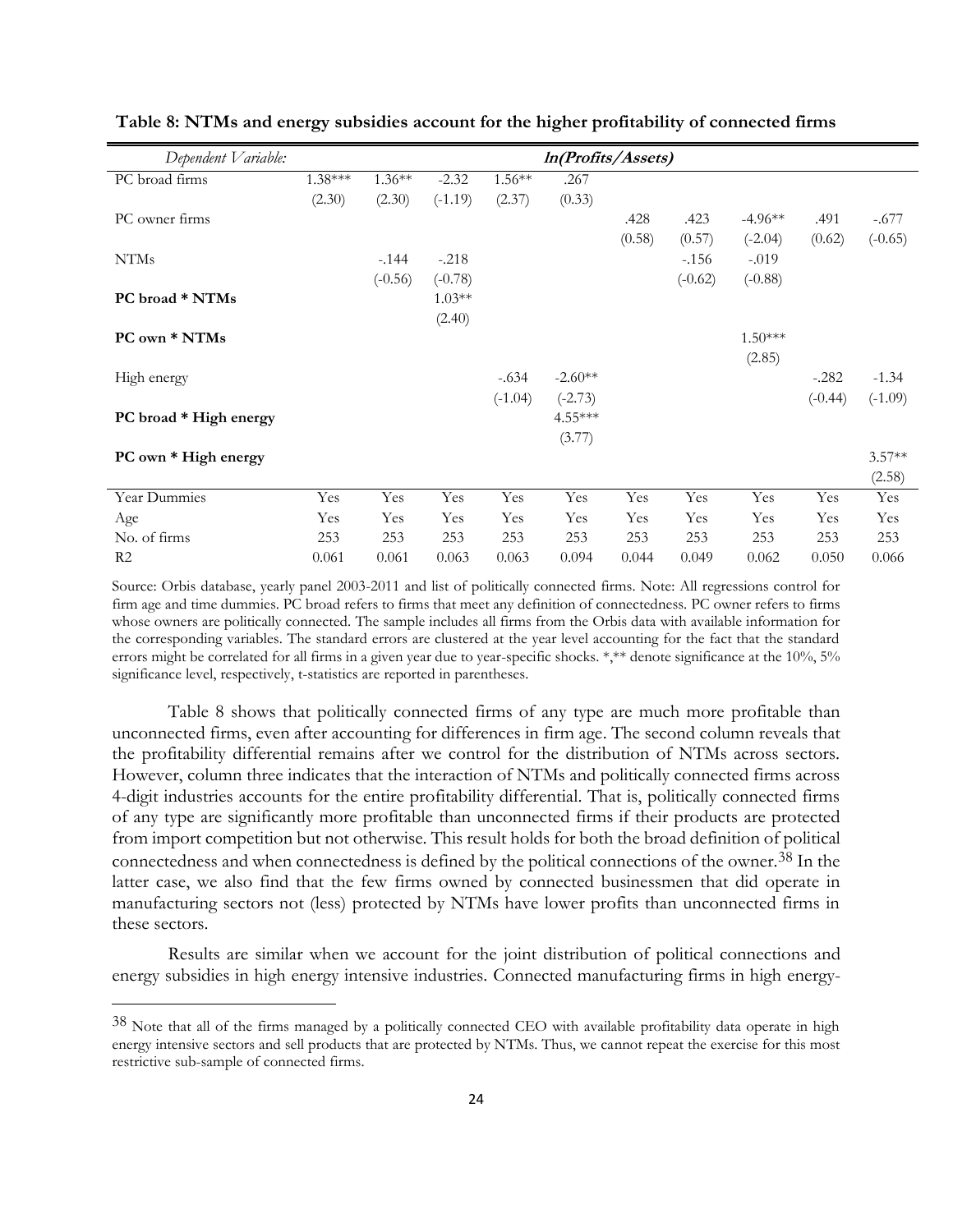intensive industries are 4.5 or 3.6 times more profitable than unconnected firms in the same industries, using the broader and narrower definitions of connectedness, respectively.

These results strongly suggest that NTM protection from foreign competition and energy subsidies are targeted to crony firms and not available to unconnected firms. Qualitative evidence reinforces the difficulty that unconnected firms have in gaining access to these benefits. In the case of energy subsidies, firms require a government license to legally open a new (additional) factory in sectors that were heavy users of energy (steel, cement, etc.). This license was issued by the Ministry of Industry and Trade or the Ministry of Investment, where connected businessmen had a significant presence; the licenses had to be renewed annually. Politically connected firms were both more likely to get the license and less likely to be exposed to predatory behavior (i.e., the non-renewal of a license after they had undertaken large sunk investments). In the cement and steel sectors, only a few connected firms obtained the license guaranteeing access to the energy subsidies to heavy industry by 2010. In the case of NTMs, some of these measures also required explicit licenses to import specific intermediates from foreign manufacturers (e.g., in the automobile industry).39

#### **9. Implications of connectedness for employment growth**

 $\overline{a}$ 

In the following, we test directly if sector employment growth would have been higher in the absence of crony firms. The ideal counterfactual, the extent to which growth in the same sectors would have been higher in the absence of cronyism, is of course not observable: we could not randomly assign connected firms to sectors. Our data, however, include the years in which crony firms entered into new sectors. This creates a quasi-experimental setting that permits us to estimate a difference-indifference effect. That is, we can compare the change in employment in 4-digit sectors that crony firms entered with employment in sectors that they did not enter, holding constant fixed and unobserved sector characteristics that also affect growth.

In fact, there is ample evidence that the number and activities of politically connected businessmen increased between 1996 and 2006, a period that witnessed the intrusion of cronyism into more sectors and an intensification of state-business relations.40 Between 1997 and 2006, 46 politically connected firms entered 31 new 4-digit sectors that did not have connected firms initially (prior to 1997). These comprised a relatively diverse set of 14 service, 11 manufacturing, 3 utility, and 2 mining sectors. Moreover, we observe 114 4-digit sectors that were unconnected in 1996 and remained unconnected thereafter (were not entered by connected firms).

<sup>&</sup>lt;sup>39</sup> In some sectors we observe several crony firms which could, in principle, lead to competition among them. Instead, however, we observe a web of intertwined ownership structures and co-investments among crony firms. For instance, the six (ten) most intertwined businessmen together control stakes directly or indirectly in 240 (322) firms. In addition, 85 firms (18 percent) managed or owned by a connected businessman received significant investments from private equity funds controlled by *other* politically connected investors. Thus, collusion among crony firms is much more likely.

<sup>&</sup>lt;sup>40</sup> In particular, there is evidence that cronyism increased between 2000 and 2006 in the sense that several well connected businessmen took high political posts (e.g., becoming ministers) allowing them to steer economic policies directly in that period (Roll, 2010). For instance, Demmelhuber and Roll (2007) show that the number of businessmen in the Egyptian parliament increased from eight percent of total parliamentary seats between 1990 and 1995 to 50 percent between 2005 and 2010. Moreover, the presence of connected businessmen expanded to various new (previously not connected) sectors in that period (see Table A4 in the Appendix), in part also due to the first wave of privatizations (Skafianis, 2003).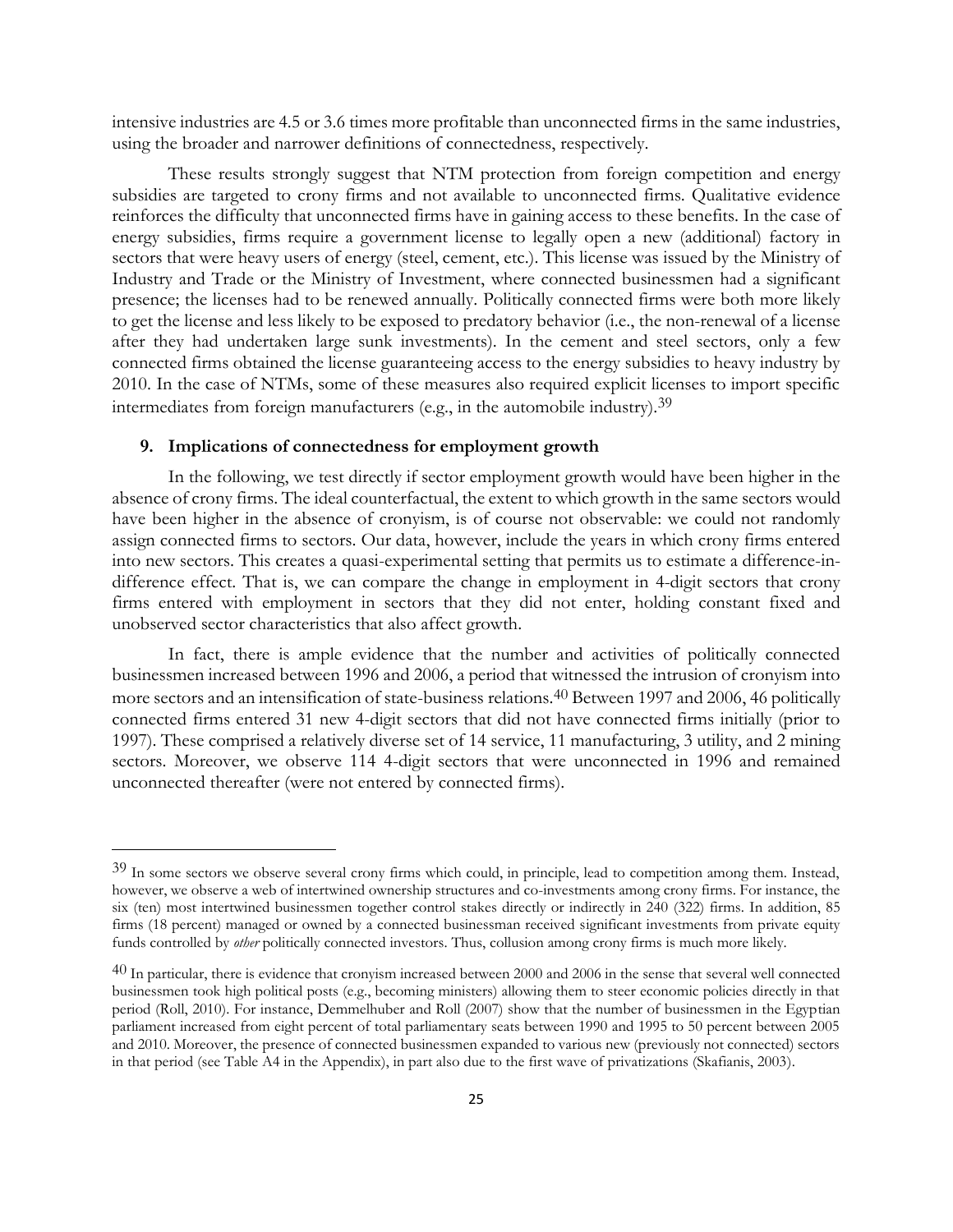In this section, we first present the results of our difference in difference estimation, showing that the entry of connected firms slows employment growth. We then present data that supports our key identifying assumption that crony firms did not enter new sectors with an (unobservable) lower growth potential.41 Finally, we document a key mechanism, consistent with the theory, through which crony entry might have suppressed employment growth.

The estimation specifically tests whether employment growth declined over the ten year period between 1996 and 2006 in sectors that were initially unconnected (or *open*), but that experienced entry by crony firms. We use the following difference-in-difference estimation specification, whereby  $\Delta Y_{st}$ measures employment growth of the 4-digit sector *s* between 1996 and 2006, *PCEntry* indicates the entry of politically connected firms between 1997 and 2007,  $NPC$  are sectors without crony firms before 1997, *X* is a matrix of control variables (employment and age), and *S* a matrix of sector dummies:

 $\Delta Y_{s,2006-1996} = \beta_E PCEntry_{s,1997-2006} + \beta_N NPC_{s,1996} + \beta_{EN} (PCEntry_{s,1997-2006}$ \*  $NPC_{s.1996}$  +  $\beta_X X_{s.1996}$  +  $S + \varepsilon_{s.2006}$  (2)

We do not expect to observe adverse effects when connected firms enter into sectors that were already dominated by connected firms. Therefore, to capture the negative effects of entry by politically connected firms on aggregate employment growth, we focus on the coefficient  $\beta_{EN}$ , on the interaction of entry by the politically connected firm and a dummy variable capturing whether the sector was previously unconnected.<sup>42</sup>

Note that the coefficient on the entry of politically connected firms should be upwardly biased: in any regression the entry of connected firms mechanically contributes to sector employment growth. The aggregate effects of entry by connected firms on sector employment growth can only be negative, therefore, if their entry has a sufficiently adverse impact on the growth opportunities of unconnected peers.

Table 9 summarizes the findings of the difference-in-difference estimation. Columns two and three show the results for our most conservative measure, firms managed by a politically connected CEO. We find that the entry of crony firms into sectors that were previously unconnected has a significant, negative effect on employment growth in those sectors. The interaction terms are large and negative in all regressions, and statistically significant at the five percent level for the two more narrow definitions of political connections.<sup>43</sup> The economic impact is large, implying as much as a 25

<sup>41</sup> We do control for observable sector characteristics such as the average firm size, firm age, and broad sector dummies in the corresponding estimations.

<sup>42</sup> We do typically not observe if other politically connected firms operated in these "unconnected" sectors but exited before 2006. Thus, we have to assume in this macroeconomic quasi-experiment that, if unobserved crony firms which were forced to exit before 2006 existed, they did not operate in these "unconnected" sectors. All available evidence, however, suggests that cronyism as well as policy privileges granted to the private sector expanded rather than declined between 1996 and 2006 (see Demmelhuber and Roll, 2007; Roll, 2010).

<sup>&</sup>lt;sup>43</sup> The results are robust if we only consider cases in which politically connected firms enter previously unconnected sectors before 2001. This effectively removes five 4-digit sectors where connected firms entered into unconnected sectors after 2001 from the difference-in-difference estimation. In fact, 38 (32) out of the 46 crony firms entered previously unconnected sectors before 2001 (1999). The results are available from the authors upon request.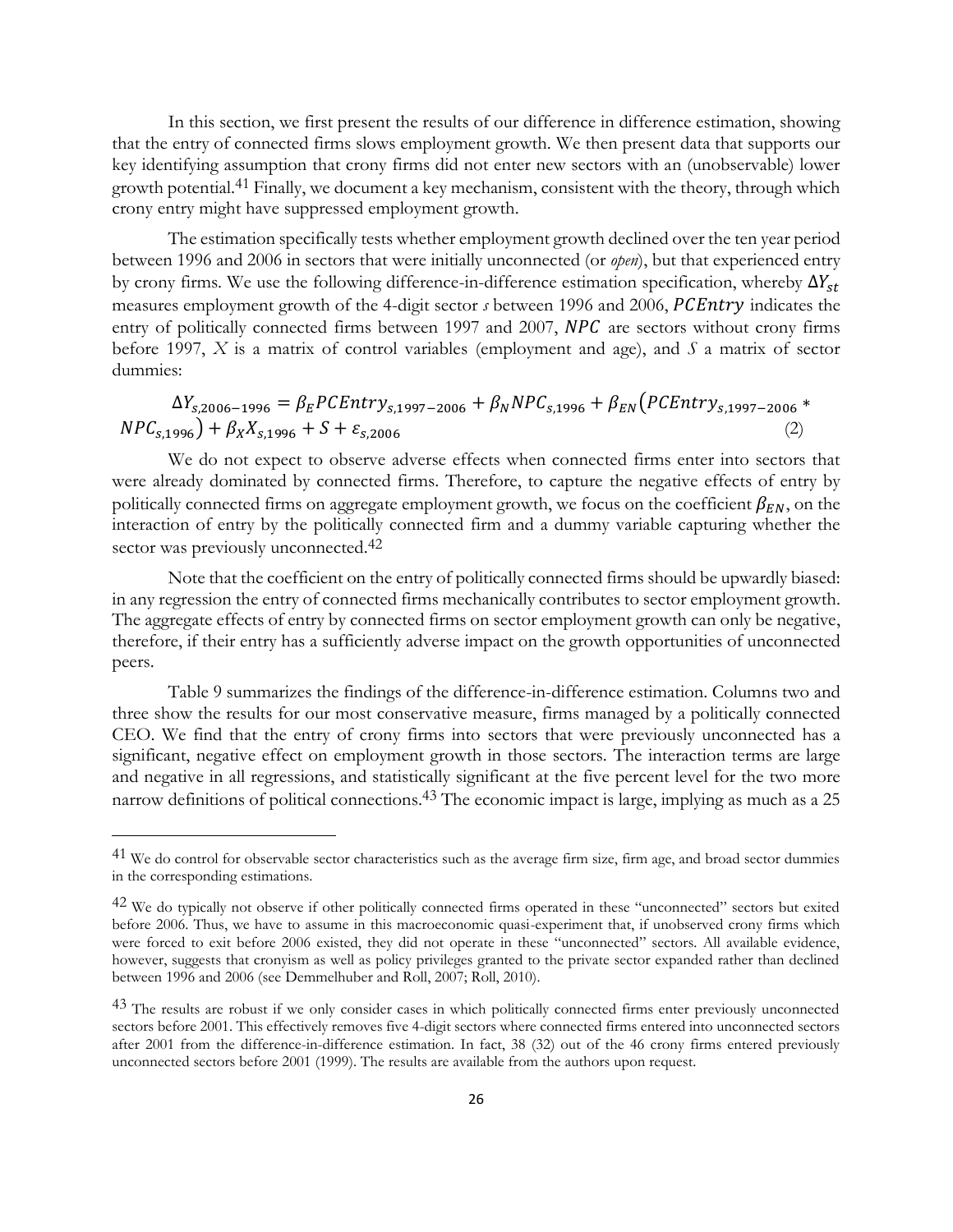percent reduction in employment growth over the ten-year period 1996-2006. For the broadest measure of connectedness, which includes firms that received investments from connected private equity funds, the relevant coefficient of the interaction term is still negative and of comparable magnitude, but not significant at conventional levels.

These findings provide direct evidence that the growth impact of entry of connected firms is more than offset by their adverse impact on the growth opportunities of the majority of unconnected firms that stop growing or exit. In the case of Egypt, such large exogenous cost advantages are granted by energy subsidies, trade protection, access to prime land, biased regulatory enforcement, and other policy advantages. Even though these privileges might help the few benefitting firms to grow and create jobs, we show that the aggregate employment impact is negative due to the adverse effects of such policies on competition and thus the growth opportunities of the large majority of unconnected firms.

|                             |           |            | Employment growth 1996-2006 |           |              |           |
|-----------------------------|-----------|------------|-----------------------------|-----------|--------------|-----------|
|                             |           | <b>CEO</b> |                             | Owner     | <b>Broad</b> |           |
| <b>Entry PC</b>             | $32.2*$   | $36.1***$  | 7.15                        | 10.3      | 4.83         | 4.40      |
|                             | (1.95)    | (2.09)     | (0.84)                      | (1.24)    | (0.99)       | (0.77)    |
| Not connected before 1996   |           | $-6.32$    |                             | 15.1      |              | $-10.5$   |
|                             |           | $(-0.58)$  |                             | (0.82)    |              | $(-0.67)$ |
| (Entry PC) $*$              |           | $-24.8**$  |                             | $-18.7**$ |              | $-14.96$  |
| (Not connected before 1996) |           | $(-2.17)$  |                             | $(-3.47)$ |              | $(-0.97)$ |
| ln(empl)                    | $-418**$  | $-.401**$  | $-.420**$                   | $-.382**$ | $-.420**$    | $-.376**$ |
|                             | $(-2.44)$ | $(-2.17)$  | $(-2.37)$                   | $(-2.16)$ | $(-2.34)$    | $(-2.62)$ |
| Age                         | 12.5      | 12.6       | 12.4                        | 12.3      | 12.4         | 12.9      |
|                             | (1.57)    | (1.56)     | (1.51)                      | (1.53)    | (1.51)       | (1.55)    |
| No. of sectors              | 224       | 224        | 224                         | 224       | 224          | 224       |
| R-squared                   | 0.161     | 0.163      | 0.155                       | 0.159     | 0.048        | 0.160     |
| Sector dummies              | Yes       | Yes        | Yes                         | Yes       | Yes          | Yes       |

# **Table 9: Employment growth declines after politically connected firms enter initially unconnected sectors**

Source: Establishment census data all non-agriculture, non-government sectors in 1996 and 2006 and sample of politically connected firms. Note: PC indicates the number of politically connected firms varying at the 4-digit sector level. The three different types of connections (ordered by their restrictiveness) are defined in Table 1. The number of employees (size) and firm age vary at the firm level. All firm level regressions include 1-digit sector dummies. Standard errors are clustered at the sector level. \*, \*\* denote significance at the 10%, 5% significance level, respectively, t-statistics are reported in parentheses.

#### **Evidence supporting identification**

Our interpretation of the results in Table 9 rests on the plausibility of our identification assumption, that politically connected firms did not disproportionately enter into intrinsically low growth sectors. On its face, it seems implausible that connected firms would avoid high growth sectors – the contrary seems more likely. In fact, observers argue that several sectors entered by connected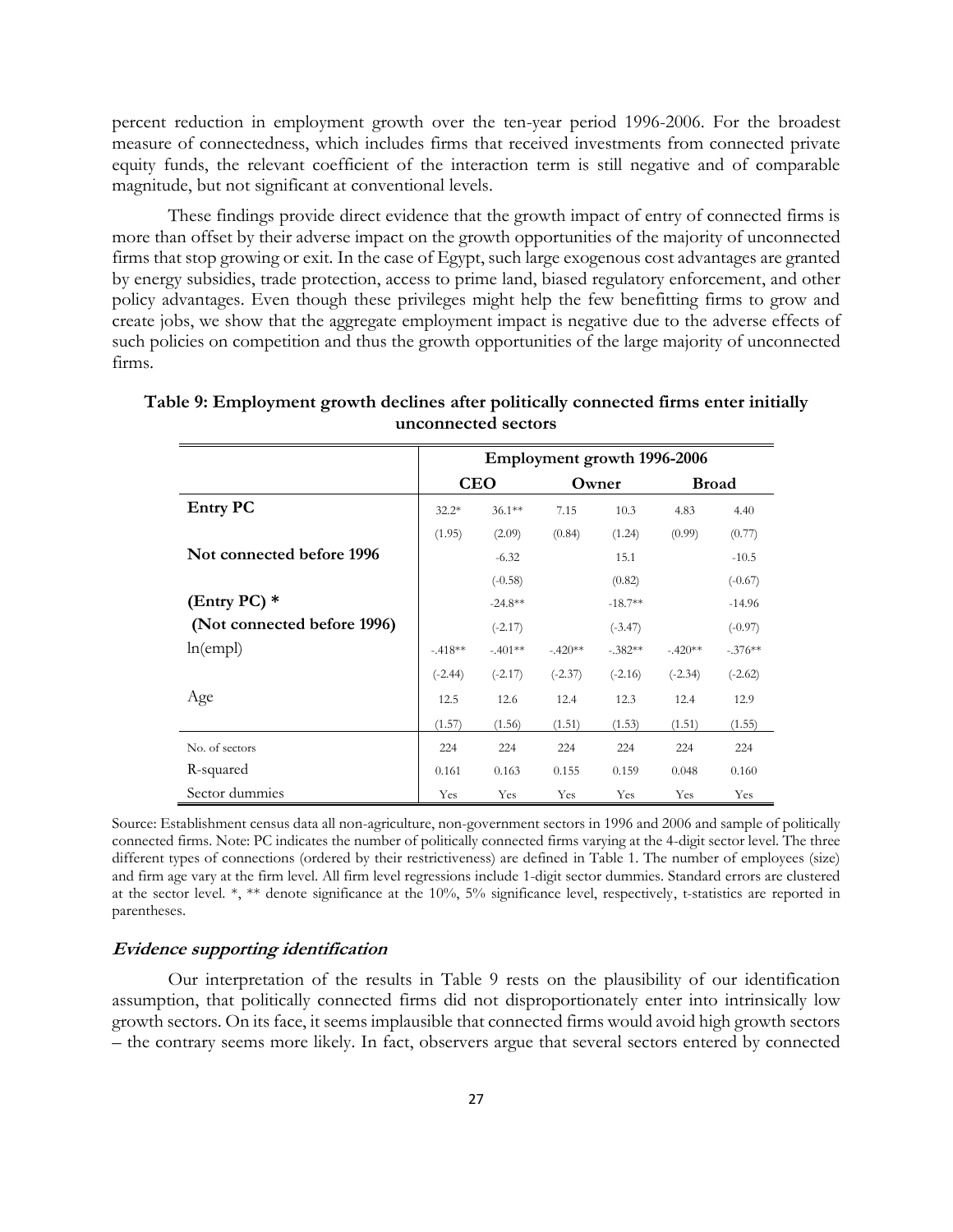firms exhibited high growth potential (see Table A4 in the Appendix and Skafianis, 2003; Roll, 2013; Loewe, 2013).

In addition, sectors with low growth potential should also have a significantly higher fraction of older firms. However, the share of young establishments in the unconnected sectors that cronies entered after 1996 was actually somewhat higher than in the unconnected sectors that cronies refrained from entering. For example, 50 percent of the establishments in unconnected sectors entered by connected firms were less than 10 years old and 28 percent were less than five years old. In the unconnected sectors that remained unconnected, 44 percent of establishments were less than 10 years old and 24 percent less than five years old.

This evidence is inconsistent with the argument that connected firms entered more mature sectors that were less likely to grow rapidly. Instead, it is more consistent of a bias in the opposite direction: connected firms may have entered into sectors with somewhat greater growth potential, and despite that these sectors experienced slower growth.

**Table 10: Average annual value added growth rates (in percentage) of treatment and control group manufacturing sectors in all other countries between 1996 and 2006**

|                                                                             | All       | High     | All                                      | <b>MENA</b> | <b>ECA</b> | <b>LAC</b> |
|-----------------------------------------------------------------------------|-----------|----------|------------------------------------------|-------------|------------|------------|
|                                                                             | Countries | Income   | Developing Countries Countries Countries |             |            |            |
| Unconnected sectors in 1996 subsequently<br>entered by crony firms in Egypt | 2.28      | 1.50     | 3.08                                     | 2.67        | 4.94       | 1.94       |
| Unconnected sectors in 1996 that remained<br>unconnected in Egypt           | 1.12      | 0.77     | 1.47                                     | 0.46        | 2.66       | $-1.61$    |
| <b>Difference</b>                                                           | $116**$   | $0.73**$ | $1.61*$                                  | 2.21        | $2.28**$   | 3.55       |

Source: UNIDO (INSTAT4) and sample of politically connected firms in Egypt. Note: We use the broadest measure of political connections (see Table 1). The 4-digit new (previously unconnected) manufacturing sectors entered by crony firms after 1996 are listed in Table A4. Moreover, there are 31 unconnected sectors in 1996 that remained unconnected. "All Countries" includes all 104 countries with available data (excluding Egypt), "All Developing" 76 developing countries (excluding Egypt), "High Income" 28 high income countries, "MENA" all developing countries in the Middle East and North Africa, "ECA" all countries in Eastern Europe and Central Asia, "LAC" all countries in Latin America and the Caribbean (excluding small island states). \*, \*\* denote that the difference in annual growth rates between the treat and control group sectors is significance at the 10%, 5% significance level (after controlling for 1-digit sector dummies).

Finally, we look at data from other countries to compare the growth record of the sectors entered by Egyptian connected firms and of sectors that they did not enter. If connected firms entered sectors with an inherently lower growth potential, we should observe those same sectors growing more slowly in other countries. In fact, in other countries where data are available, the sectors entered by connected firms in Egypt did not exhibit slower growth than the sectors that remained unconnected.

To show this, we need data on value added (or employment, investment, etc.) at the 4-digit sector level for manufacturing and service sectors between 1996 and 2006. UNIDO (*INSTAT4)* provides time series data on value added at the 4-digit sector level for manufacturing sectors for this time period.<sup>44</sup> We use these data to compare the average growth rate of value added among countries

<sup>44</sup> We did not find data for service sectors at the 4-digit sector level between 1996 and 2006. The exception is Jordan, which provides these data for several service sectors (see below).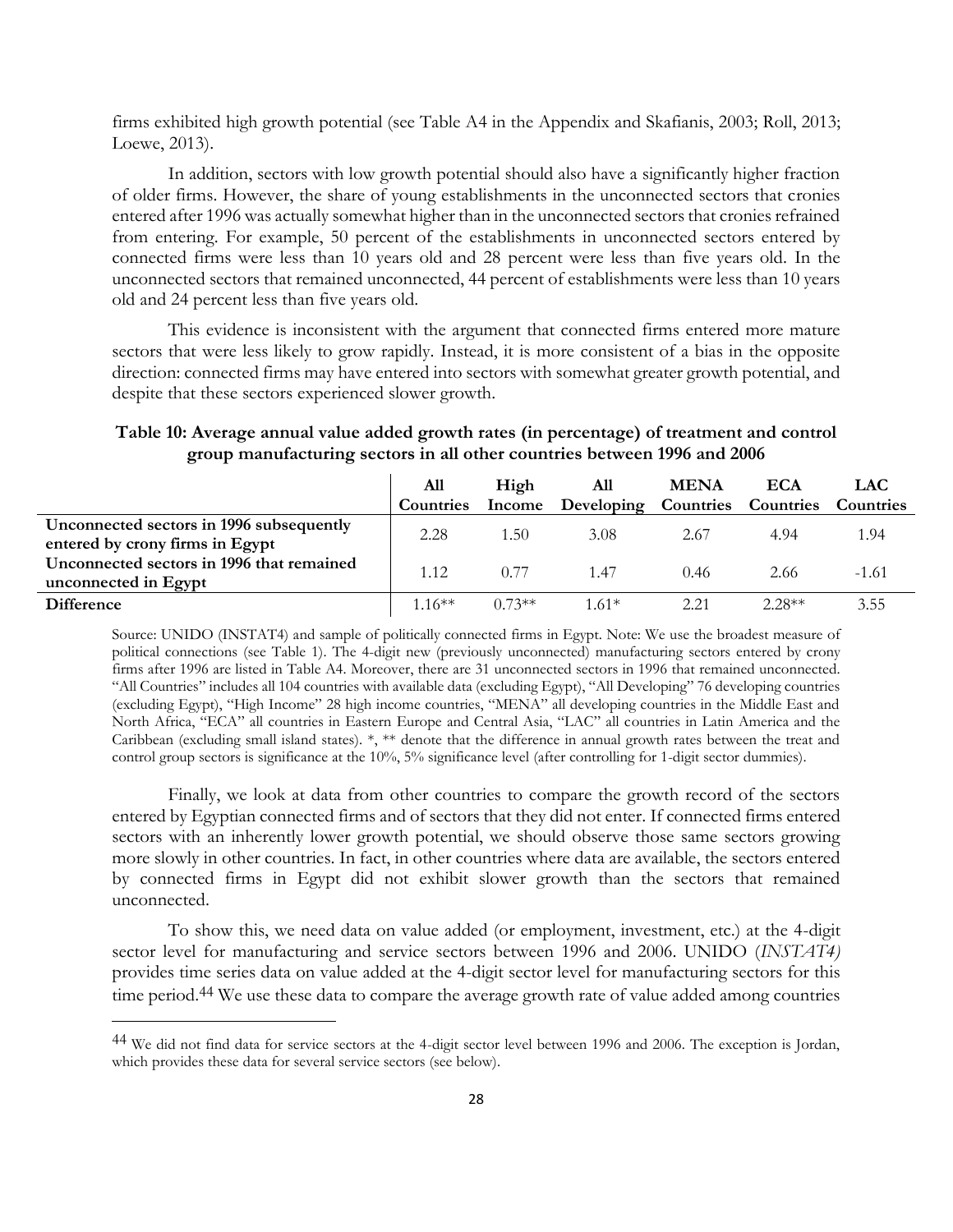in other regions between 1996 and 2006 of the "treatment" group sectors – (4-digit manufacturing sectors that crony firms in Egypt entered after 1996 that were previously unconnected) with the average growth rate among these other countries of the "control" group sectors (4-digit manufacturing sectors that remained unconnected).

Table 10 shows that value added growth was, in fact, higher among all different country groups for the treatment group sectors. In addition, the difference in the average annual growth rates between the treatment and control group sectors is significant at conventional levels when using data for all countries, for all high income countries (which have the least market distortions), for all developing countries, and for all countries in Eastern Europe and Central Asia.

These findings suggest that our identifying assumption in Table 9, i.e. that crony firms did not enter new sectors with a lower growth potential, when estimating the impact of crony firm entry on aggregate sector growth is not violated. If anything, new sectors entered by crony firms in Egypt after 1996 appear to have had a higher growth potential, on average, than sectors that remained unconnected. This implies a bias against our findings since we nevertheless find that the actual growth rate after the entry of crony firms into these sectors was lower in Egypt. Our estimates are therefore likely to be a lower bound on the negative effects of cronyism on employment growth in Egypt.

|                                                                             | Value   | Investment<br>(in log |         |                |
|-----------------------------------------------------------------------------|---------|-----------------------|---------|----------------|
|                                                                             | Added   | levels)               | Wages   | <b>Profits</b> |
| Unconnected sectors in 1996 subsequently<br>entered by crony firms in Egypt | 0.79    | 6.94                  | 0.79    | 1.49           |
| Unconnected sectors in 1996 that remained<br>unconnected in Egypt           | 1.17    | 5.44                  | 0.85    | 1.56           |
| <b>Difference</b>                                                           | $-0.38$ | $1.50**$              | $-0.06$ | $-0.07$        |

**Table 11: Average annual growth rates (in percentage) of treatment and control group manufacturing and service sectors in Jordan between 1996 and 2006**

Source: Department of Statistics Jordan and sample of politically connected firms in Egypt. Note: We use the broadest measure of political connections (see Table 1). We observe 13 new manufacturing and non-government service sectors entered by crony firms after 1996 and 44 sectors that remained unconnected. The 4-digit new (previously unconnected) sectors entered by crony firms after 1996 are listed in Table A4; data for Jordan in this period are not available for *Other mining & quarrying*, *Manufactures of whines*, *Manufacture of malt liquors*, *Manufacture of batteries*, *Manufacture of television & radio receivers*, *Recycling of metal or non-metal waste*, *Collection, purification & distribution of water*, *Wholesale of telecommunications parts*, *Inland water transport*, *Life insurance*. \*, \*\* denote that the difference in annual growth rates between the treat and control group sectors is significance at the 10%, 5% significance level (after controlling for 1-digit sector dummies).

The results in Table 10 offer a compelling defense of our identification assumption, but the data exclude services. However, we were able to collect data for several 4-digit manufacturing and service sectors in Jordan between 1996 and 2006, and for a wider variety of sector performance variables. Results displayed in Table 11 reject the possibility that connected firms in Egypt entered slower-growing sectors. Treatment group sectors in Jordan exhibited greater investment, and no significant differences with the control group sectors with respect to value added, wages, or profits.

#### **Evidence on mechanisms: Political connections and the distribution of employment**

Crony entry can slow the growth of unconnected firms for three reasons. First, crony entry can affect the behavior of unconnected firms that remain in the sector. These firms might shrink due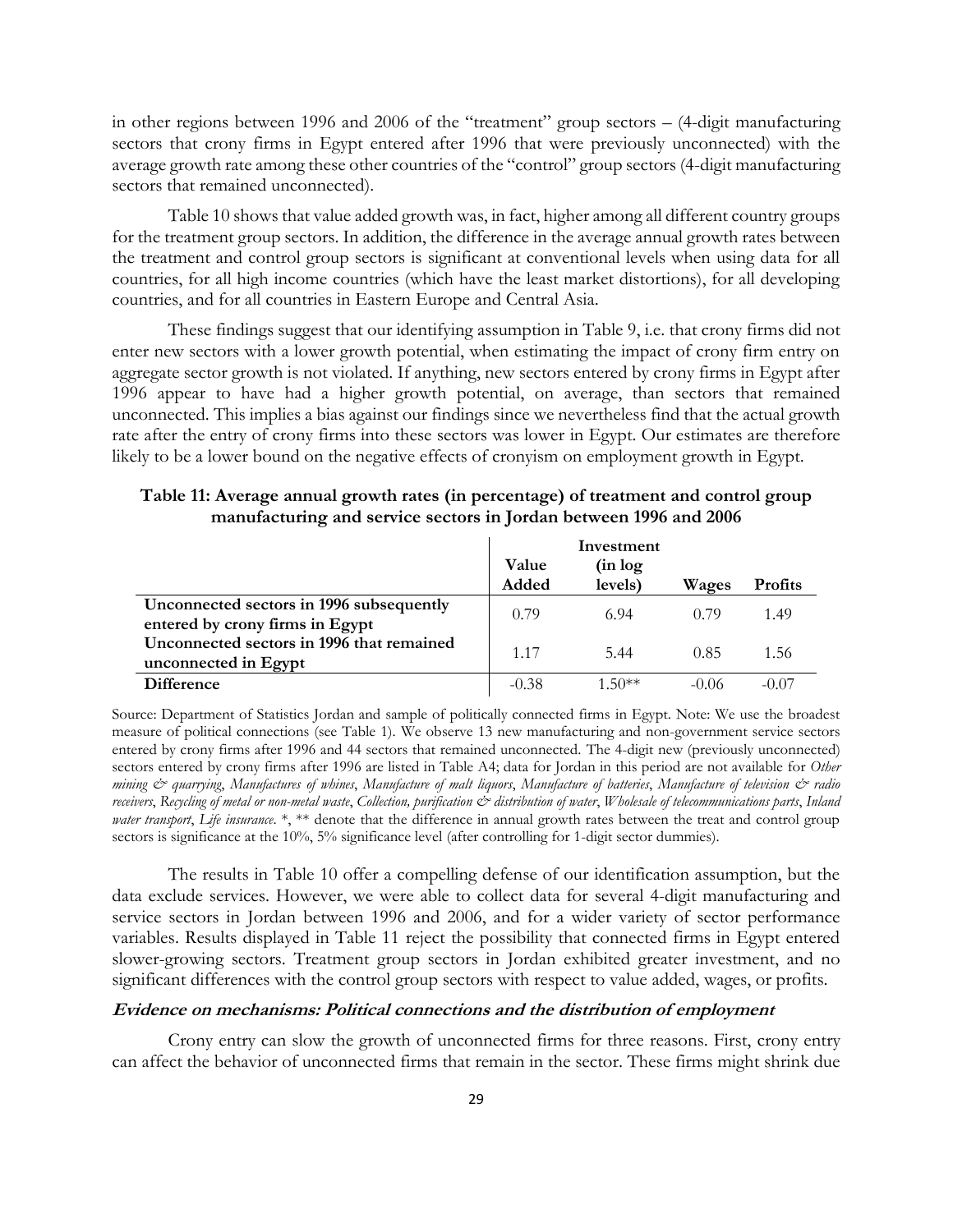to fewer profitable investment opportunities. They might also stop growing in order to stay small enough to operate *under the radar* of their politically influential larger competitors. Second, crony entry might force faster-growing unconnected firms to exit these sectors. Third, the presence of connected firms might discourage new (potential) entrepreneurs from entering these sectors. We present evidence here that is consistent with the first of these mechanisms.

In more competitive economies, the policy advantages of connected firms should force unconnected firms to exit, the second mechanism. In Egypt, however, firm exit is low by international standards (Hussain and Schiffbauer, 2014). Instead, consistent with the first mechanism, employment is concentrated in (old) micro and small firms: establishment census data show that firms with fewer than ten employees account for 72 percent of aggregate employment (Hussain and Schiffbauer, 2014; World Bank, 2014). 45 To see if this skewed distribution of firms is due to cronyism, we test whether the entry of crony firms skews the employment distribution of the sectors they enter towards smaller, less productive firms.

This distributional shift is consistent with the argument in Aghion, et al. (2001). They predict that in sectors dominated by firms with large and exclusive cost advantages, such as those granted to politically connected firms in Egypt, the firm size distribution should exhibit a large crony market leader and a potentially large number of small or (informal) micro firms using vintage technologies to serve local market niches. Thus, over time, a few large firms and many small firms should emerge in crony sectors. While the large crony firms create some jobs, the bulk of employment in these sectors will be concentrated in less productive, but more numerous micro or small firms, operating under the radar of their politically influential large competitors. In fact, in Egypt these firms *are* less productive (Hussain and Schiffbauer, 2014; World Bank, 2014)

Given our findings that political connections in Egypt translate into large policy privileges and the fact that the distribution of employment across firms in Egypt is skewed towards less productive micro and small firms, the size distribution of firms should become more skewed when crony firms enter previously unconnected sectors. The evidence presented below is consistent with this mechanism in Egypt.

Figure 1 compares the distribution of employment of initially unconnected sectors (see Table A4 in the Appendix) before (1996) and after (2006) the entry of crony firms. It shows that the distribution of employment became more skewed towards micro and small firms after the entry of crony firms; the difference in the distribution is significant at the one percent level (Kolmogorov-Smirnov test). These results indicate that the lower aggregate employment growth after the entry of crony firms into previously unconnected sectors originates from the decline of the (potentially large number of) unconnected firms in these sectors. Thus, these firms are not able to compete with their politically privileged peers; instead, they shrink or stop growing in order to stay small enough to operate under their radar.<sup>46</sup> The evidence supports the conclusion that the cost advantages of

<sup>45</sup> Consistent with these findings, our data suggest that the 469 politically connected firms only account for about seven percent of aggregate employment in Egypt.

<sup>46</sup> Consistent with these results, we also find that the employment distribution in connected sectors is more right-skewed and exhibits a higher coefficient of variation (fatter tails) in employment. Likewise, the skewness and coefficient of variation in employment increased in crony sectors but declined in sectors that remained unconnected between 1996 and 2006. The results are available from the authors upon request.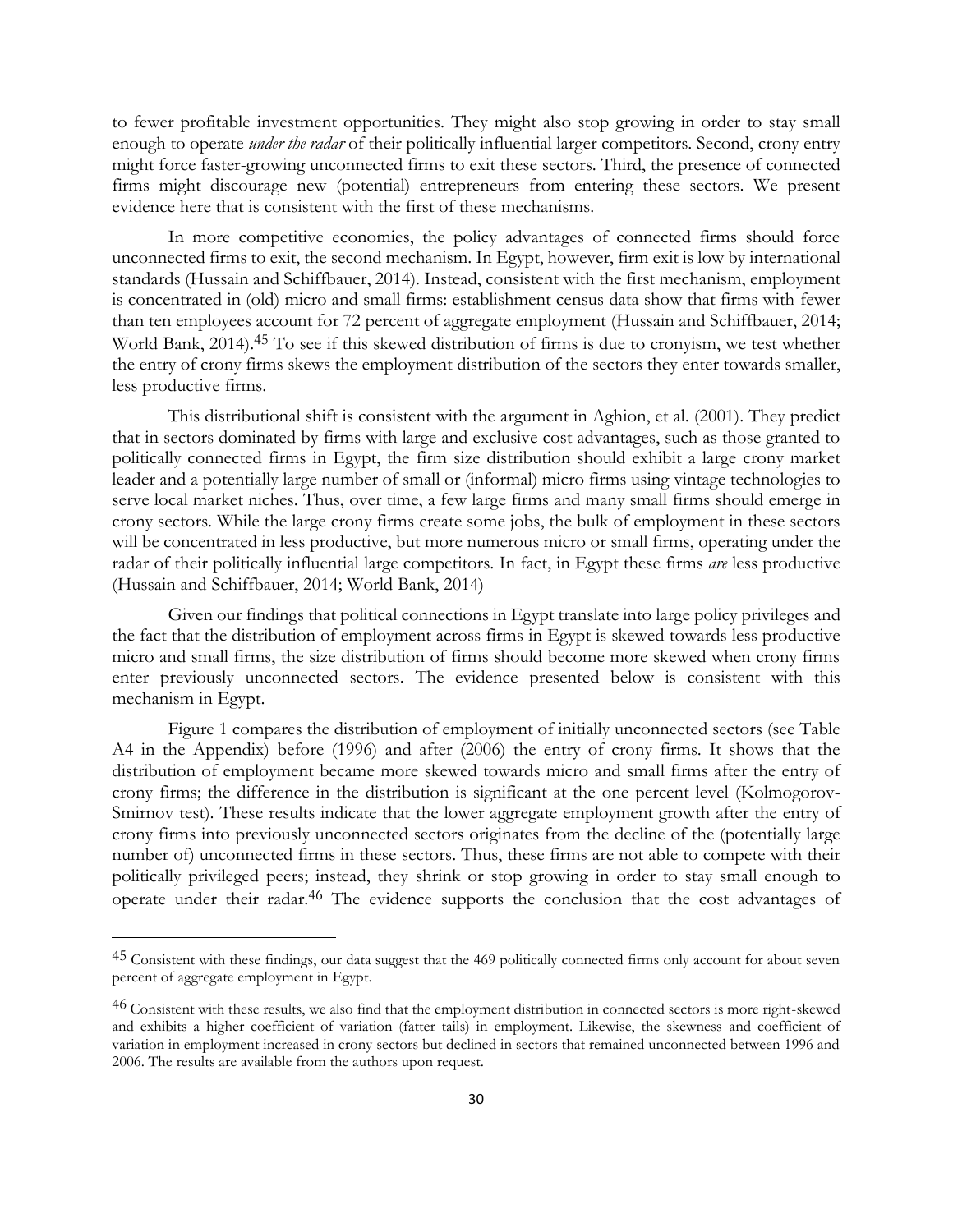connected firms lead to a misallocation of resources (labor) in ways that are consistent with reduced productivity growth, as in Aghion et al. (2001).47

#### **Figure 1: Employment distribution before and after the entry of crony firms into previously unconnected sectors**



Source: Establishment census data including over 2 million firms in all non-agriculture, non-government sectors in 1996 and 2006 and sample of politically connected firms.

#### **10. Conclusions**

 $\overline{a}$ 

The wealth of findings reported here contributes to a deeper understanding of the economic consequences of cronyism, shedding light on why the phenomenon could also have significant political consequences in countries ranging from Indonesia to Tunisia. In the Middle East, for example, the rate of job creation in the private sector has failed to keep up with the rate at which new (young) workers have entered the job market, a fact that many have linked to the Arab Spring uprisings. Tepid job creation has also shown the limits of apparently significant market reforms that countries in the region adopted over the past ten years. One hypothesis that explains slow job creation, despite the relaxation of many formal, de jure regulatory and legal obstacles to private sector activity, is that "crony capitalism" has circumvented market reforms and continued to stifle competition, innovation, and job creation. We investigate this hypothesis with data from Egypt.

<sup>47</sup> Hussain and Schiffbauer (2014) find that firm productivity are the main driver of employment growth in Egypt (using establishment census data). In particular, they show that manufacturing firms with higher initial productivity levels experience higher employment growth over the subsequent five years after controlling for sector specific effects and other firm characteristics.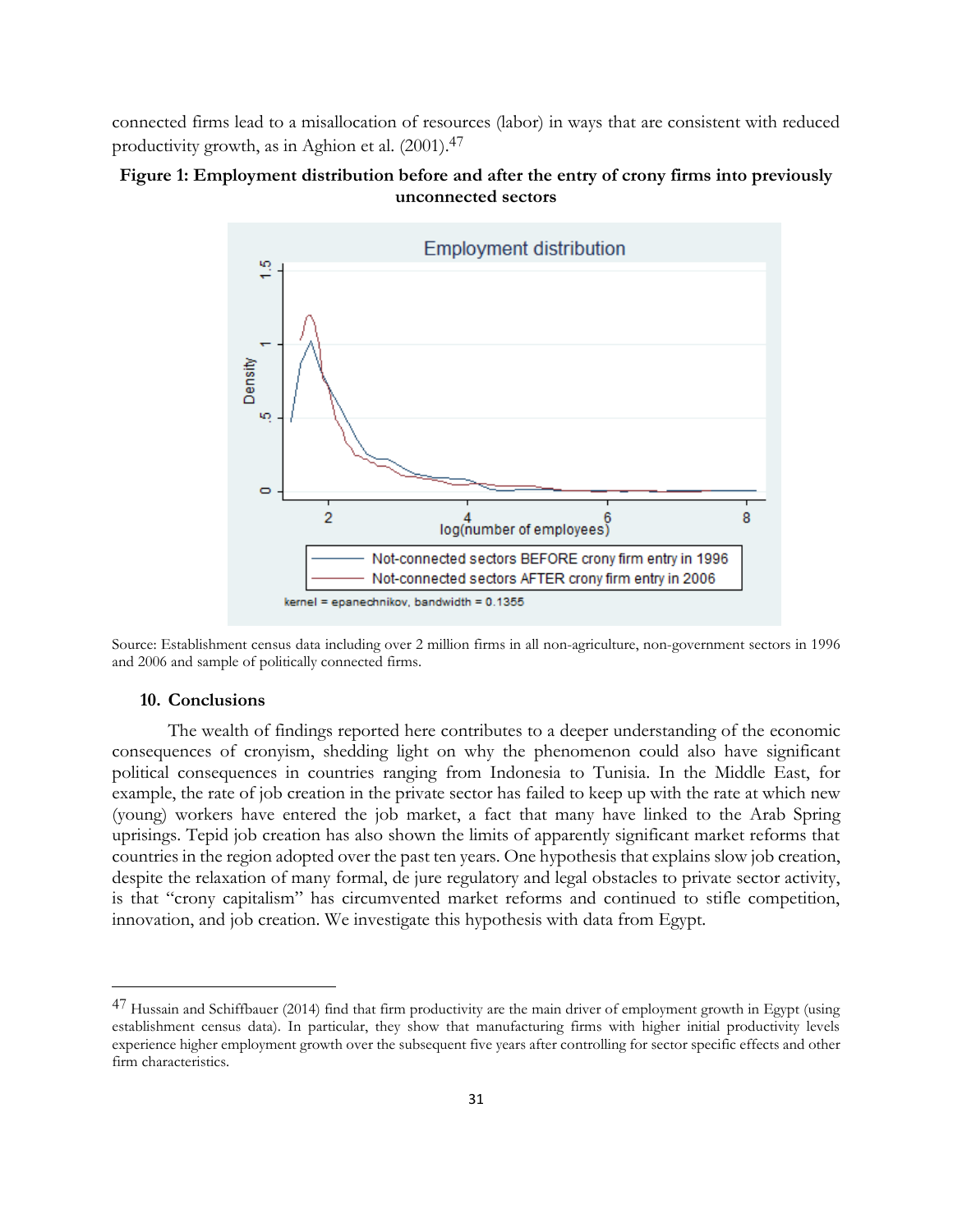Additional work is needed to fully evaluate the macro-economic impact of cronyism and to predict how the Egyptian economy would have performed in the absence of cronyism. For instance, we would like to better evaluate the impact of political connections on unconnected sectors: did connected sectors weaken forward and backward linkages with unconnected firms, thereby exacerbating negative effects on aggregate growth (Jones, 2011)?

One implication of our results is to cast doubt on the feasibility of industrial policy under a closed political system. While this was successful in other parts of the world, it has not worked in Egypt nor in Tunisia (Rijkers et al, 2014). Industrial policies which are seen by many analysts as an essential part of a successful development drive in the Middle East, in parts to offset the over-valuation of the exchange rates introduced by oil and remittances revenues, cannot work effectively in environments dominated by rent-seeking.

We have not focused in this paper on the broader political-economy of cronyism – in particular, on the services that connected firms supplied to the regime in exchange for regulatory and fiscal privileges. This is also an important subject for future research. Similarly, we have not discussed the implications of cronyism for income inequality, another important driver of the Arab Spring Uprisings – the regime of cronyism must have led to the emergence of a very rich one percent. Moreover, the slow growth of the formal private sector must have exacerbated the prevalent labor market dualism in Egypt, increasing the inequality of opportunities in the labor markets (Assaad 2013).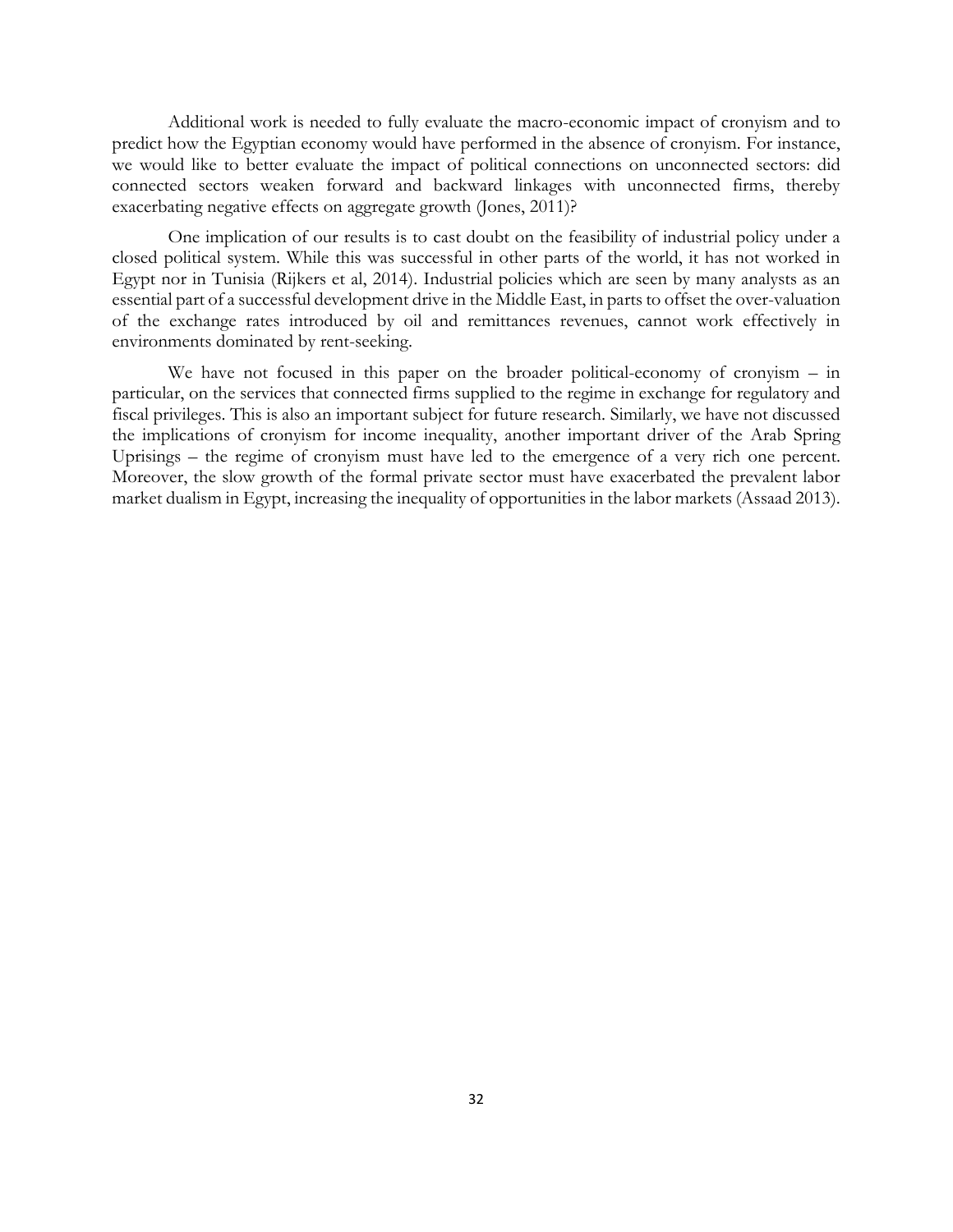#### **References**

- Abdel-Latif, Abla, and Jeffrey Nugent (2010). "A Quiz on the net benefits of trade creation and trade diversion in the QIZs of Jordan and Egypt." Economic Research Forum Working Paper no. 514.
- Acemoglu, Daron, Tarek Hassan and Ahmed Tahoun (2014). "The Power of the Street Evidence from Egypt's Arab Spring." NBER Working Paper No. 20665.
- Aghion, P., Blundell, R., Griffith, R., Howitt, P., & Prantl, S. (2009). "The effects of entry on incumbent innovation and productivity." *The Review of Economics and Statistics* 91(1): 20-32.
- Aghion, Philippe, et al. (2001) "Competition, imitation and growth with step-by-step innovation." *The Review of Economic Studies* 68(3): 467-492.
- Ahram Online. Various issues. http://english.ahram.org.eg.
- Alley, April Longley (2010). "The Rules of the Game: Unpacking Patronage Politics in Yemen." *Middle East Journal* 64(3):385-409.
- Boubakri, N., Cosset, J.C., Saffar, W. (2008). "Politically connected firms: an international event study." Unpublished working paper. HEC Montreal.
- Bertrand, M., Kramaraz, F., Schoar, A., Thesmar, D. (2007). "Politicians, firms and the political business cycle: evidence from France." Unpublished working paper, University of Chicago.
- Chekir, Hamouda, and Ishac Diwan (2015). "Crony Capitalism in Egypt." *Journal of Globalization and Development*. ISSN (Online) 1948-1837.
- Chekir, Hamouda and Claude Menard (2012). "Barriers to Private Firm Dynamism in Tunisia: a Qualitative Approach." World Bank mimeo, 2012.
- Cull, Robert, and Lixin Colin Xu (2005). "Institutions, ownership, and finance: the determinants of profit reinvestment among Chinese firms." *Journal of Financial Economics* 77(1): 117-146.
- Demmelhuber, T. and S. Roll (2007). "Maintenance of Domination in Egypt: The Role of Reforms and Economic Oligarchs." Stiftung Wissenschaft und Politik (SWP), Deutsches Institut für Internationale Politik und Sicherheit.
- Faccio, M. (2010). "Differences between Politically Connected and Nonconnected Firms: A Cross-Country Analysis." *Financial Management* 39, 905-928.
- Faccio, M. (2007). "Politically connected firms." *American Economic Review* 96:369-386.
- Faccio, M., R. Masulis and J.J. McConnell (2006). "Political connections and corporate bailouts." *Journal of Finance* 61: 2597-2635.
- Ferguson, T. and H.-J. Voth (2008). "Betting on Hitler The Value of Political Connections in Nazi Germany."*Quarterly Journal of Economics* 123: 101-137.
- Fisman, Raymond (2001). "Estimating the Value of Political Connections." *American Economic Review*  91: 1095-1102.
- Goldman, E., J. Rocholl, and J. So (2008). "Political Connections and the Allocation of Procurement Contracts." Indiana University Working Paper.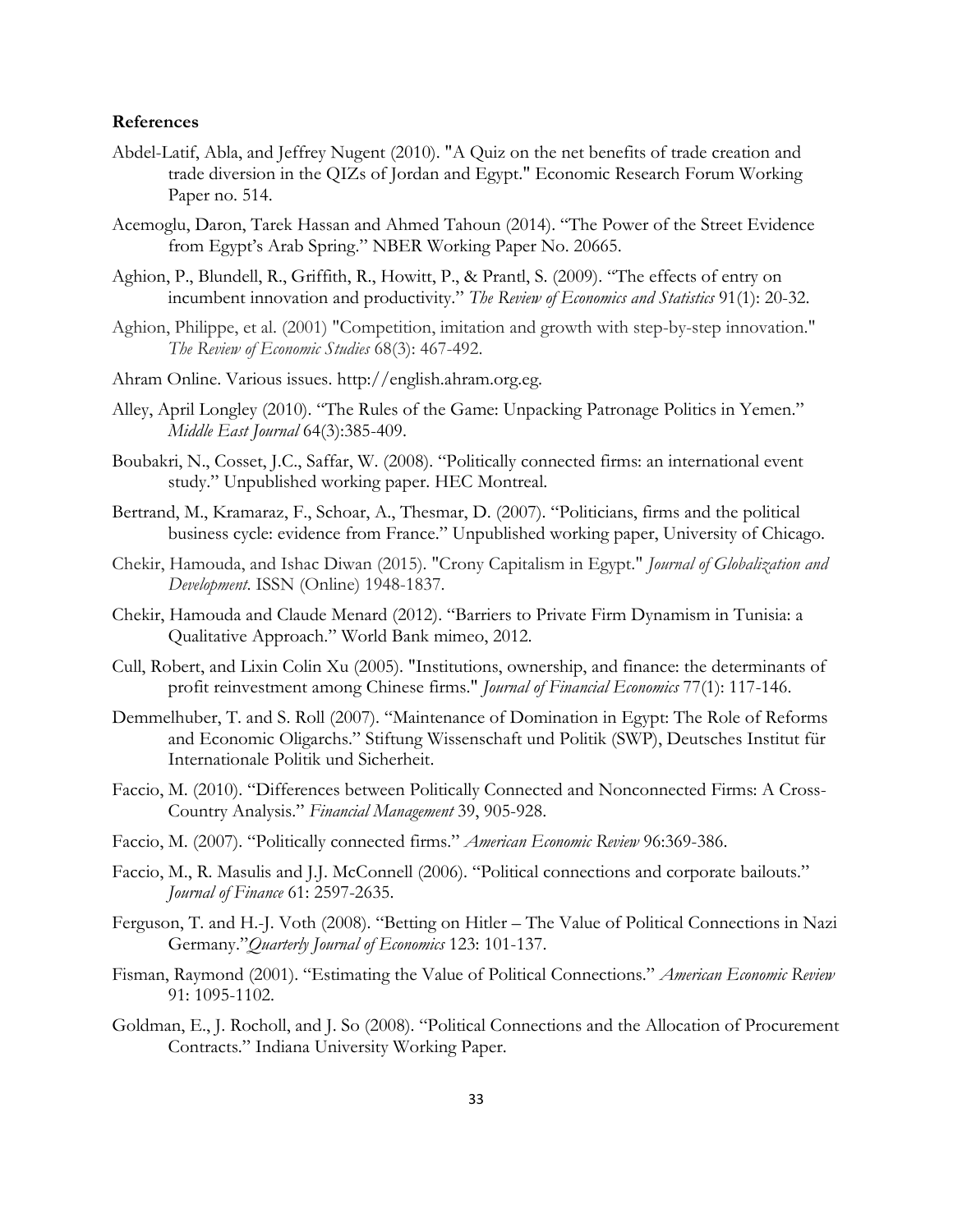- Haber, Stephen and Noel Maurer (2007). "Related Lending and Economic Performance: Evidence from Mexico." *The Journal of Economic History* 67: 551-581.
- Haddad, Bassam (2012). *Business Networks in Syria: The Political Economy of Authoritarian Resilience*. Stanford, CA: Stanford University Press.
- Hallward-Driemeier, Mary, Gita Khun-Jush, and Lant Pritchett (2010). "Deals versus Rules: Policy Implementation Uncertainty and Why Firms Hate It." National Bureau of Economic Research,. w16001.
- Henry, Clement Moore, and Robert Springborg (2010). *Globalization and the Politics of Development in the Middle East*. Vol. 1. Cambridge: Cambridge University Press.
- Heydemann, S., ed. (2014). *Networks of Privilege: Rethinking the Politics of Economic Reform in the Middle East*. New York: Palgrave Macmillan.
- Hussain, Sahar and Marc Schiffbauer (2014). "Firm dynamics and job creation in Egypt." World Bank, mimeo.
- Imam, Patrick A., and Davina F. Jacobs (2007). "Effect of Corruption on Tax Revenues in the Middle East." IMF Working Paper 07/270. Washington, D.C.: International Monetary Fund.
- Johnson, S., Mitton, T. (2003). "Cronyism and capital controls: evidence from Malaysia." *Journal of Financial Economics* 67: 351-382.
- Jones, Charles I. (2011). "Intermediate goods and weak links in the theory of economic development." *American Economic Journal: Macroeconomics*, 3:1-28.
- Kienle, Eberhard (2004). "Reconciling Privilege and Reform." In *Networks of Privilege: Rethinking the Politics of Economic Reform in the Middle East*, edited by S. Heydemann. New York: Palgrave Macmillan. 281-96.
- Khwaja, A.I., Mian, A. (2005). "Do lenders favor politically connected firms? Rent provision in an emerging financial market." *Quarterly Journal of Economics* 120, 1371-1411.
- King, Stephen Juan (2009). *The new authoritarianism in the Middle East and North Africa*. Bloomington: Indiana University Press.
- Kroszner, R.S. and T. Stratmann, 1998. "Interest Group Competition and the Organization of Congress: Theory and Evidence from Financial Services' Political Action Committees." *American Economic Review* 88: 1163-1188.
- Leuz, C., Oberholzer-Gee, F. (2006). "Political relationships, global financing, and corporate transparency: evidence from Indonesia." *Journal of Financial Economics* 81: 411-439.
- Loewe, Markus (2013). "Industrial Policy in Egypt 2004-2011." DIE Discussion Paper 13/2013, Deutsches Institut fuer Entwicklungspolitik, Bonn.
- Malouche, Mariem, José-Daniel Reyes, and Amir Fouad (2013). "New Database of Nontariff Measures Makes Trade Policy More Transparent*."* World Bank, mimeo.
- Owen, Roger (2004). *State, power and politics in the making of the modern Middle East*. Routledge.
- Ramalho, Rita. (2003). "The Effects of Anti-Corruption Campaign: Evidence from the 1992 Presidential Impeachment in Brazil." M.I.T. Working Paper.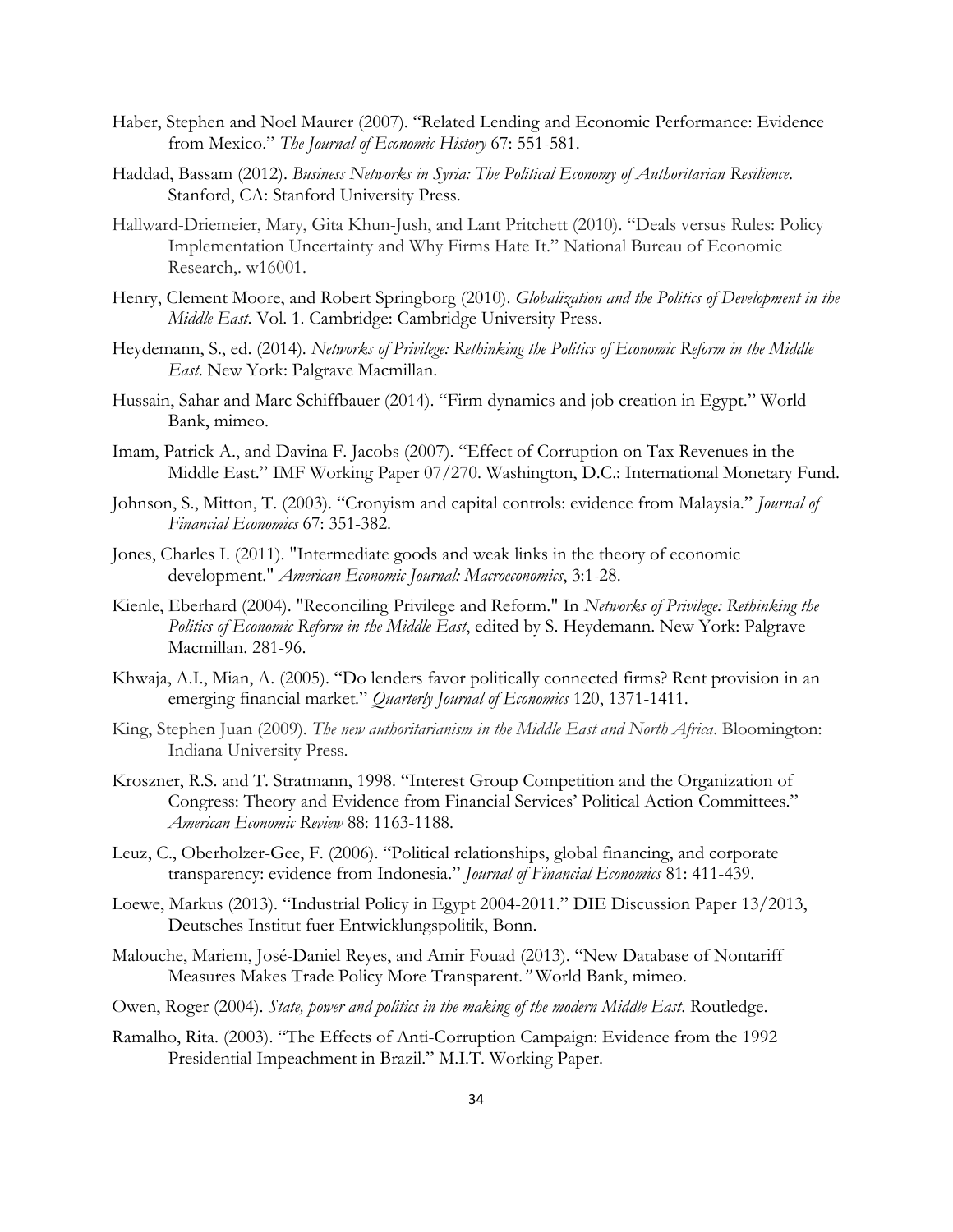- Rijkers, Bob, Caroline Freund, and Antonio Nucifora (2014). "The Perils of Industrial Policy: Evidence from Tunisia." mimeo, the World Bank.
- Roberts, B.E. (1990). "A Dead Senator Tells No Lies: Seniority and the Distribution of Federal Benefits." *American Journal of Political Science* 34: 31-58.
- Roll, Steven (2010). "Finance Matters!' The Influence of Financial Sector Reforms on the Development of the Entrepreneurial Elite in Egypt." *Mediterranean Politics* 15:349-370.
- Sfakianakis, John (2004). "The Whales of the Nile: Networks, Businessmen and Bureaucrats during the Era of Privatization in Egypt." In *Networks of Privilege: Rethinking the Politics of Economic Reform in the Middle East*, edited by S. Heydemann. New York: Palgrave Macmillan.
- Tlemcani, Rachid (1999). *Etat, Bazar, et Globalisation: L'Aventure de l'Infitah en Algerie*. Algiers: Les Editions El Hikma.
- UNIDO (2010). "Compilation of Energy Statistics for Economic Analysis." Development Policy and Strategic Research Branch Working Paper 01/2010, UNIDO, Vienna.
- World Bank 2009. From Privilege to Competition: Unlocking Private-Led Growth in the Middle East and North Africa, Washington, D.C.: World Bank.
- World Bank, 2014. Jobs or Privileges: Unleashing the emloyment potential of the Middle East and North Africa, Washington, DC: World Bank.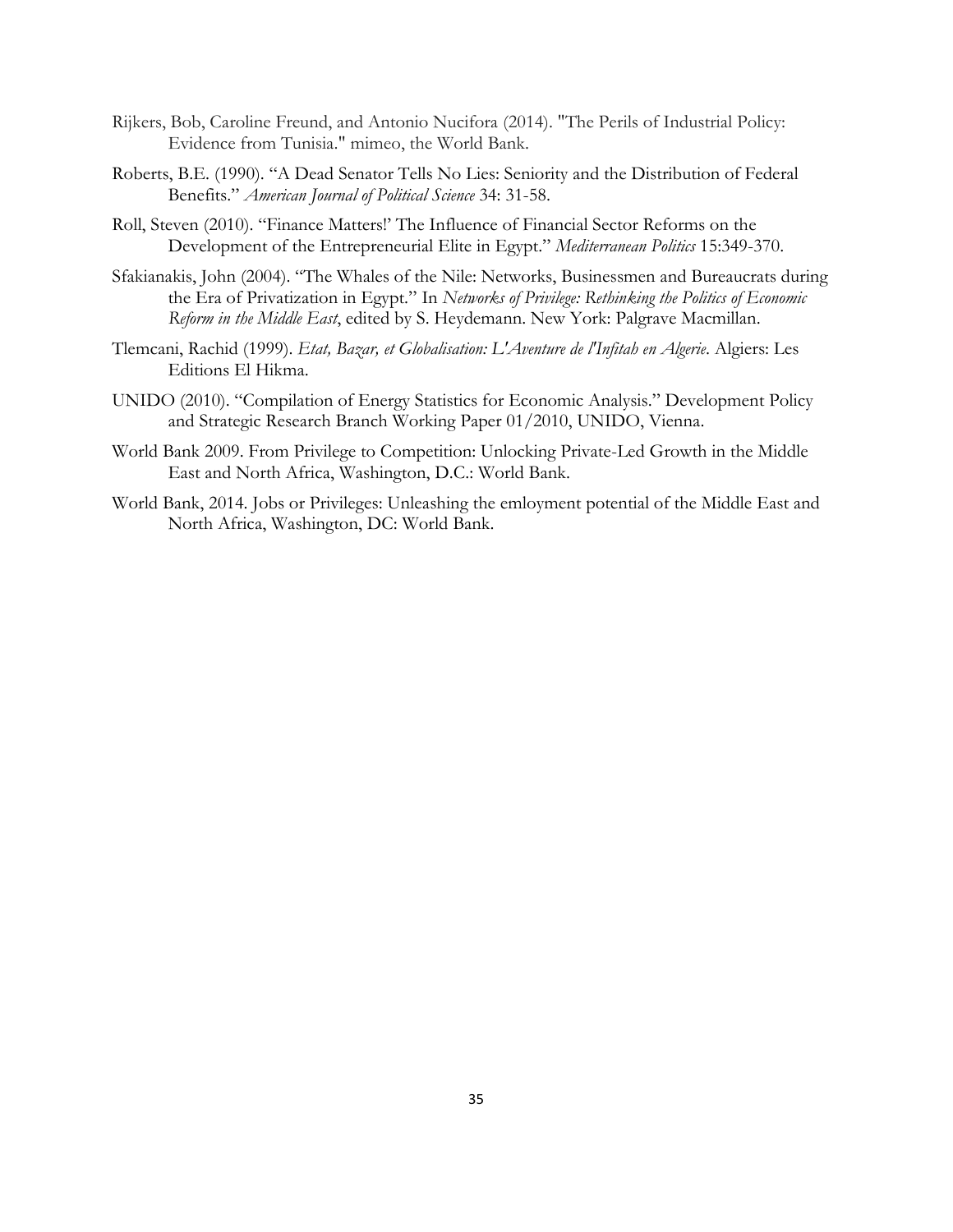# **Appendix**

| Table A1: Number of politically connected firms by economic sectors |  |  |
|---------------------------------------------------------------------|--|--|
|                                                                     |  |  |

|                         | <b>CEO</b>       | Politically connected Politically connected<br>owner | Any type of<br>politically connected<br>firm |
|-------------------------|------------------|------------------------------------------------------|----------------------------------------------|
| Mining                  | $\theta$         | $\overline{2}$                                       | 12                                           |
| Manufacturing           | 26               | 164                                                  | 193                                          |
| Food & beverages        | $\mathbf{1}$     | 16                                                   | 33                                           |
| Textiles & clothing     | 3                | 14                                                   | 22                                           |
| Chemicals               | $\theta$         | 10                                                   | 15                                           |
| Pharmaceuticals         | $\theta$         | $\overline{2}$                                       | 13                                           |
| Base metals             | 5                | 16                                                   | 19                                           |
| Machinery & transport   | 4                | 18                                                   | 27                                           |
| Other manufacturing     | 5                | 49                                                   | 64                                           |
| <b>Utilities</b>        | $\theta$         | 10                                                   | 18                                           |
| Construction            | 8                | 29                                                   | 36                                           |
| <b>Services</b>         | 45               | 288                                                  | 388                                          |
| Wholesale trade         | 8                | 65                                                   | 91                                           |
| Retail trade            | $\boldsymbol{0}$ | 18                                                   | 25                                           |
| Transport               | $\Omega$         | 9                                                    | 13                                           |
| Hotels & restaurants    | 7                | 35                                                   | 43                                           |
| Finance                 | 11               | 38                                                   | 53                                           |
| Real estate             | 4                | 18                                                   | 25                                           |
| Business services       | 7                | 75                                                   | 103                                          |
| Travel & tour operators | 1                | 7                                                    | 10                                           |

Note: The total number of any politically connected firms is 647 since several connected firms operate in more than one 4-digit sector.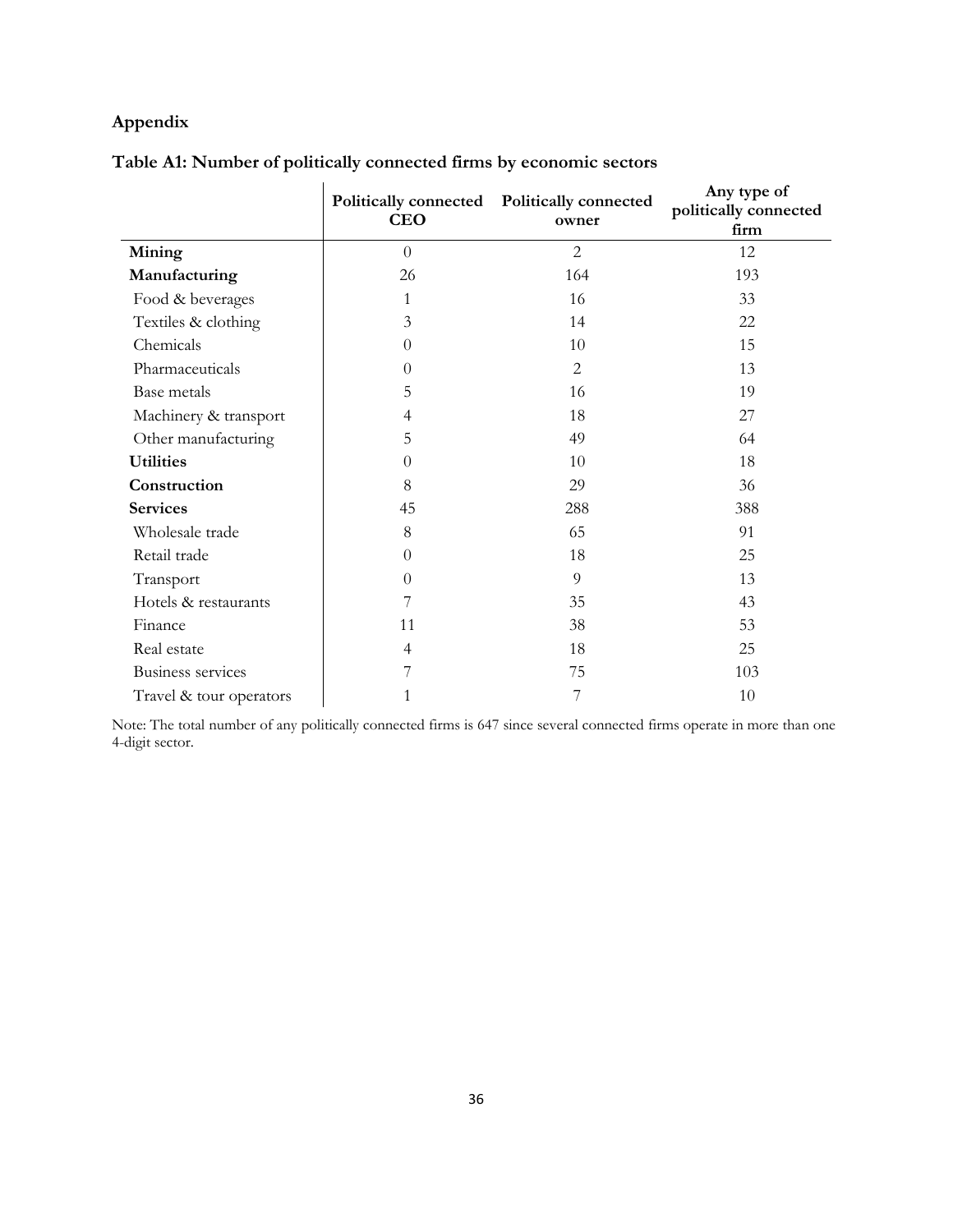| Intensity of Energy | Industry                                                                                                                                                                                                                                                                                                                                                             |
|---------------------|----------------------------------------------------------------------------------------------------------------------------------------------------------------------------------------------------------------------------------------------------------------------------------------------------------------------------------------------------------------------|
| Consumption         |                                                                                                                                                                                                                                                                                                                                                                      |
| High                | Manufacture of textiles, Paper and paper products, Coke and refined<br>petroleum products, Chemical products, Non-metallic mineral products,<br>Manufacture of basic metals                                                                                                                                                                                          |
| Moderate            | Food products and beverages, Wearing apparel, dressing and dyeing,<br>Manufacture of leather products, Wood and wood products, Printing and<br>publishing, Rubber and plastic products, Fabricated metal products                                                                                                                                                    |
| Low                 | Tobacco products, Machinery and equipment n.e.c., Office, accounting and<br>computing machinery, Electrical machinery and apparatus, n.e.c., Radio,<br>TV and communication equipment, Medical, precision and optical<br>instruments, Motor vehicles, trailers and semi-trailers, Other transport<br>equipment, Furniture and other manufacturing n.e.c., Recycling. |

**Table A2: UN classification of energy-intensive manufacturing sectors**

Source: UNIDO (2010).

# **Table A3: Descriptive statistics WBES among sectors with at least one politically connected firm versus sectors with zero connected firms by types of connection**

|                                              | <b>Sectors</b><br>with PC<br>CEOs | All other<br>sectors | <b>Sectors</b><br>with PC<br>owners | All other<br>sectors | <b>Sectors</b><br>with any<br>PC firm | All other<br>sectors |
|----------------------------------------------|-----------------------------------|----------------------|-------------------------------------|----------------------|---------------------------------------|----------------------|
| Share of firms acquired Land from Government | 48%                               | 37%                  | $44\%$                              | 33%                  | $44\%$                                | 30%                  |
| Share of firms in Industrial City            | 47%                               | 36%                  | 42%                                 | 33%                  | 41%                                   | 34%                  |
| Share of firms with Bank Loan                | $21\%$                            | 17%                  | 19%                                 | 17%                  | 19%                                   | 13%                  |
| Waiting days for construction permit         | 595                               | 642                  | 608                                 | 681                  | 610                                   | 696                  |
| CoV (waiting days construction permit)       | 0.56                              | 0.45                 | 0.54                                | 0.33                 | 0.53                                  | 0.30                 |

Source: WBES.